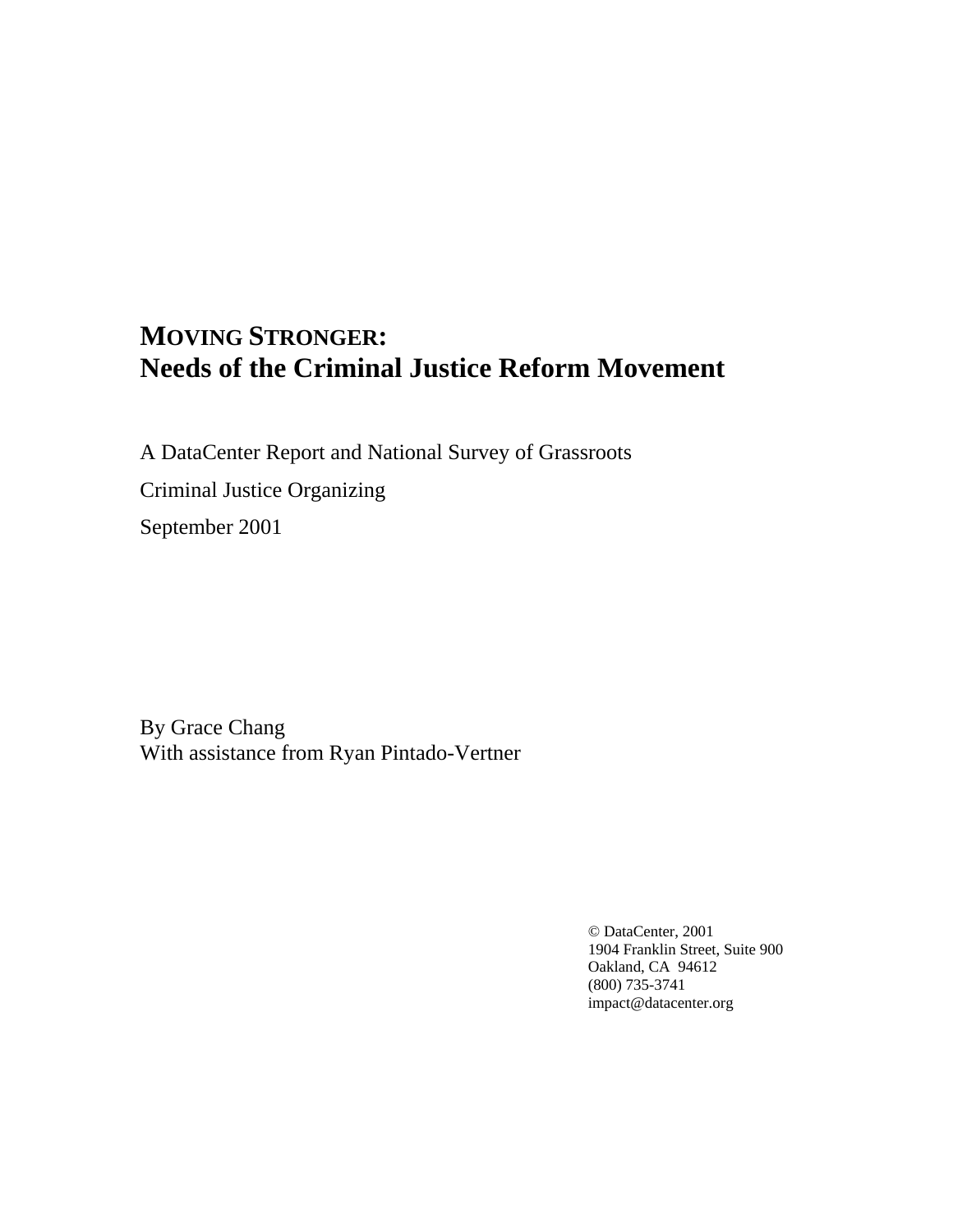## **About the DataCenter**

The DataCenter is the oldest and largest progressive organization in the country dedicated to serving both the immediate and long-term research and information strategy needs of the multi-issue justice community. We conduct customized research and training for organizations across the country. Our information activists have expertise in community organizing, youth organizing, research, web technology, and library and information science. Each year, we help hundreds of organizers, media activists and public policy advocates nationwide make informed, strategic decisions and mount effective campaigns.

We fundraise in order to provide our services free of charge for groups that cannot afford to pay.

To contact the DataCenter for research support, call (800) 735-3741 x376, or email impact@datacenter.org.

## **About the Authors**

Grace Chang is the author of *Disposable Domestics: Immigrant Women in the Global Economy* (South End Press, 2000). Currently, she teaches Ethnic Studies and Women's Studies at Evergreen State College.

Ryan Pintado-Vertner is Co-Director of the DataCenter. He has researched and written about criminal justice issues for *ColorLines Magazine*, Prison Moratorium Project and other groups around the country.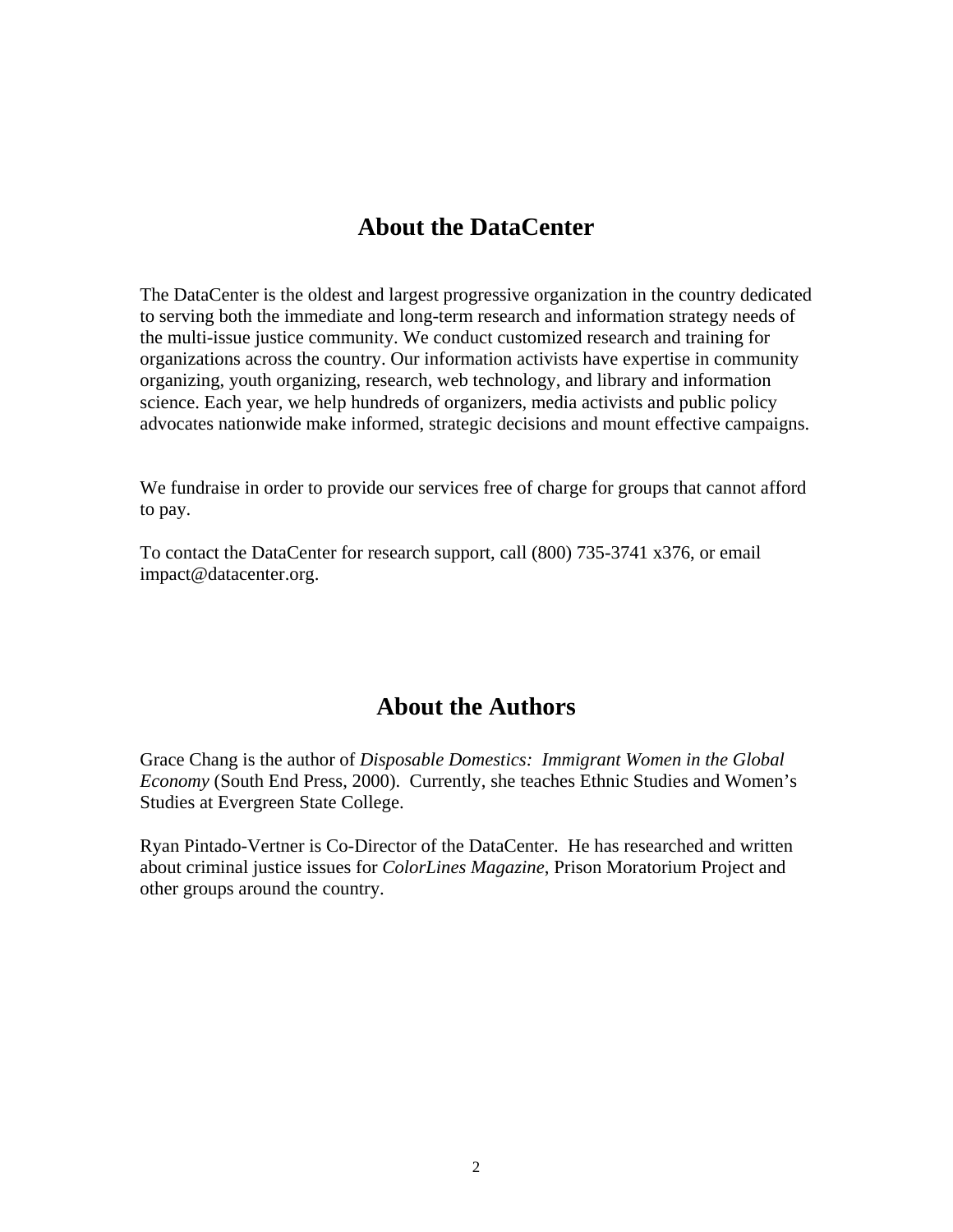# **Table of Contents**

| Acknowledgements                     |    |
|--------------------------------------|----|
| <b>Executive Summary</b>             | 5  |
| Introduction                         | 8  |
| Part I: What does the movement need? | 10 |
| Part II: Profiles                    | 27 |
| Part III: Survey Results             |    |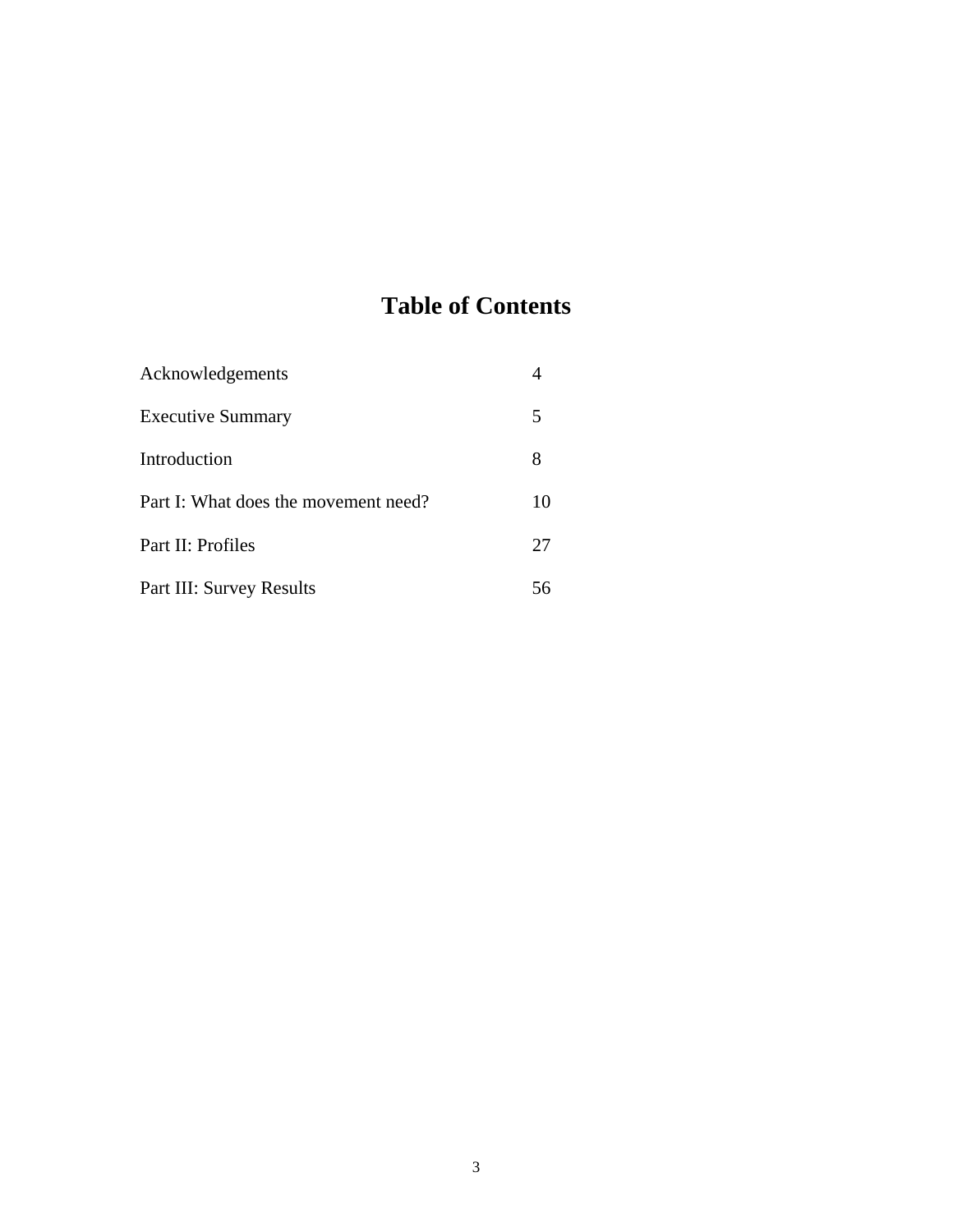## **Acknowledgements**

We would like to thank the following people for their invaluable support in this project: Helena Huang, Criminal Justice Initiative of the Open Society Institute Brigette Sarabi and Kathleen Pequeno, Western Prison Project Vanessa Agard-Jones, Prison Activist Resource Center Ruth Wilson Gilmore, California Prison Moratorium Project Jason Ziedenberg, Justice Policy Institute, Center on Juvenile and Criminal Justice Tracy Huling, public policy analyst and filmmaker Everyone who gave their scarce time in completing our survey and talking with us.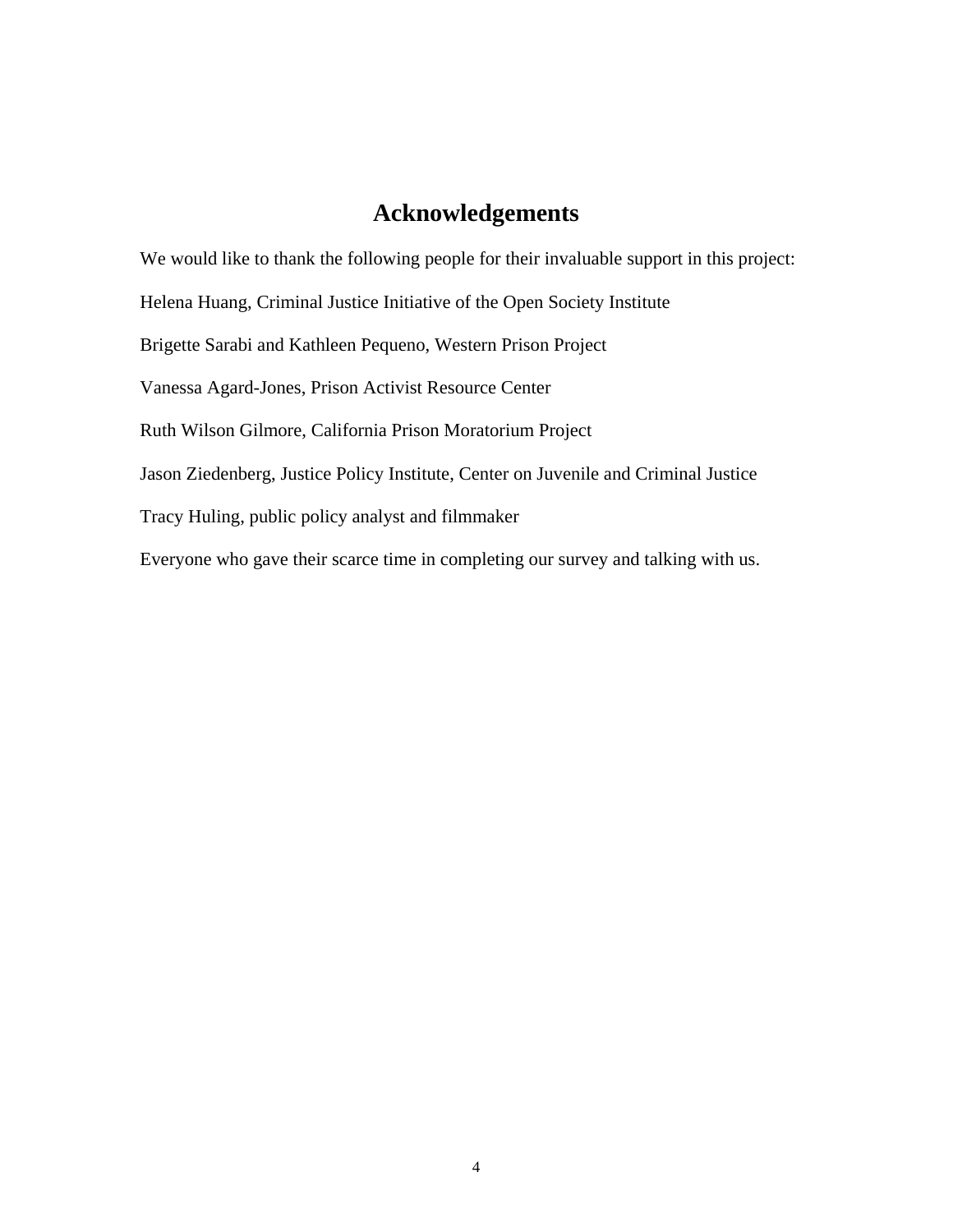## **EXECUTIVE SUMMARY**

*Moving Stronger: Needs of the Criminal Justice Reform Movement* presents the struggles, victories, strengths and challenges of grassroots groups organizing for criminal justice reform across the country. Drawn from a national survey and in-depth interviews with members and clients of these groups, the report offers the insights and analyses of long-time organizers and emerging leaders, in their own words.

The project aimed to assess the state of grassroots organizing around a broad spectrum of criminal justice reform issues, with the goal of bringing critical information to funders and grassroots groups about the diverse needs, organizing approaches and campaigns of groups around the country. The report will be distributed and used among grassroots groups to support networking, information and resource sharing, collaborative work and coalition building.

### **METHODOLOGY:**

We gathered initial data through a preliminary survey, sent to 226 organizations across the country, with a 24% response rate. We conducted comprehensive follow-up interviews with organizers and members by telephone and in person. The initial contacts were selected from the *Resource Directory for Educators and Activists on the Crisis in Prisons* (Prison Activist Resource Center, Oakland, Winter 2000), from among the DataCenter's network, and from referrals by criminal justice reform organizers inside and outside prisons.

**KEY FINDINGS**: Respondents identified key issues and concerns when asked, "What do you see as the movement's collective strengths, challenges and needs at this time?"

• *Need for a Survey of this Type* in order to identify and develop connections between groups doing similar work. *Respondents' Recommendation:* Do follow-up to this survey to provide ways to continue sharing expertise and resources, including coordination and support for a resource directory, conferences and coalition-building.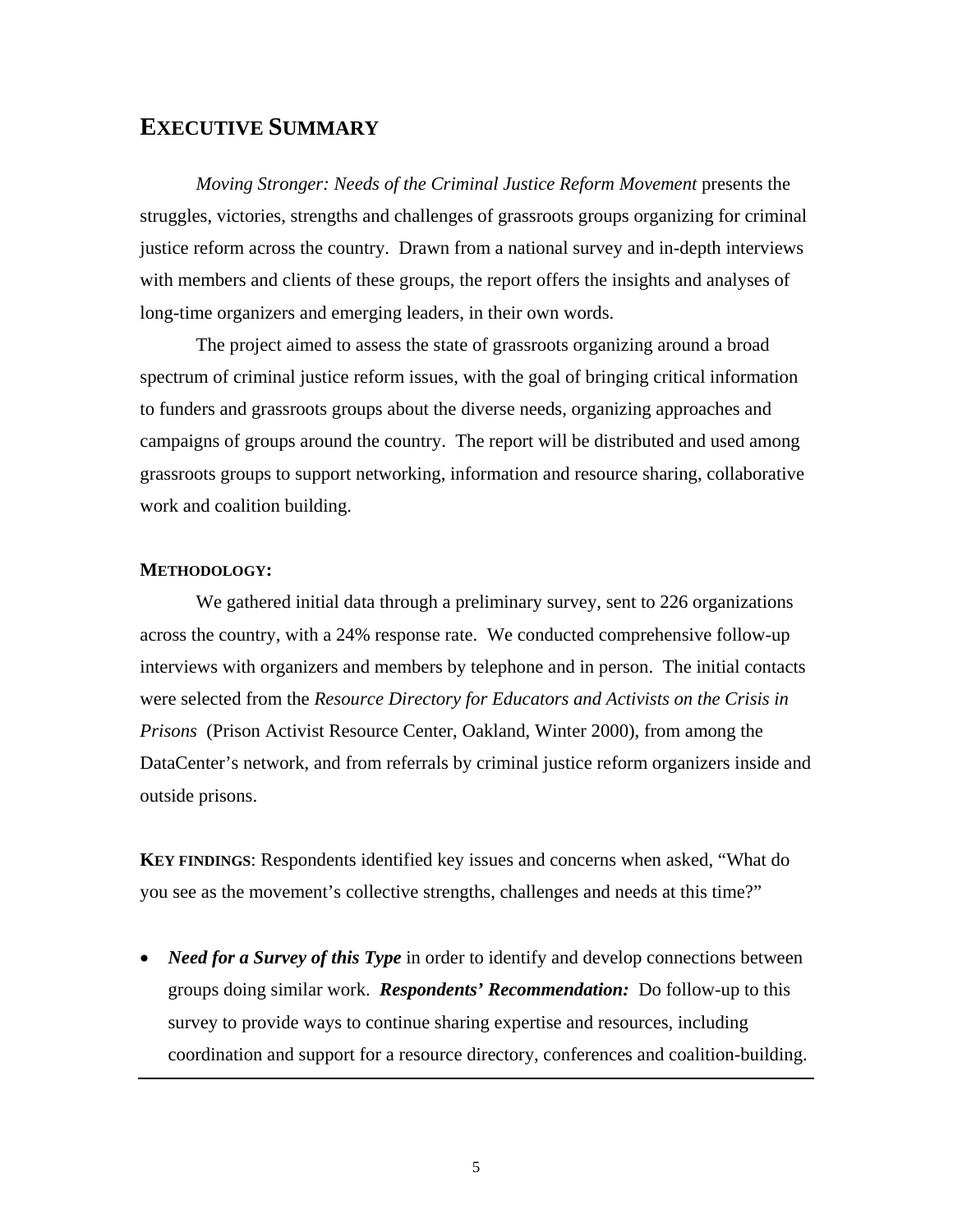- *Ways to Address Divisions and Gaps* along race, class, gender and sexuality lines, conflicts between offender categories, and the need for more participation by youth and former prisoners in the movement. *Strategies* currently utilized to address this issue include recruiting from within clientele, e.g. former prisoners who have received trainings and services as clients, or service providers.
- *Ways to Negotiate Client Needs and Funding Demands* such that groups do not have to cater to funders' tastes, can address client needs as first priority, and collaborate rather than compete with other groups for funding. *Respondents' Recommendation:* Include clients in decision-making about funding sources and uses. Fund coalitions formed around specific issues instead of individual organizations. Fund existing collaboratives rather than forcing new ones.
- *Need to Deliver Effective Messages* to counter dominant media messages and to keep pressure on legislators. *Respondents' Recommendation:* Use research of organizations already doing this work. Present available research in accessible language, through mainstream media, popular education and public education.
- *Need for Leadership Development*to sustain the movement across generations, allow leaders to do "visionary" work beyond struggling to survive, and develop leadership among youth and people of color. *Respondents' Recommendation:* Provide trainings for leadership development, funding for paid organizers to expand beyond volunteer basis, and support work of past activists to act as advisors and mentors. Provide political education to train youth of color in histories and current issues in organizing.
- *Ways to Counter Hostile Environment and Repressive Mentalities present in the* public and at play among some funders as well, and ways to contend with counterorganizing by conservative forces, including police and prison surveillance of activists and conservative nature of some funding sources*. Respondents' Recommendation*: Organizers have suggested seizing this as an "opportune"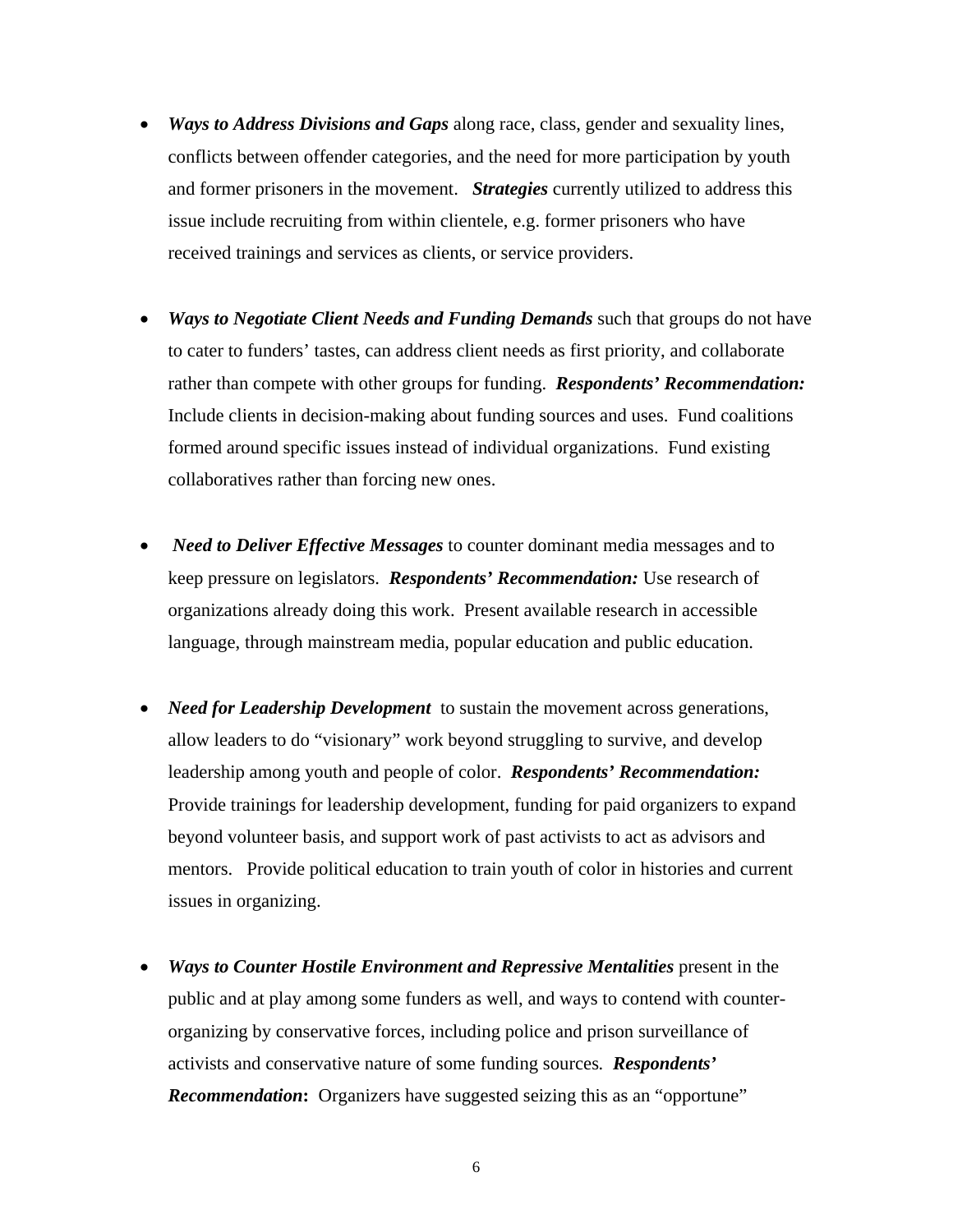moment to find unlikely allies, such as legislators motivated to consider reforms simply as ways to cut costs.

- *Need for Legal Resources and Expanding the Focus beyond the US* in order to counter the multi-million dollar, multinational prison industry. *Respondents' Recommendation:* Develop links with legal clinics, law schools and law firms and build relationships with organizations who have experience and capacity to work internationally.
- *Need for Full-time Organizers*, especially in rural areas where operating or empty prisons are located and public sentiment is that prisons will bring economic recovery. *Respondents' Recommendations:* Provide funding for paid, full-time organizers to share work, cover more ground, and offer each other support. In addition, dedicate more resources to developing organizing tools, such as the videos, *A Prison in the Field* and Tracy Huling's *Yes in My Backyard*, both critical resources in campaigns against rural siting.
- *Need for Campaign Models* that are replicable, give people concrete things to mobilize around, and could provide a "school in organizing" on issues including building coalitions, different tactics, and working through conflicts around race, class, gender, sexuality, and generation. *Respondents' Recommendations:* Find and document effective campaigns addressing criminal justice reform to identify frameworks and strategies that may serve as reproducible models.

Several campaigns around the country were selected for in-depth interviews with organizers, members and impacted individuals to provide such models. Part II of the report, *Profiles*, documents these struggles around transitional facilities, restorative justice, rural siting of prisons, juvenile facilities and inmate organizations. The profiles present the reflections of these movement leaders and builders in their own voices.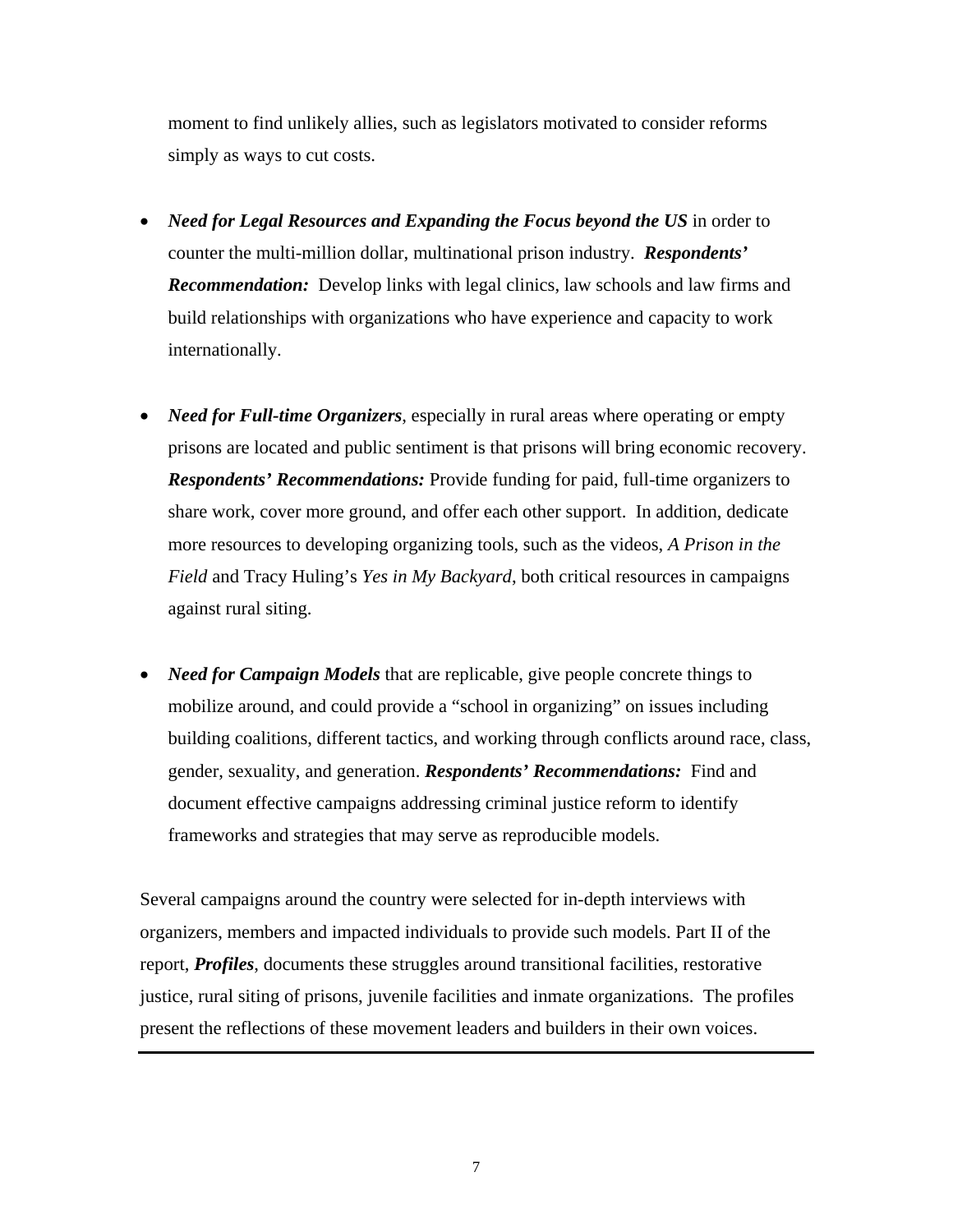### **INTRODUCTION**

In January 2001, under a contract with the Open Society Institute's Criminal Justice Initiative (OSI), the DataCenter, a national research organization based in Oakland, undertook a project to assess the state of grassroots organizing around criminal justice reform nationally. This included mailing more than 200 surveys, and interviewing members and clients of grassroots groups organizing around a wide variety of criminal justice issues. (See part III, "Survey Results" for full details of the survey.)

The purpose of the project was to assess the goals, mission, scope, organizing approach, successes and challenges of grassroots groups. The assessment was done in an effort to: 1) give OSI and criminal justice organizations substantive information about the diverse needs, organizing approaches and campaigns of groups around the country, 2) help the DataCenter understand the criminal justice reform field in order to better tailor our customized research and information services to it, and 3) provide a networking and information-sharing opportunity, helping to connect groups who have not been in touch, and supporting those who already are.

The method of data collection was through a preliminary survey and follow-up interviews by telephone and in-person with organizers and members. Over the past five months, we sent surveys to 226 organizations across the country, and had a 24% response rate. Initial contacts were selected from the Winter 2000 edition of the *Resource Directory For Educators and Activists on the Crisis in Prisons*, produced by the Prison Activist Resource Center in Oakland. We also used our own network, and referrals from criminal justice organizations. Organizations contacted included large non-profits, smaller projects, and groups inside prison walls.

We began with a working definition of grassroots organizing as that which "fundamentally involves engaging a constituency of people directly affected by a problem to exercise their power to solve that problem." Additionally, grassroots organizing: a) involves a membership in direct action on specific issues against defined targets, b) seeks to alter power relations and create new structures, and c) creates meaningful institutional change (from *Why Youth Organizing?*, YouthAction, Albuquerque, NM 1998).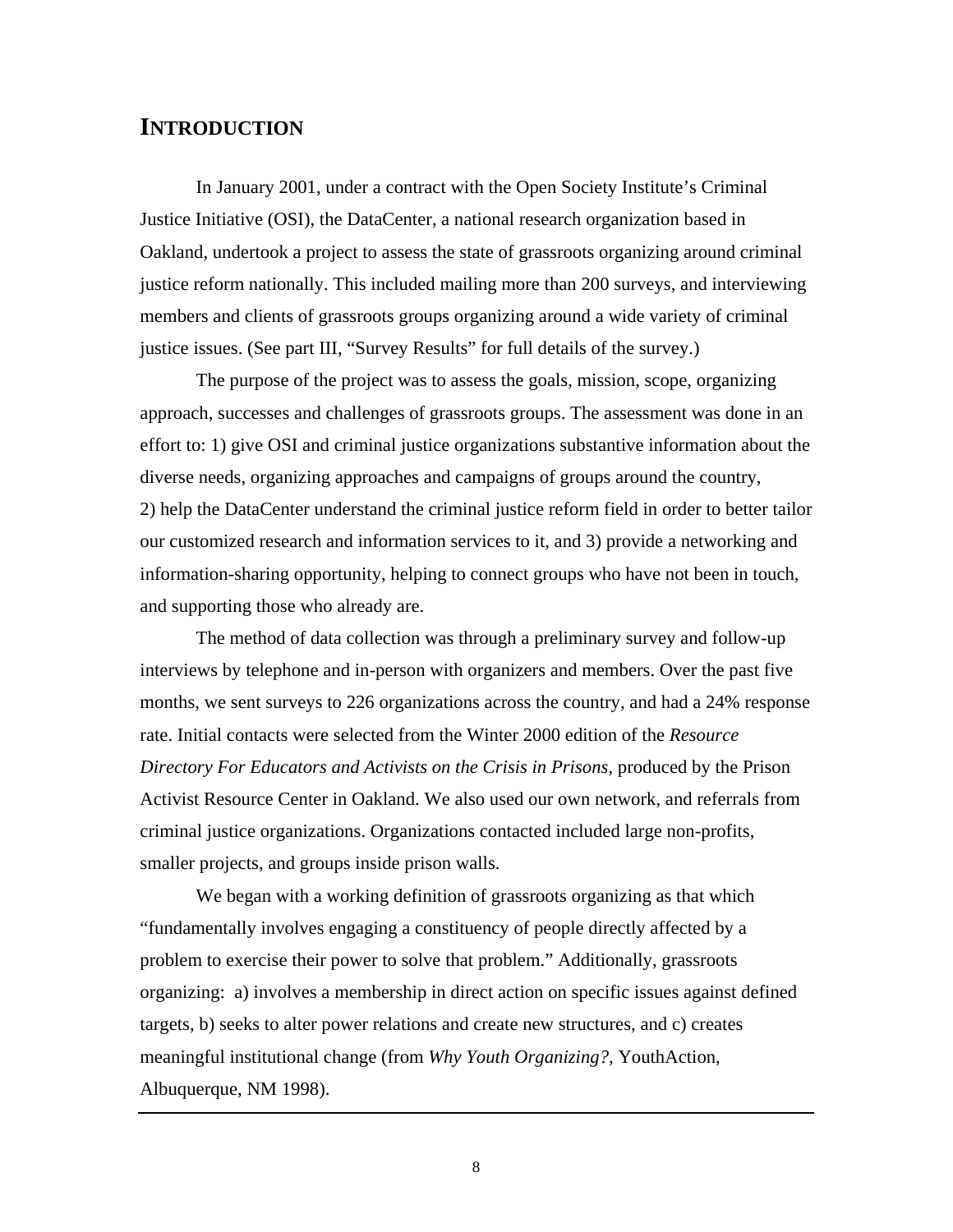We also recognized that much of the organizing around criminal justice reform follows alternative models in response to the needs of specific constituencies. Organizing around women in prison, for example, may originate in a support group approach or service provision model because of the immediate needs of mothers, and later shift to include or emphasize a direct action model.

As such, the operative definitions of social change organizing used in the McKenzie River Gathering Foundation's funding criteria proved useful as well. MRG Foundation's criteria includes social service groups if: 1) they have service recipients involved as activists and leaders, and 2) they are clearly developing the organization's role in bringing the people served together to address problems. Linda Reimers of MRG Foundation elaborates: "We fund groups with a service orientation if service provision is to members as activists rather than individuals served by the agency, so that there is a conscious development of organizing members and building a constituency."

Thus, we included in this survey those organizations that may have evolved through these alternative models or that encompass a variety of models, with the goal of trying to understand the different kinds of movement-building that emerge from these distinct approaches.

This report is divided into three sections.

The first section reports some activists' responses to the central interview question: "What do you see as the movement's collective needs at this time?" The variety of responses reflect the inclusion of long-time and new activists, and their choices to either reflect on years of work in the evolving movement, or speak to the immediate struggles at hand.

The second section includes profiles of five approaches to criminal justice organizing from around the country.

The final section tallies selected survey responses, and suggests overall ways of understanding the aggregated data.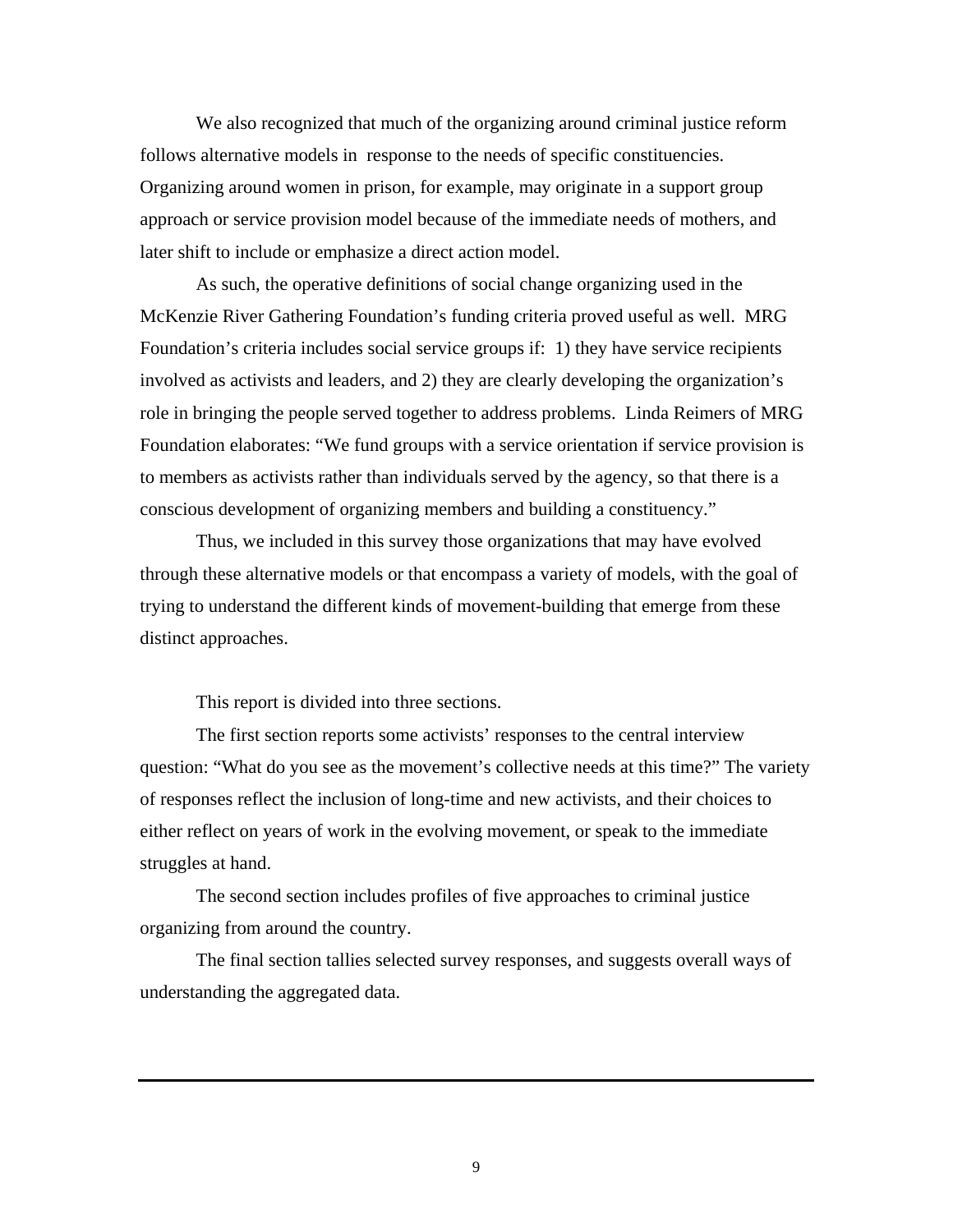# *PART I*  **What does the movement need?**

*Need for a Survey of this Type***:** Jenni Gainsborough of the Sentencing Project said that she felt the movement needed just what this survey project is aimed at doing: that is, ways to identify and develop connections between groups doing similar work, beyond one-shot conferences but perhaps in coalitions. For example, she pointed to the Public Safety and Justice Coalition formed when Grassroots Leadership began organizing around the issue of privatization in general and found that prison privatization was an issue around which many groups were mobilizing. This need for building linkages and communication among groups working around similar issues was a common concern voiced by several of the participants at the OSI meeting after the Critical Resistance East conference as well.

*Technical Assistance and Organizational Development Needs:* A few organizations have undertaken needs assessments of this type and are moving towards coalition building in specific geographic regions. For example, Betsy Fairbanks of the Fund for Nonviolence reported on a gathering of California criminal justice reform organizations convened by FNV in December 2000. Fairbanks said that participating groups were most hungry for support in "organizational effectiveness," noting that when given the option for either 1) sending members to a one-time training in organizational effectiveness or 2) an open-ended grant to individual organizations to utilize as they desired in the area of organizational effectiveness, participants opted for the trainings. The group convened in December identified the following as their greatest training needs:

- Major donor development
- Grantwriting
- Meeting facilitation
- Political analysis
- Racism/antiracism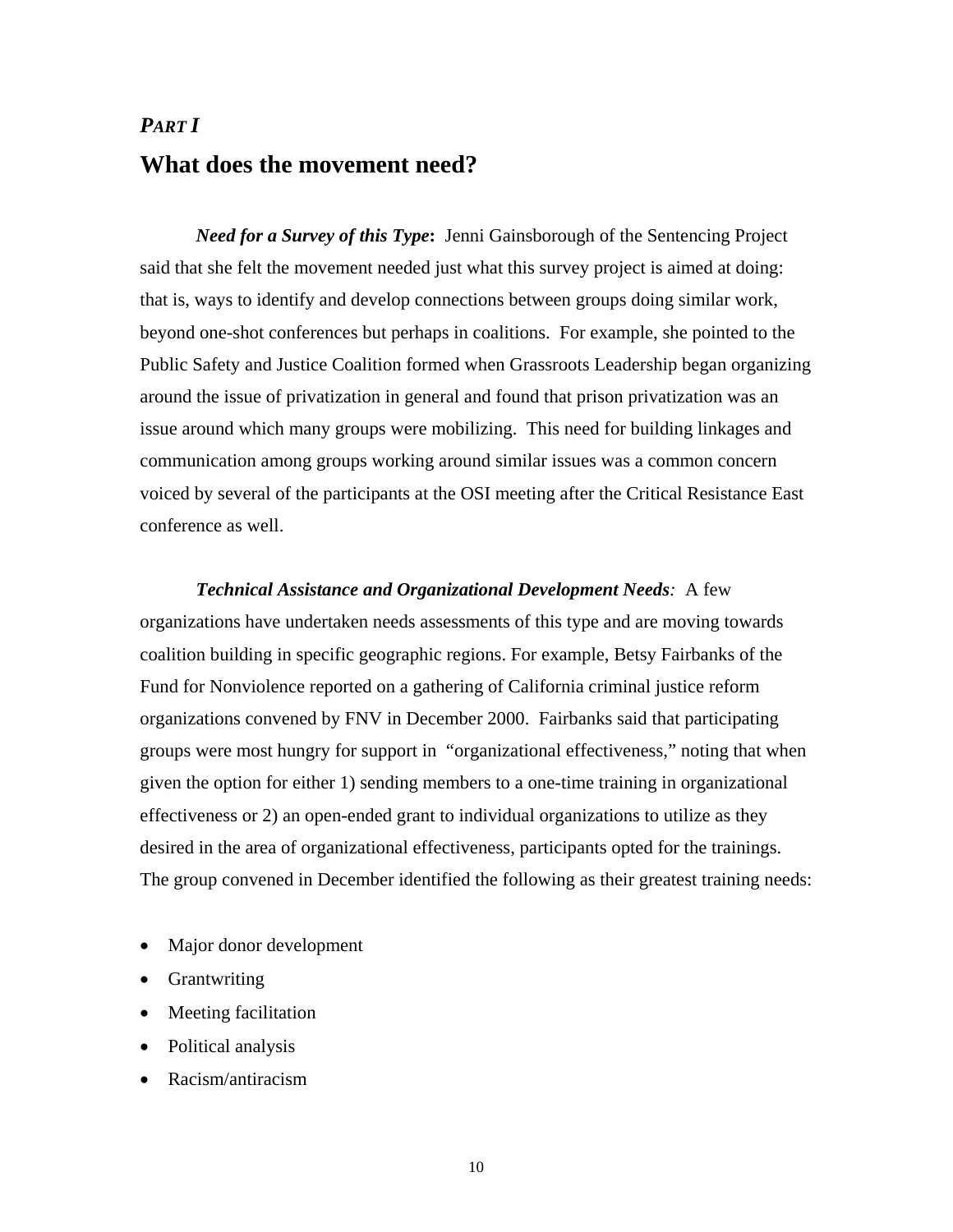- Financial planning, budget decision-making
- Conflict resolution
- Public speaking
- Empowering and coordinating volunteers
- Leadership development
- Technology, including web site design

Brigette Sarabi and Kathleen Pequeno of Western Prison Project, reported that WPP did a survey and mapping project of their region with similar goals to this project in 2000. In April 2000 they convened grassroots organizations working on these issues in Oregon, Washington, Idaho, Montana, Wyoming, Utah, and Nevada and produced a report highlighting ideas for strengthening the movement in the western region. Participants assessed needs of their organizations and identified several strategies to build the capacity of the criminal justice reform movement:

- 1) Establish a resource clearinghouse to provide information about regional groups to a larger audience, and information from national groups to regional grassroots groups
- 2) Set up database of organizations and make it available to each other
- 3) Set up media database and devise media outreach strategies for our issues
- 4) Provide on-site training and assistance by experienced people to build capacity of our grassroots groups
- 5) Convene an annual conference for grassroots groups to meet, share ideas and strategies
- 6) Provide up-to-date information on key issues, including family access, criminal justice initiatives, and set up a "justice watch" program

Also, participants identified technical assistance needs, listed here in order of demand:

- 1) research and data on criminal justice issues in the region
- 2) information packets on organizational development "how-tos"
- 3) web-based calendar for all participating organizations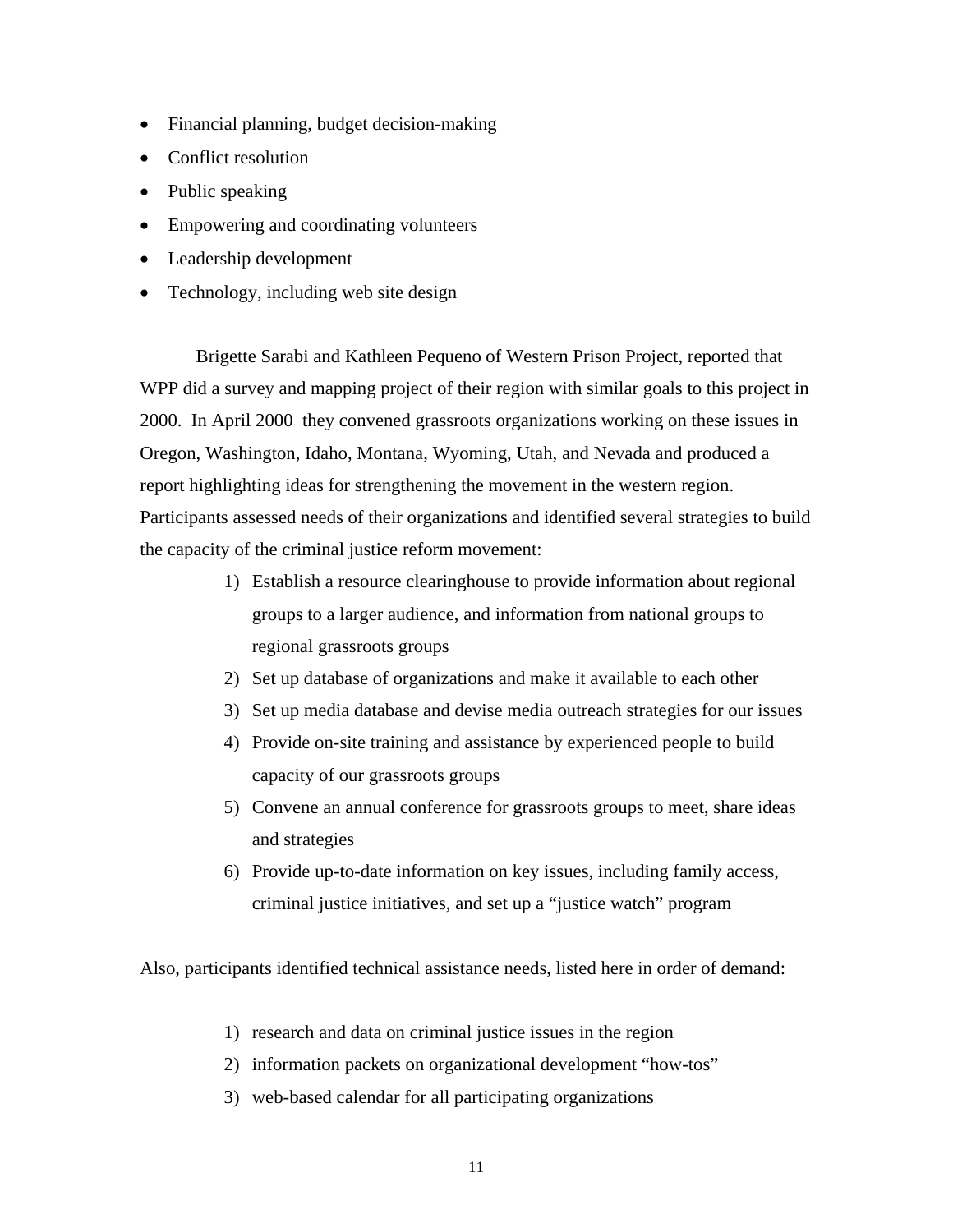- 4) convening future conferences
- 5) training in grassroots fundraising
- 6) recruiting and keeping volunteers
- 7) listserv for participating organizations
- 8) training in community organizing
- 9) training in message development
- 10) campaign planning
- 11) long range and strategic planning
- 12) building an effective board of directors

Sarabi and Pequeno raised a number of important questions and suggestions. They asked in what format—electronic, web-based, print—we would report our findings to make them accessible and useful to grassroots groups. In their survey a year ago, they heard many grassroots groups say that much of the current research is not available in accessible language and suggested that it was critical to do translation of research from "academese" to language that will be viable for rural populations, organizers and nonacademics to use as organizing tools. They pointed out, for example, that the multi-issue groups they surveyed said they would be much more willing to take on CJ reform issues if we "made it easy" for them. Attendees at the OSI meetings after Critical Resistance East (CR East) in March of 2001 echoed this need.

*Follow-up to this Survey:* Sarabi and Pequeno also volunteered that they would be willing to coordinate follow-up of the products of this survey, such as a resource directory, conferences and coalition-building, in their region. This prompted us to solicit tentative commitments from other organizations to take on this role in other regions. Individuals from the following groups either already provide regional coordination to some degree or would be interested in undertaking this effort following the publication of the results of this project: Critical Resistance East and Prison Moratorium Project in the Northeast, Project South and Critical Resistance South in the Southeast; AFSC Arizona Area Program in the Southwest, and Chicago Legal Advocacy for Incarcerated Mothers (CLAIM) which made some strides towards developing a Critical Resistance Midwest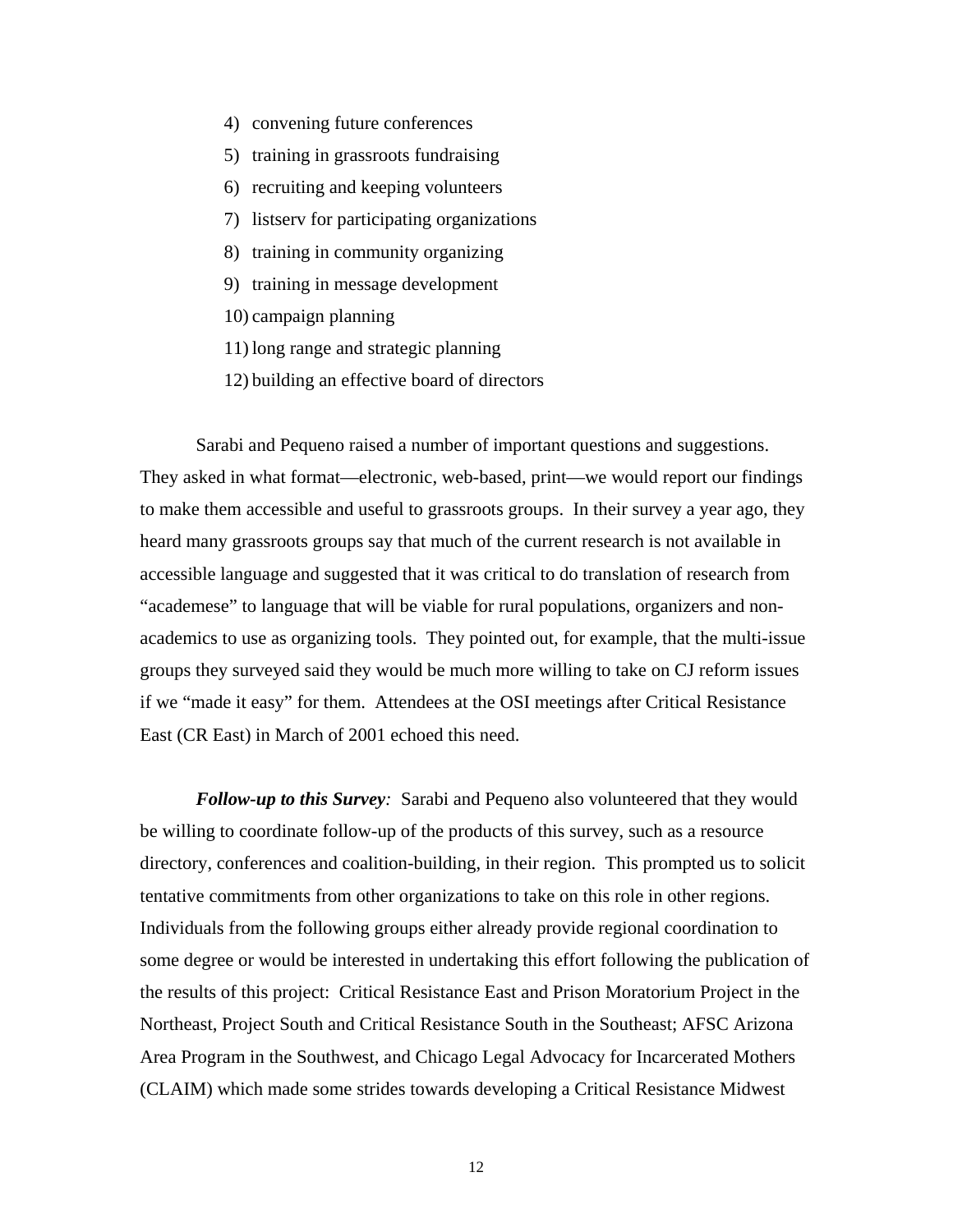after 1998 and plans to resume these. In addition, of course, there is California-based Critical Resistance as well as a number of formal coalitions or organizations that have long worked together in California around criminal justice reform. The Prison Activist Resource Center functions as a hub for many of these organizations statewide and nationwide, and maintains a vital virtual resource center at www.prisonactivist.org. It also publishes a print and on-line version of the *Resource Directory for Educators and Activists on the Crisis in Prisons*, an invaluable resource that should be sustained and expanded.

Some of these organizations have developed extensive curricula, trainings and media resources that can be shared with and reproduced by other organizations. For example, Joanne Archibald of CLAIM has produced a video and does trainings to help other organizations replicate some of their work in developing speakers' bureaus and producing a weekly cable access TV show. The trainings give women practice in public speaking, on camera, and dealing with questions from hostile people in the audience.

Another example is a program developed by Legal Services for Prisoners with Children, providing trainings in the re-entry program for former prisoners to learn to advocate for themselves to secure job training, housing and proper medical care.

*Divisions and Gaps in the Movement:* Many respondents spoke to the need to address divisions in the movement around race, class, gender and sexuality lines, both as they have evolved internally and been externally driven. Dan Horowitz of Project South, for example, said that we need to address all of the ways in which the movement can be and has been divided along racial lines. He noted that in the south, there has always been a huge push by the Right to drive a wedge between groups of people of color, especially the African American and Latino communities. Horowitz says that one key to countering these maneuvers by the right is to take care in how we define the issues in the movement. Thus, he says, when we define the issues in terms of racial profiling and attacks on people of color, it lends itself to a more divided movement. When we define the issues instead as the Prison Industrial Complex as an instrument of social control, then the movement expands to be more inclusive, encompassing issues such as strike busting against prison guard unions, immigration detention, attacks on the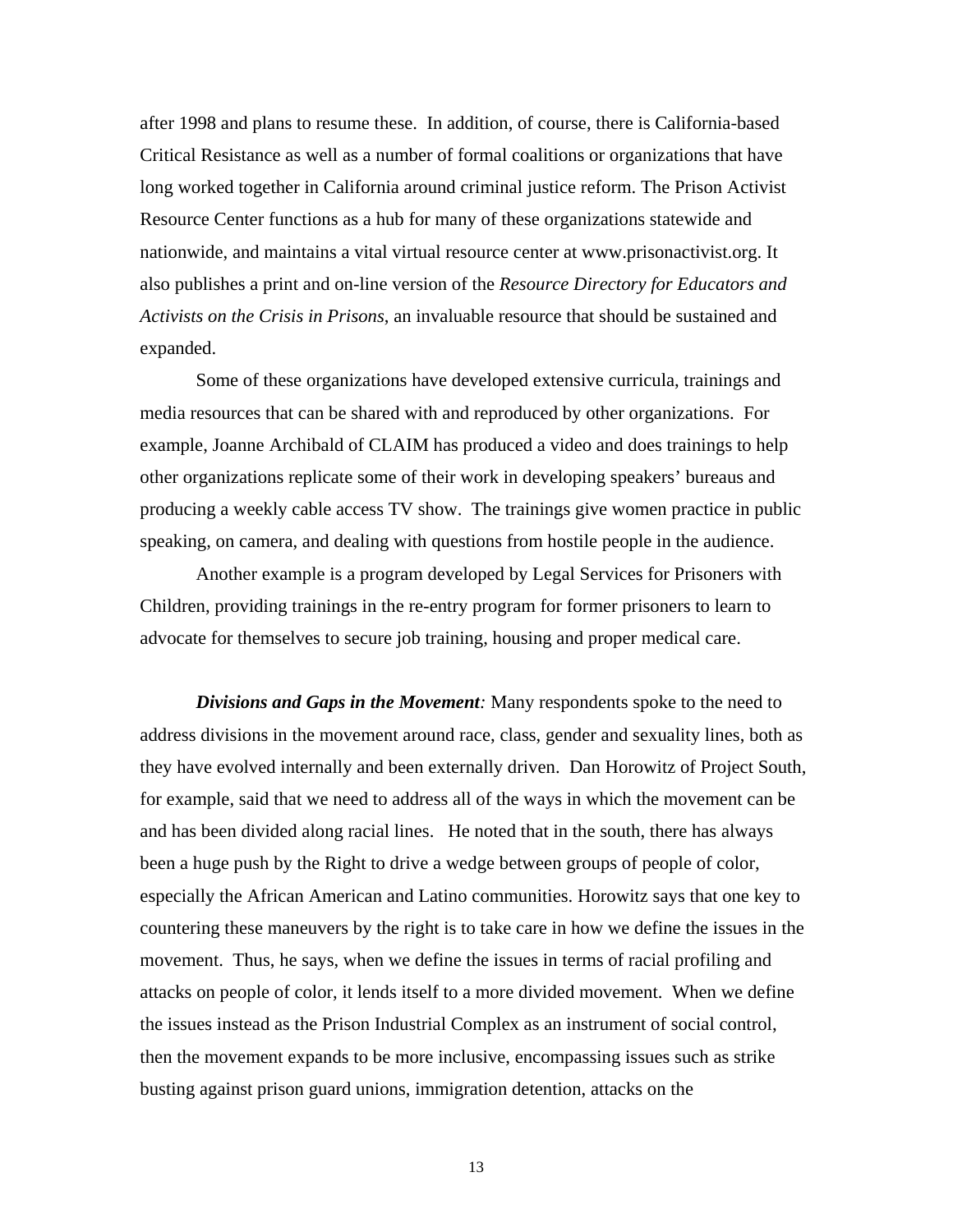undocumented, etc. which have broader appeal to more people of color with something at stake in each of these dimensions. In short, Horowitz says, a broader definition of the central issues will lead to a more expansive and less divided movement.

Similarly, Donna Hamm of Middle Ground Prison Reform reports that one of the greatest challenges she sees is "bringing our constituency together to fight for common goals. We have minorities that hate each other and conflicts between offender categories such as sex offenders and others. It is a very difficult and diverse constituency to organize."

A spokesperson from the California Coalition of Women Prisoners and Legal Services for Prisoners with Children, says that one of the movement's greatest needs is more participation of former prisoners: This entails "the ability to hire paid organizers to do outreach to prisoners and former prisoners because the survival issues are so overwhelming for these populations. Also, there is a really critical lack of diversity in the movement, with very few people of color and even fewer former prisoners. We need to be able to train, recruit and pay organizers from these communities."

Similarly, Jo Hirshman, from the Ella Baker Center, points out that the criminal justice reform movement largely neglects the issue of sexuality and queer communities' needs. Thus, EBC's project is mobilized by and for queer youth, serving as one of the few groups in the country to address the criminalization of queer youth explicitly.

*Outreach*: Related to these divisions within and between the CJ reform and other social movements are differences between advocates and clients, and the problems this poses in outreach. Jen Weikert of Pennsylvania Prison Society, sees outreach to the clientele that PPS serves and advocates for as a primary challenge at this time. It has been difficult in the past collecting and maintaining data on people who have gone through the re-entry programs, since people tend to drop out of the program when they secure employment, become homeless, or re-incarcerated. PPS has just started an exit questionnaire that they give to out-going clients with a SASE. Also, most of PPS's clients are men (75-80%). While women are incarcerated at a lower rate than men and thus may need this service to a lesser degree, there is a question of accessibility for women. Often women are immediately overwhelmed upon leaving prison by the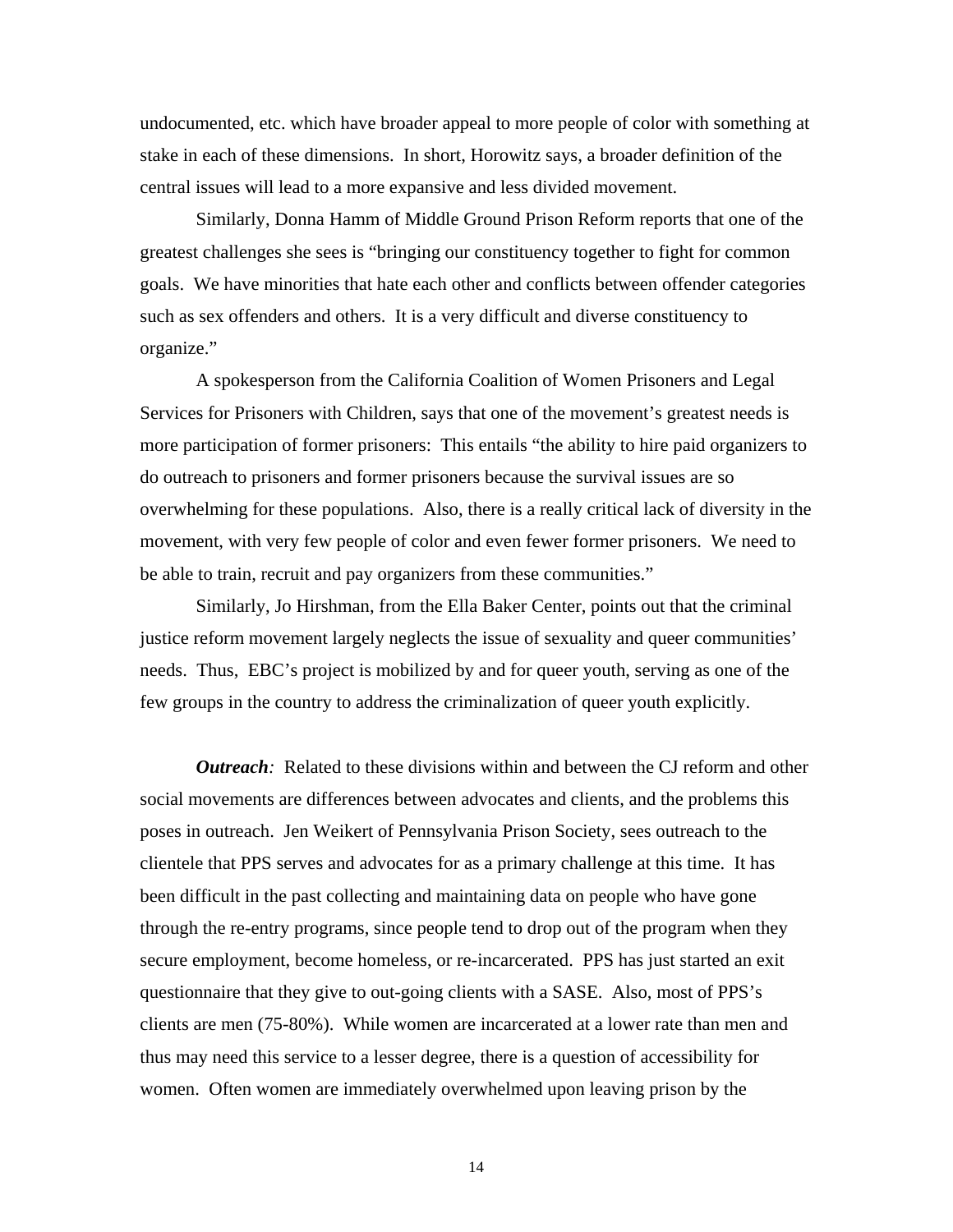demands of resuming care of their children or of trying to get children back if they've been taken into state custody. Outreach poses a challenge for the program serving children of incarcerated parents, too, in terms of identifying children to participate in the program.

Denise Johnston, of the Center for Children of Incarcerated Parents, notes that her organization has been tackling these problems with a great degree of success. CCIP is staffed entirely by family members of prisoners or former prisoners, and Johnston shared some of the insights they have gained over her organization's eleven year evolution to this point. Johnston says that organizing former prisoners is extremely difficult because "people want to fade out, not associate with prisoners, and identify themselves instead as former addicts or in recovery." In response, CCIP's approach has been to "organize highly functional former prisoners," to find those who are willing to identify as former prisoners and are in a stable enough situation to participate in organizing also. Often, then, there is a self-selection process involved, as well as CCIP's efforts to recruit people who they have worked with before, i.e. participated in their trainings, received services as parents, or were service providers. Johnston comments that drawing from within the clientele served is a much more sustainable approach, "having gone the other route in the past, where people were attracted to a sexy idea, then withdrew when the action started."

 Dana Anderson of Citizens United for the Rehabilitation of Errants (CURE) of Oregon offers yet another perspective on negotiating for their incarcerated family members from a difficult position as "advocates." CURE is a grassroots organization composed mainly of families and friends of incarcerated people. Anderson believes that perhaps as a result, they were long perceived as an "inmate organization" and thus excluded from policy-making processes with the Department of Corrections until a DOC employee helped them to craft a mission statement and create a new public image with the Department. Anderson says, "Then we succeeded in getting a liaison within the department at the policymaking level, so we have representation on the advisory committees that craft the rules pertaining to families, visitation and the public."

 Now CURE members advise committees planning transitional programs "because we are the people to whom the released people come. The department understands that we are the major stake holders in making successful transitions for ex-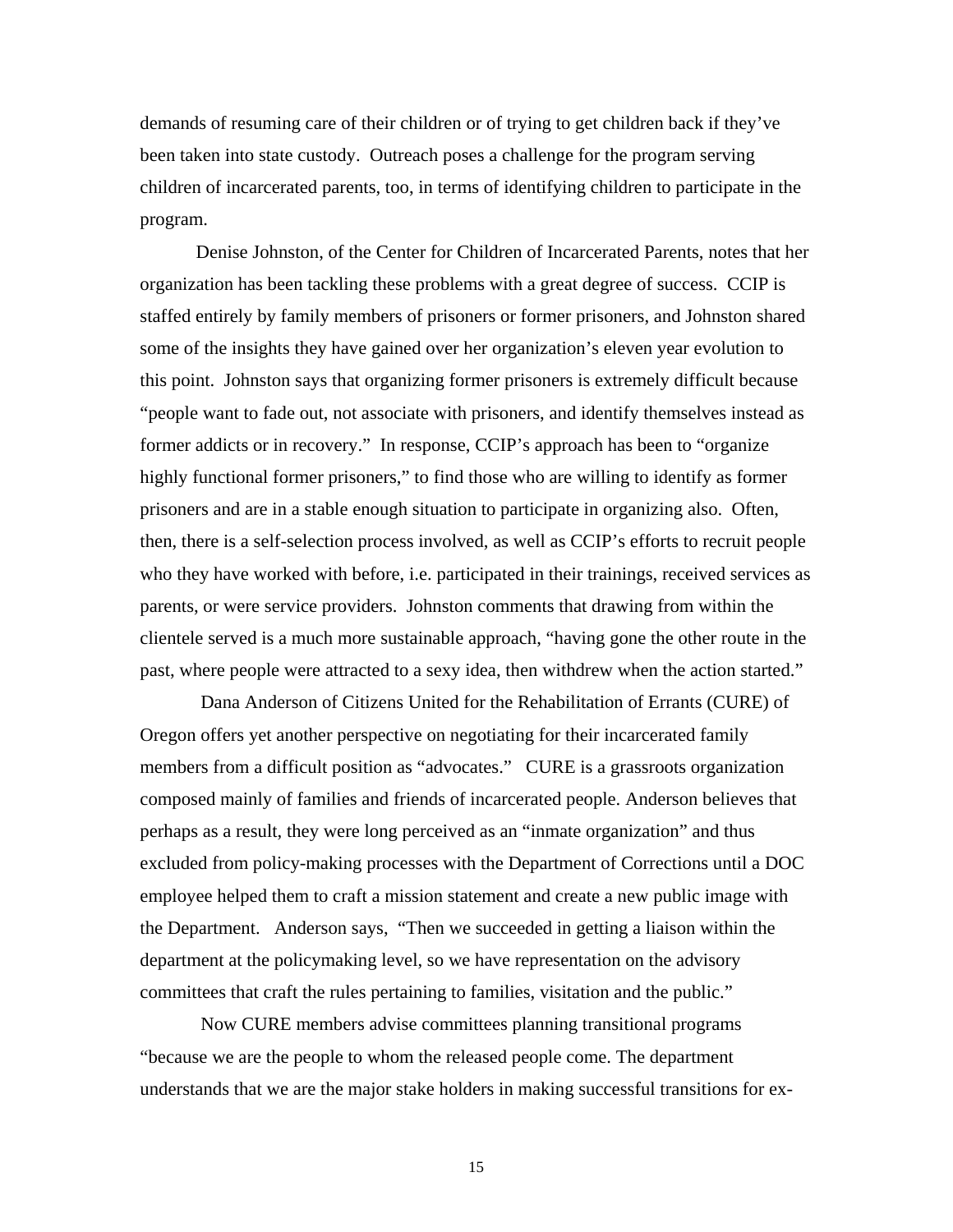prisoners," Anderson says. "One of our greatest accomplishments is having established some credibility with the department. One DOC staff member, the head of intake, said 'we think of families as a resource and we have missed the boat before.'" Anderson observes "Although we represent the families and friends, we are the people who can work with the department in a non-adversarial role, and can help them a lot if we can find some common ground." She cautions, however, "We walk a fine line. We don't want to be co-opted by the department but don't want to be back in the old position of not having any entrée or credibility with the department either."

*Negotiating Client Needs and Funding Demands:* Denise Johnston of CCIP observes that "walking this fine line" or maintaining this delicate balance with correctional agencies ultimately makes balancing budgets more difficult. Johnston notes that her organization does not take any money from correctional agencies. Even in initiatives in which they will partner with an agency, they never receive payment for these activities. Johnston says they, like many organizations, need other funds to be able to maintain this policy.

Rachel Hersing of the Fortune Society argues that one of the greatest needs of any movement of community-based organizations is a viable way to operate outside of the demands of funders. She says "the life of a CBO is determined by whatever is popular with funders at the time." For example, HIV education is one of the funders' "flavors of the month" and while it is an important issue, Hersing says, it forces groups to take on issues and educate themselves quickly about new issues instead of building on work they are already doing. Hersing asserts that there needs to be a fundamental change in the ways that funders operate so that groups are not having to cater to funders' "flavor of the month," which leads to competition instead of collaboration among groups. She suggests, for example, that coalitions are funded around specific issues instead of individual organizations. Moreover, she says, "the people that we really work for, i.e. clients, should be more central to decisions about who we take money from and what for, so that our work is driven by the needs of our clients, not the tastes of funders." Hersing articulated concerns expressed repeatedly and widely by many of the individuals interviewed.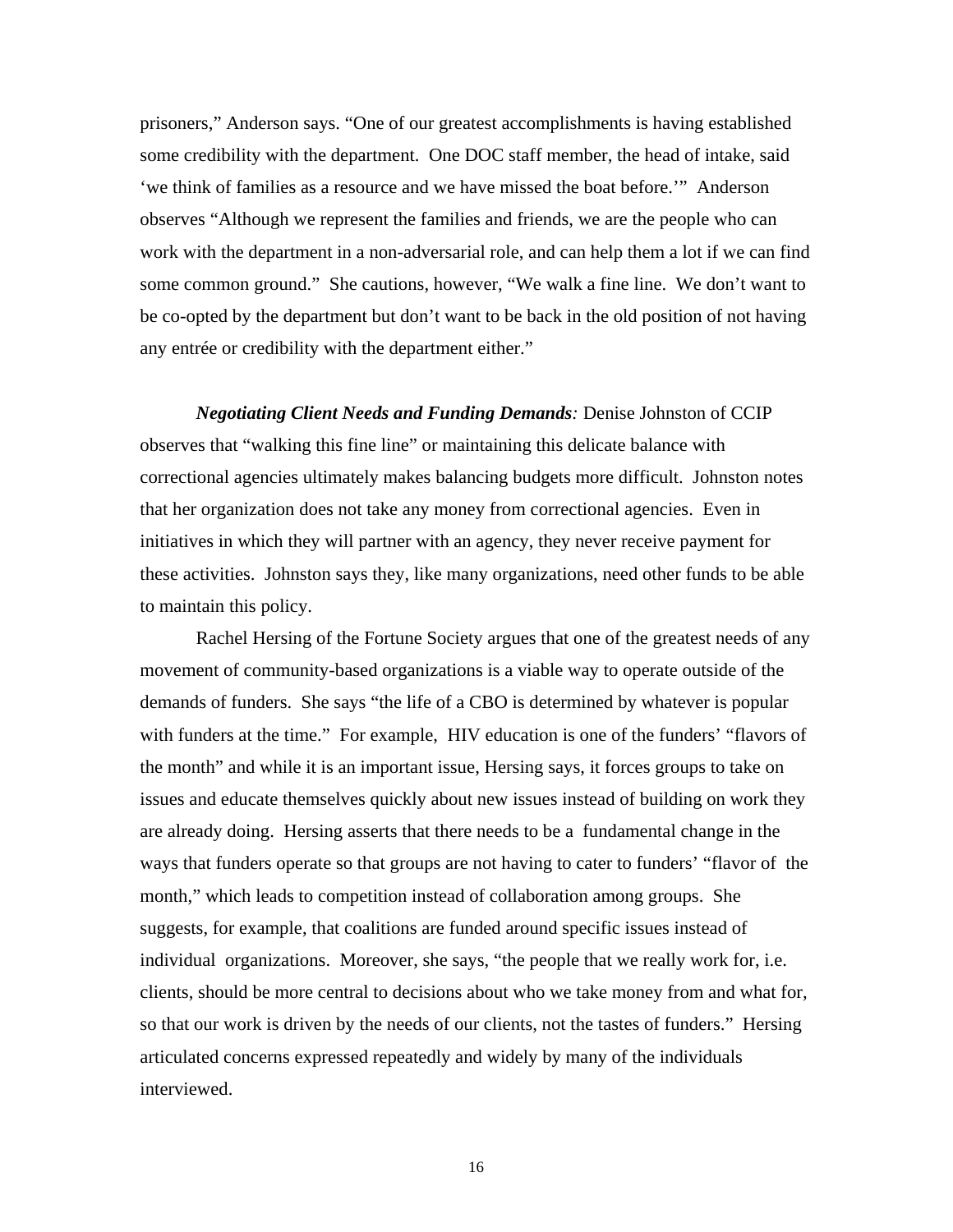*Support for Coalition-Building:*Abdi Soltani, of Californians for Justice, stated at the OSI meeting after the CR East conference that while grassroots groups want support for coalition building, this should not entail funding decisions that force artificial coalitions. Soltani suggests that instead funders "support us in our existing collaboratives that we have built ourselves."

Caroline Isaacs of the AFSC Arizona Area program described one such coalition of groups fighting immigrant prisons, prison privatization, and the siting and construction of new prisons in Arizona. The coalition includes immigrant rights, environmental, antiprison and other groups, such as Southwest Alliance to Resist Militarization (SWARM), AFSC, Derechos Humanos, Citizens for Border Solutions, the Southwest Center for Biological Diversity, Tucson Green Party, Outmates, California Prison Moratorium Project, California Prison Focus, and others. The coalition organizes popular education such as teach-ins against prison siting or expansion, prisoners' rights and support for prisoners' families and friends. Isaacs says that one of the anti-prison movement's greatest promises and challenges is making connections like this coalition.

"Since the strength of the PIC system is that it is so insidious at so many levels, we have to come together to use the same kinds of coordinated power and bring together various communities that are being criminalized and exploited through the PIC," Isaacs says. Isaacs also suggested using the model of "continuum of care" developed out of HUD's model, giving priority in funding decisions to collaborative work and to work that addresses needs identified within such collaboratives.

A similar network, the Immigrant and Prisoner Advocates Coalition, is forming in the San Francisco Bay Area by the initiative of Global Exchange to connect prison activist and immigrant rights groups including the Criminal Justice Consortium, Families Against Mandatory Minimums, Prison Activist Resource Center, Critical Resistance, Justice Now, Legal Services for Prisoners with Children, Ella Baker Center for Human Rights, Northern California Coalition for Immigrant and Refugee Rights and the National Network for Immigrant and Refugee Rights. The Coalition is emerging out of meetings gathering these key players in San Francisco, the first of which was held June 21, 2001, as well as joint actions such as a vigil protesting the 1996 immigration laws contributing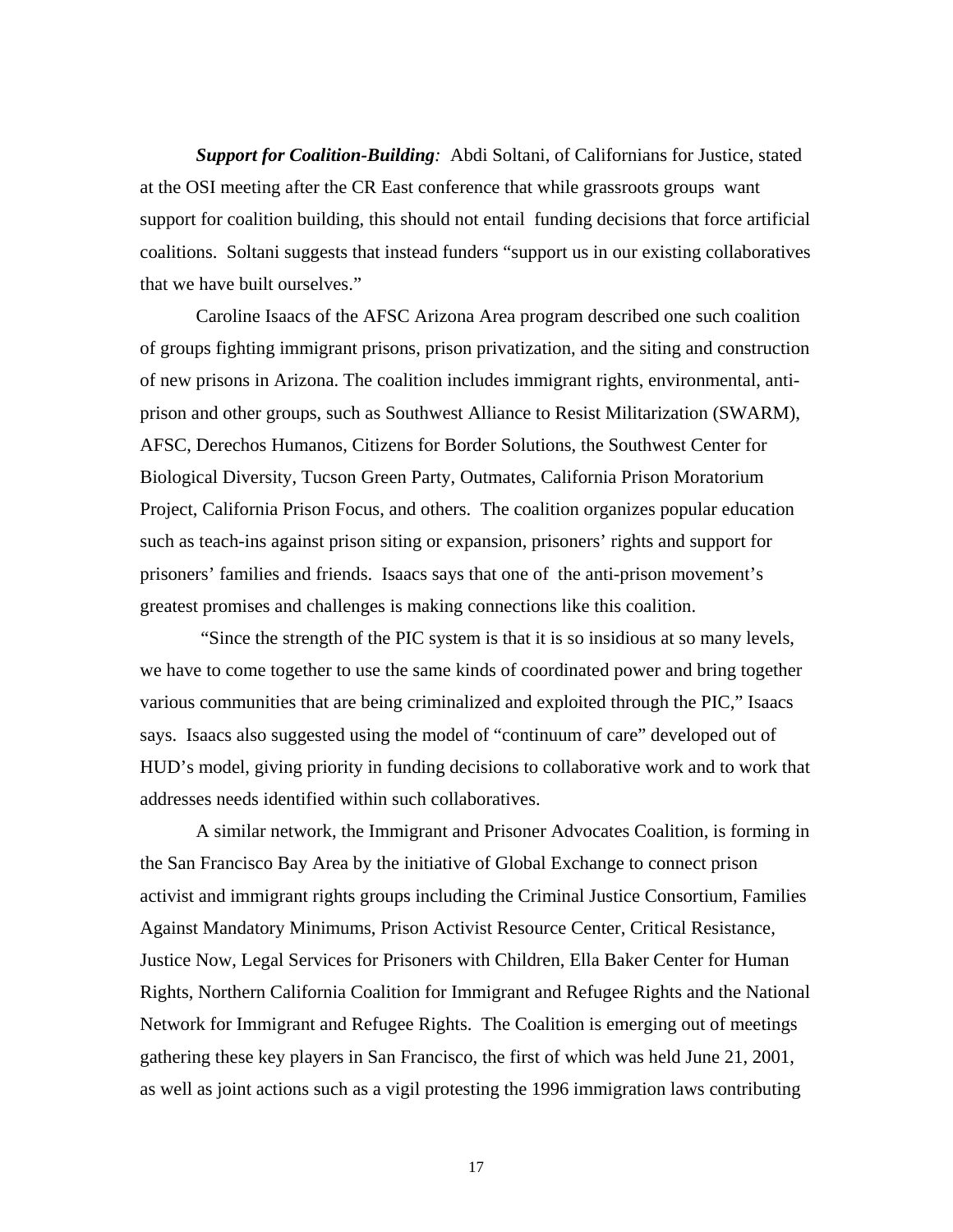to the growth of immigrant detainees as one of the fastest growing prison populations. The vigil was coordinated between Global Exchange, Citizens and Immigrants for Equal Justice (in Texas), the Coalition for Humane immigrant Rights of Los Angeles, INS Watch, SWARM, Center for Third World Organizing, La Raza Centro Legal , Mujeres Unidas y Activas, Lutheran Immigrant and Refugee Service.

Dawn Frasier of Global Exchange comments on the initial stages of pulling the coalition together, "We had already worked with immigrants rights groups, so we had those links. We needed to reach out to prisoners' rights groups and needed crosseducation between the two movements in why they should support each other." Frasier adds that they were able to build on "a good deal of awareness already" about the intersections of prisoner and immigrants rights issues, since so many groups "saw the need before we even took on the campaign." She attributes this awareness to recent good media coverage in, for example, The Oregonian, The Village Voice and a Human Rights Watch Report on immigrant detainees: "That's where the momentum came from reports and people talking about it in the media."

*Popular Education/ Political Public Education:* Donna Hamm of Middle Ground Prison Reform says that "public education is the absolute key and access to mainstream media" is what is needed to accomplish that. Hamm says, "We need public service announcements like you see for anti-tobacco campaign or "Got Milk?" but with messages about "practicing compassionate conservatism." Si Kahn of Grassroots Leadership, agreed that access to mainstream media was critical, even though his organization "has a great capacity in this regard already. We have daily news and radio capacity, but we don't have significant access to TV or to print media other than daily newspapers. We need access to *Oprah*. These are extraordinary stories, but we won't get an interview with *Newsweek, Salon*, or *People*, while people connected with highpowered public media can."

Naneen Karraker of the Criminal Justice Consortium in California also emphasizes public education. She says that, in the area of sentencing reform in particular, "if we are trying to reduce the number of people locked up in cages, we have a massive task at hand, and while it would be good to have more people of color and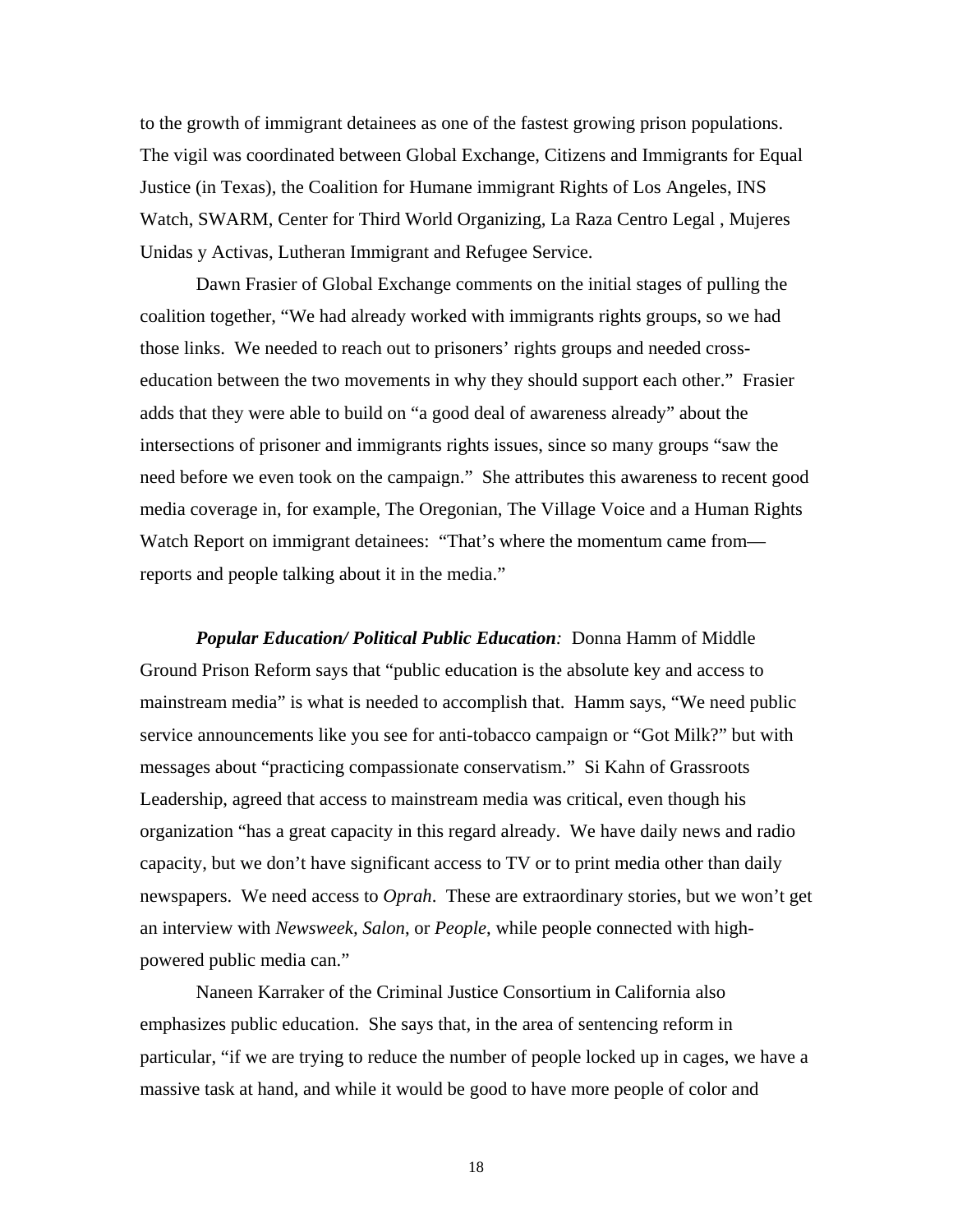former prisoners in the work, that won't solve these problems." Karraker says that the movement needs "public education, public education, and more public education", largely to keep pressure on legislators, and points to the Justice Policy Institute and the Sentencing Project in Washington, D.C. as two organizations that are already doing this work well. As discussed earlier, however, several participants at the OSI meetings following the CR East conference suggested that available research needs to be presented in more accessible language if it is to be aimed at the public at large.

Kim Diehl of SONG (Southerners on New Ground) and Critical Resistance South, says that one of the biggest challenges in the southern movement to eliminate massive incarceration and the death penalty is the need to incorporate an analysis of globalization's role in the rise of the Right's use of incarceration to scapegoat new immigrants, people of color, and queer people. Diehl says that this dimension has either been under-emphasized or neglected, or it has been overemphasized in academic forums. She also calls for public education that is contextualized in the south, particularly since this region is "the stopping point and leverage point for global industries moving from the North."

### *Leadership development and sustaining the movement across generations:*

Sandra Barnhill of Aid to Children of Imprisoned Mothers observes the need for more leadership development and support so that the strong leaders we already have can do "visionary" work, not just the work of struggling to survive. Michelle Foy of California Prison Focus suggests the concrete needs for trainings in leadership development and funding to expand beyond volunteer basis and have paid organizers more broadly in the movement.

Kim McGillicuddy of Youth Force says that there has been "lots of curriculum and training development—and many of us have written them up for the first time recently. But there is still a lack of resources to build long-lasting (50-100 year) institutions. Building institutions that sustain people requires a way to provide housing, education, and other infrastructure for our organizations. There's more we can do to build community around organizing – nurturing people culturally and socially, celebrating the work, etc. This is missing in the US, but not so much in other countries where activists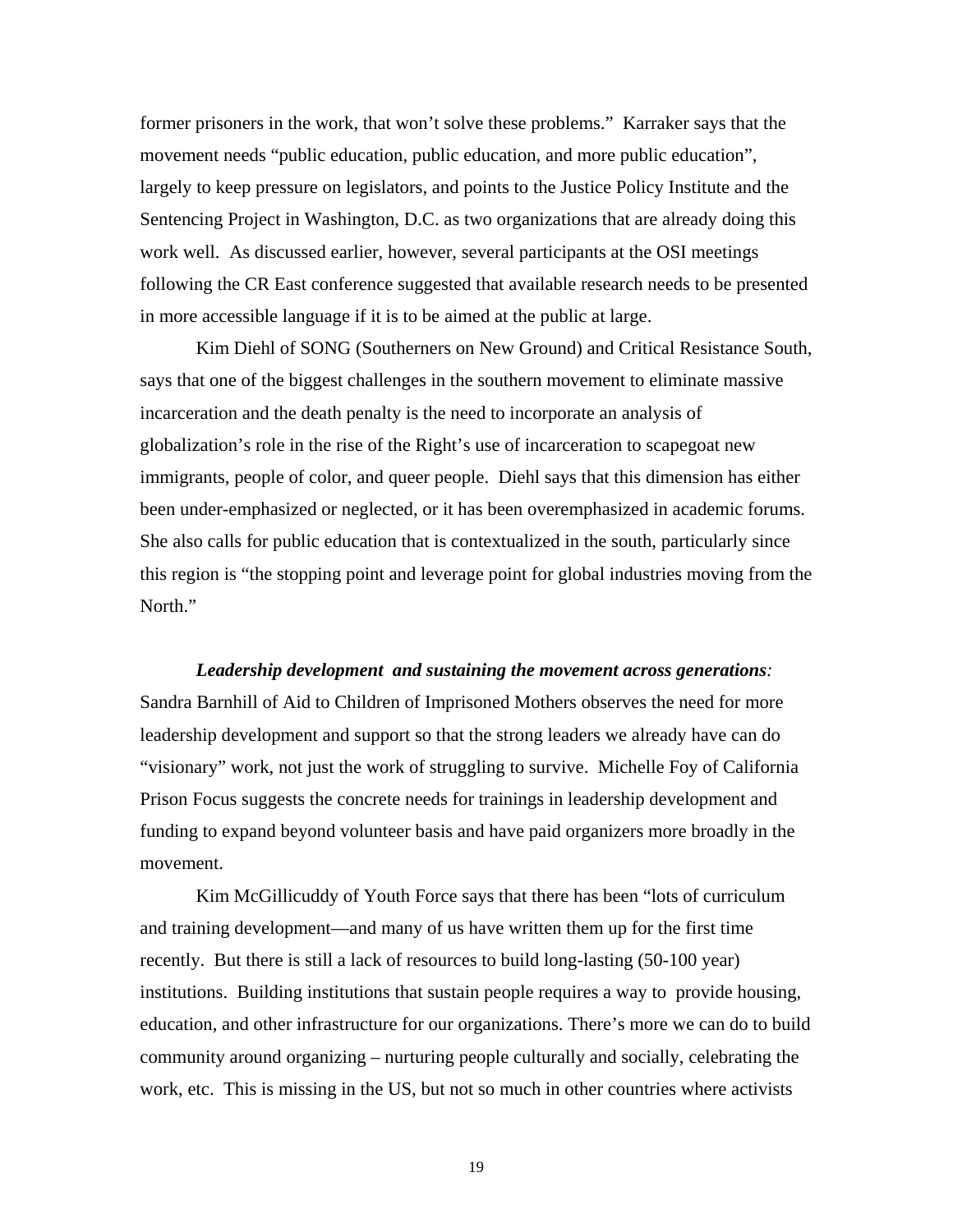suffer under greater threats, like death. We need to strengthen the connection between past activists and us—so we appreciate their work, and connect them to us as advisors and mentors."

Eric Tang of Committees Against Anti-Asian Violence also says that training, political education and leadership development among youth and people of color are some of the most critical needs: "Resources have to be dedicated to doing real political education and less money should be spent on technical assistance. Imagine using the time to teach people about what SNCC did instead of how to use the internet. We need enough time, space, and resources to adequately train the younger generation of organizers. There's so much uneven political training in people who want to get involved with labor, youth, anti-racism issues. We need to give people a context in these issues for youth trying to figure out where they can contribute to these struggles." Tang envisions an opportunity to "get people together in a room for a weekend to talk about the different models of organizing, different trajectories, and to look at why the organizing world is white supremacist. A major question is why you can't find more strong organizations led by people of color. Our allies in the Black and Latino communities just don't have the resources to do what other groups can because the big foundations won't fund them."

*Hostile Environment and Repressive Mentality Cultivated by Conservative Forces:* Denise Johnston of the Center for Children of Incarcerated Parents suggests that perhaps the greatest challenges in the movement are "having to fight this trend towards repressive policies and the same mentality in society" and "the need for greater public understanding of the issues at root—so, for example, that most prisoners didn't live with their children prior to incarceration, that the issue is not incarceration, but family changes are a function of what caused people to be imprisoned in the first place."

Joanne Archibald of Chicago Legal Advocacy for Incarcerated Mothers or CLAIM, observes that these mentalities are at play among funders as well. She reported that a foundation, which had funded her organization for five years, stopped funding them precipitously, "even after we cleared our deficits. They said that several of the Board members were `not comfortable with funding *that population*.'"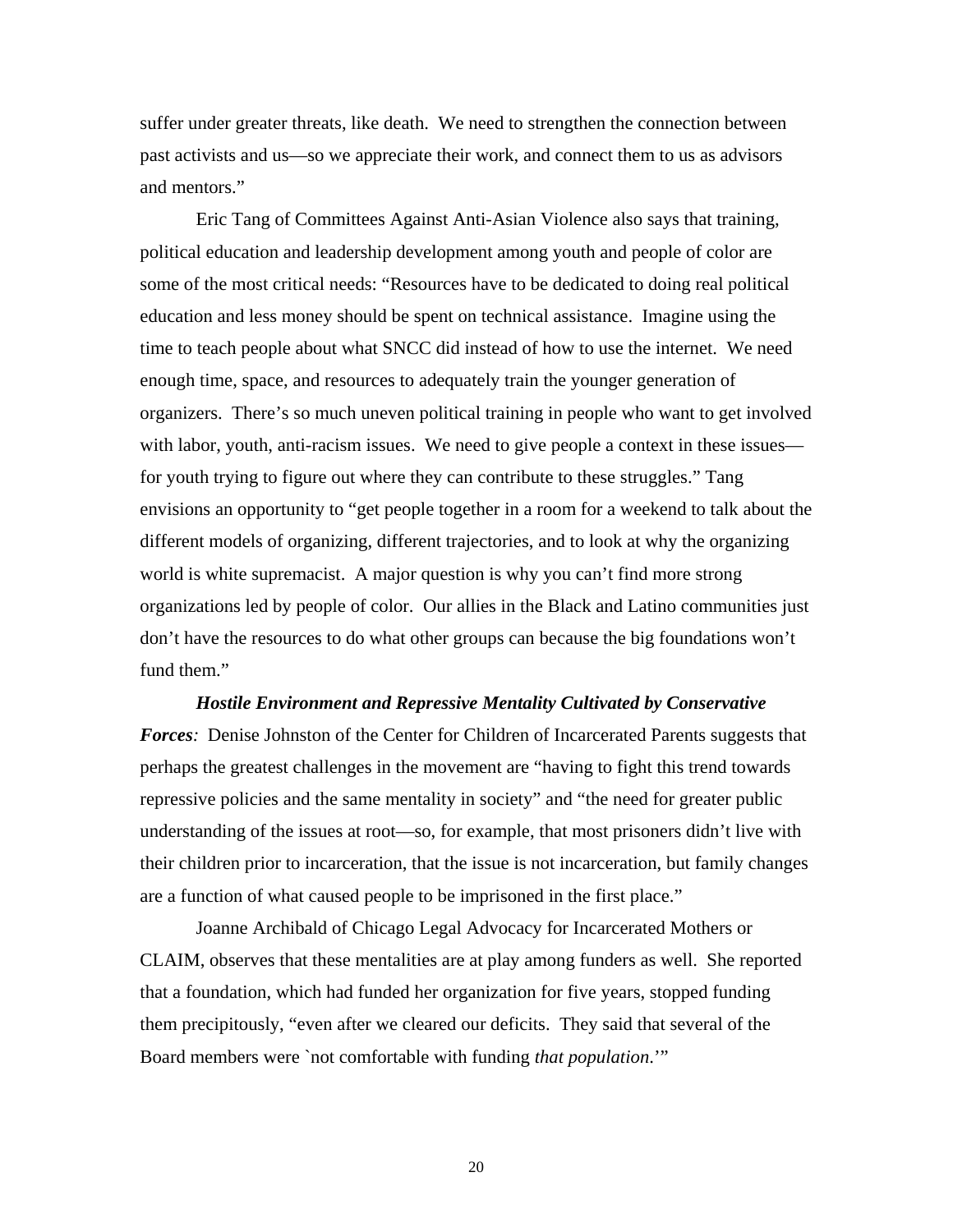Kim McGillicuddy of Youth Force also says that one of the biggest challenges in the movement is "counter-organizing by conservative forces, including police and prison surveillance of our members and the conservative nature of funding sources. There are so few resources to support activism in general; if you're doing both activism and service provision, you are even less likely to get money for service provision. And because youth organizing has become faddish with funders, now the money goes to safe, less controversial groups, like Boys and Girls' clubs, 4Hs, anti-smoking, not us, not the people who do race and class analysis and anti-oppression work." McGillicuddy says that while the rhetoric has improved, the financial commitment has not (with some exceptions) and the larger trend is to fund more punitive-oriented projects, like drug prevention, teenage pregnancy prevention, etc.

*Seizing the moment:* Despite the indisputable hostile environment and public sentiments we are working against, a number of interviewees observe that this is perhaps an "opportune" time as well. Laura Sager of FAMM, for example, says "We see our work as picking up and expanding…New things are happening and new groups are getting involved because of the gigantic prison buildup." Sager sees this as a critical time to find out "what kind of work is being done outside of the traditional CJ reform movement and why are they involved? How are we working with them?" She suggests that this is an opportunity to "bring in 'unlikely allies'. For example, we are partnering with a church for a conference on the impacts of Mandatory Minimums in communities of color. We're reaching into some communities that we haven't before, including taxpayer groups, women's groups, etc. who may not have looked at the impacts on them before."

Sager also suggests it will be important for CJ reform groups to look at "how state and federal budget issues and economic forces are helping or hurting their work. Are they able to take advantage of the fact that some states are cutting every budget except corrections?" Sager says that FAMM has been able to use this to their advantage, since "legislators are very motivated to look at reforms and re-examine the laws around lowlevel, non-violent drug offenders. This is because of [our] successful messages that these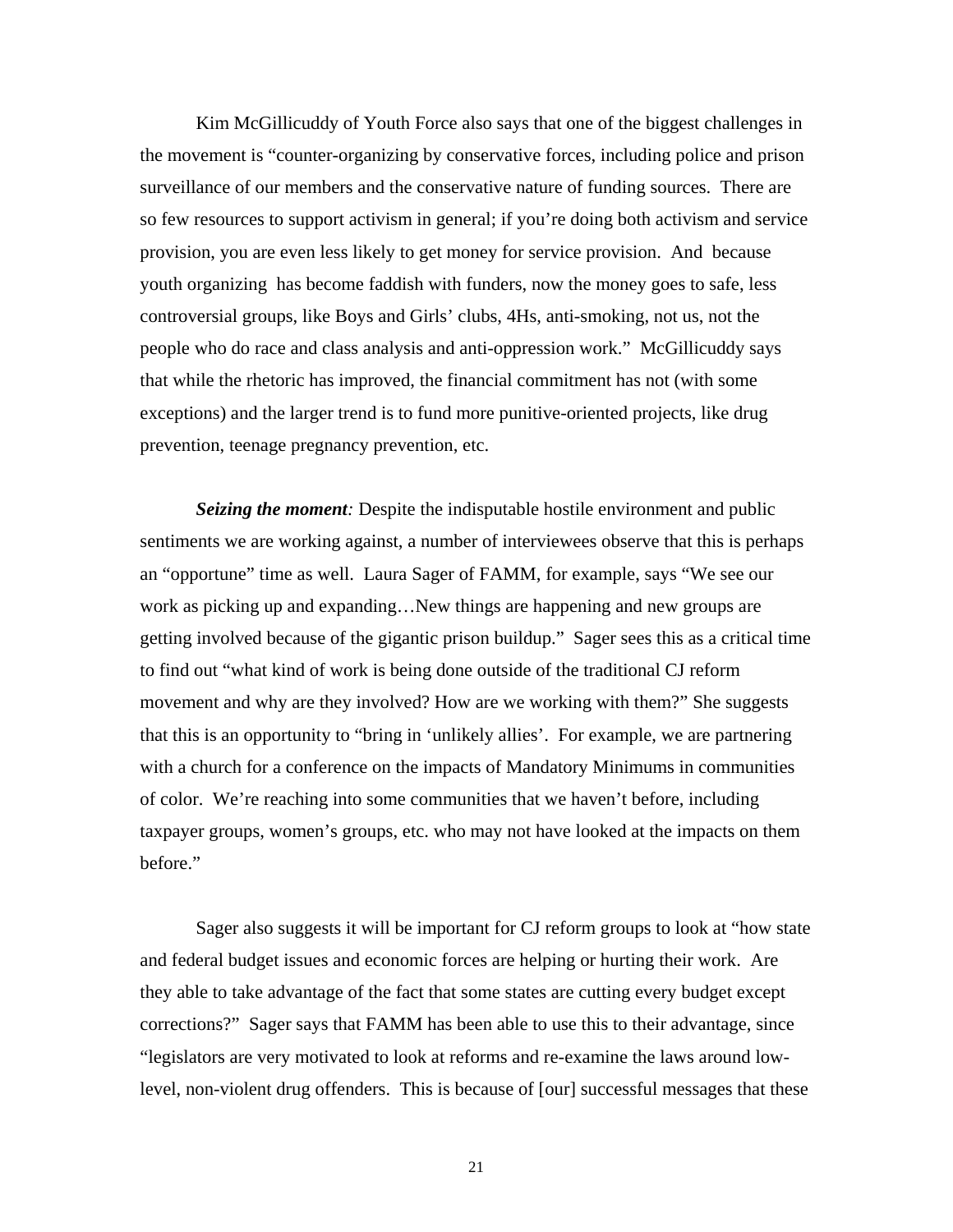are not the people who should be occupying prison beds, prison doesn't work, etc.—but also because the growth of corrections has become a problem for state budgets so that legislators are looking for ways to cut costs. They are beginning to realize that the bill [for prison buildup] is going to come due."

Similarly, Brian Robinson of the Fortune Society says, "This is a decent time and political atmosphere to build a national movement in—there seems to be a slight backlash against [the PIC and police state]. Even conservative people are starting to hear that there is so much funding wasted in prisons, etc. It seems we may even actually get the Rockefeller drug laws rescinded. A lot more people are recognizing that there is something wrong, and we could build on this momentum, versus the ethic before, that crime was so horrendous that you couldn't even walk out on the street in New York. There's just a little more rational thought now, and a recognition that the system is seriously flawed." Si Kahn of Grassroots Leadership agrees: "This is a good time to push these issues—mandatory minimums, drug laws, the death penalty, private prisons because they are all somewhat teetering, or public opinion is swaying on these."

*Legal Resources and Expanding the Focus beyond the United States:*Kahn also says that the need for legal resources is "absolutely a collective need of the movement because to an extraordinary extent, the fight around CJ issues is a legal fight if you don't have those resources, you can't play, even if you are working from a grassroots basis and in direct action." Kahn says that what we're doing is trying to take on a multimillion dollar, multinational industry and so we need capacities (whether internal or external, i.e. provided by allies) to operate in this scope. Thus, if Grassroots Leadership wants to take on legal issues surrounding for-profit prisons, it has to be done by developing links with legal clinics, law schools and law firms and they need to learn how to work internationally. Kahn says that one great need of Grassroots Leadership then will be building relationships with organizations who have experience and capacity to work internationally, such as Prison Reform International.

Ann Colloton, an investigator and public policy advocate/lobbyist at the Southern Center for Human Rights (SCHR) in Atlanta, was part of the legal team at SCHR that worked on the campaign to stop a private prison in Georgia with Si Khan. She worked in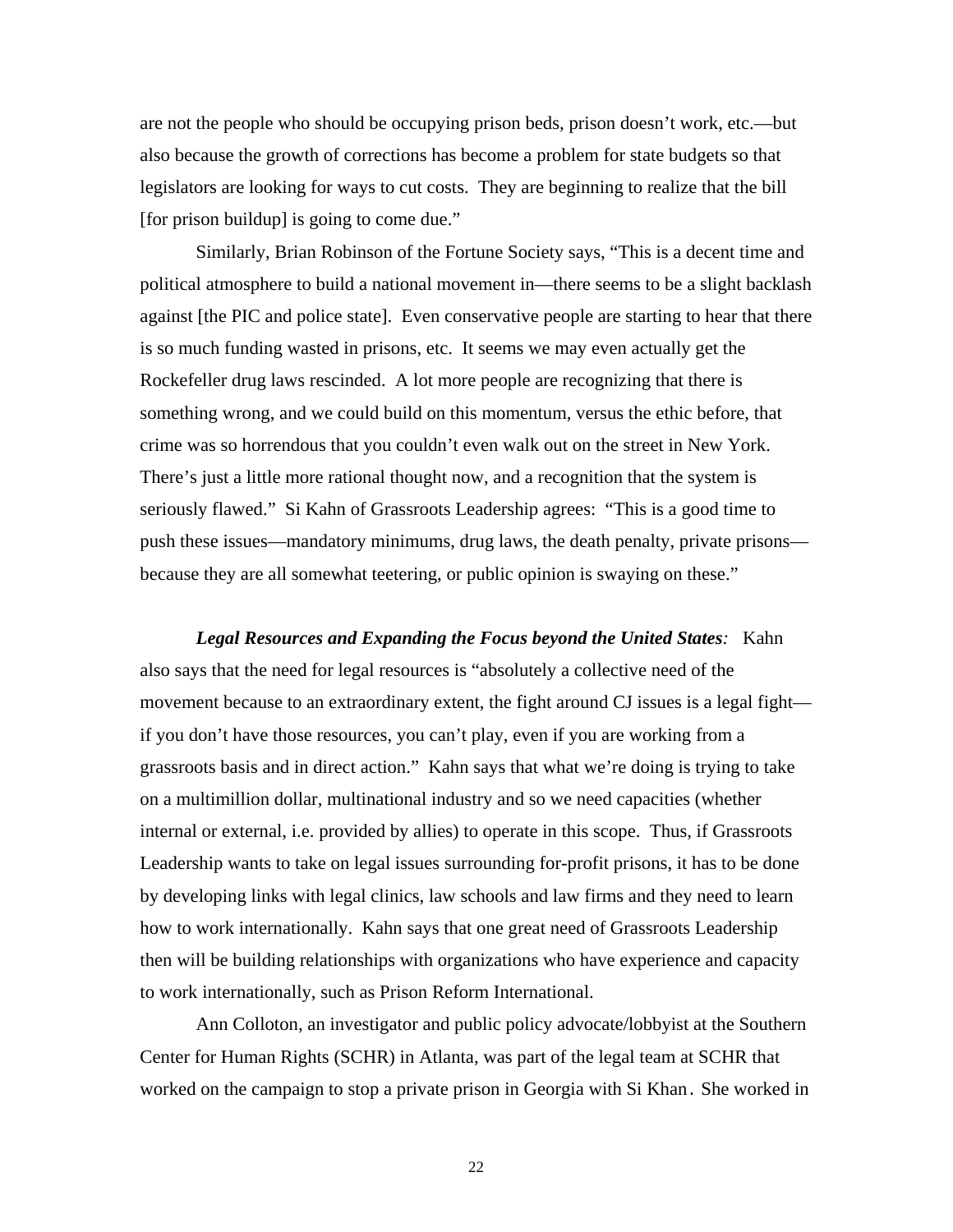a coalition of civil rights leaders, religious leaders, and others, including Project South, Georgians for Equal Justice, SEIU Local 1985, the state employees' union, and the Public Safety and Justice Campaign (PSJC). The legislative campaign started out with a bill to ban the importation of prisoners to Georgia and to ban speculative building of private prisons. The bill, says Colloton, was amended and watered down several times during the legislative session, and ultimately did not pass. "The legislative session started and there was supposed to have been a lobbyist who drafted the bill and obtained sponsors in the fall. But he didn't follow through on any of this. So when the first week in January came, we realized that no one had done anything yet, so we at SCHR drafted the legislation and SEIU put us in touch with a lobbyist for the AFL-CIO. He was our mentor throughout the session and he got us access to legislators as well." Colloton observes that "there are really no other lobbyists in Georgia with an agenda around CJ reform, private prisons, etc. So almost the full burden falls on SCHR staff who coordinate Georgians for Equal Justice. Now SCHR is taking on the issue of indigent defense, and this is a huge battle. It will be difficult to work on all of these things at the same time. So I agree that more legal and lobbying resources are needed in Georgia to work against private prisons and the many other criminal justice policy issues."

*Need for Full-time Organizers:* Colloton also suggests the need for more fulltime organizers in the field, noting that last year's legislative campaign suffered greatly because they were supposed to hire an organizer full-time, but instead had someone only half-time, in the context of three private prisons operating in Georgia with two others that were already built but empty. Colloton explains, "So there is really a lot of ground to cover, and especially in rural areas, it's 'Yes in my back yard,' because people want jobs, etc. There was a lot of work to be done to build local bases, but because the bases were not built we got really slammed in things like the public hearings." Colloton was commenting both in hindsight and in anticipation of upcoming hearings on two possible private prison contracts: "This is an important time for us to mobilize local people to speak out—and not have the last experience repeat itself. A show of local opposition will really make an impact, although it's difficult when the prisons are already built. We should have started moving on this three years ago, before the prisons were even built.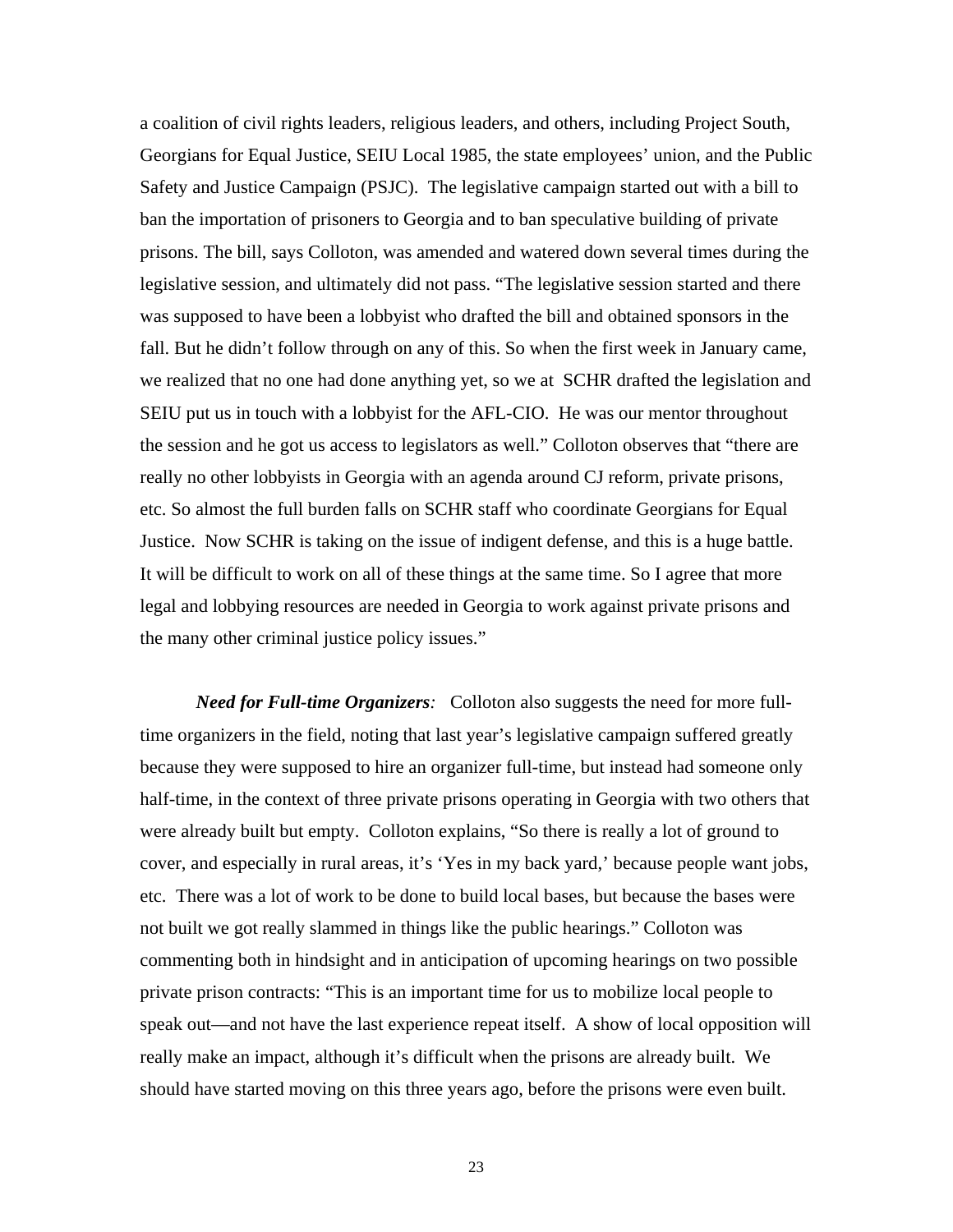And even if we lose the current battles, we need to keep mobilizing folks around the state now in order to stop any more future expansion of private prisons. We can't wait until they are built or the contracts are made. We need organizers who can stop them before they take hold in a community."

Rose Braz of Critical Resistance emphasizes this need above all others: "What we need as a whole is *just more organizers*. We just hired two young women based in Delano to work on this campaign. We recruited them from the UFW and Rural Community Assistance Corporation. There's nothing better for the political education of someone than to actually do the work. We need more resources dedicated towards grassroots organizing—we have enough reports and research, and it's being done well by people. Now if we could hire 10 people doing the on-the-ground work." Braz adds that we need resources to develop good organizing tools, also, like the video that was a critical piece of the campaign in Delano, *A Prison in the Field: False Progress in the Central Valley*. Braz says the video-maker who produced it completely donated all of his time and equipment. The value of video, Braz says, "is that it's very transportable and can make an impact across the country," even when you can't transport people. It's noteworthy that *A Prison in the Field* and Tracy Huling's *Yes in My Backyard* were both critical resources in campaigns against rural siting.

Michele McNeil, a full-time organizer hired by Grassroots Leadership to mobilize local opposition to two local prisons is the only organizer for the two entire states of Florida and Georgia. She says, "It's just hard to try to build a long-lasting grassroots movement in a place when you're trying to keep things going in both states. The biggest challenge I've faced is the question of economics. People say, 'What kind of economic development do you see for us?' The way I deal with it is to try to get people to get past the quick fix, and some people do get it, but at the same time, you know, my neighbor just got laid off because his plant got closed and he needs to feed his family." Beyond this, McNeil would like to have another trained organizer to share some of the work and have someone in the field "to bounce things off of and process, and have support at the end of the day or week—just have somebody to talk to. But because we just don't have the resources for a lot of workers, we do what we can." McNeil draws from her background as a labor organizer since 1986, "so the transition to community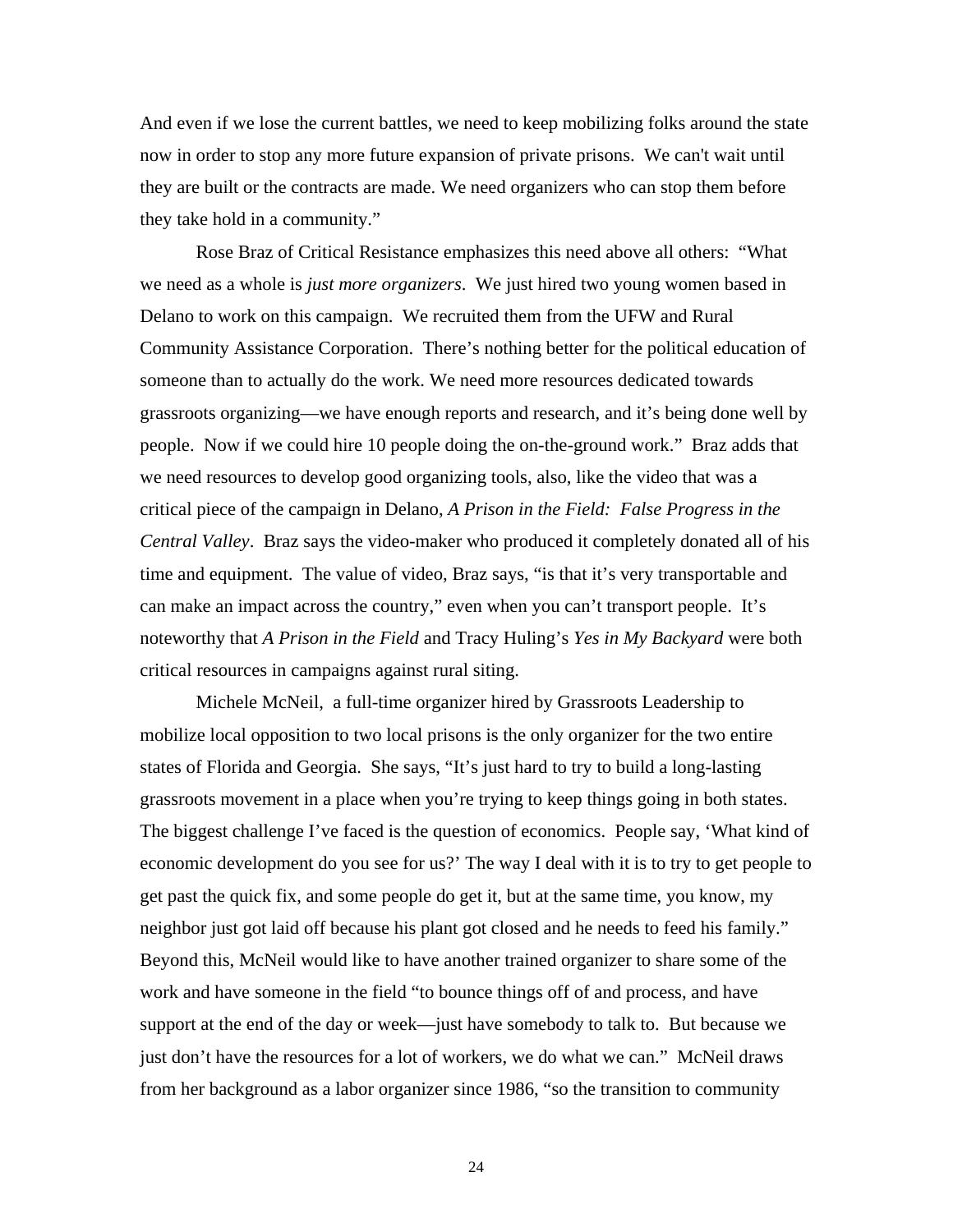organizing was not that hard—but in labor, you always had a big workforce, lots of people to bounce things off of. Nonprofits don't have deep pockets like labor does."

*People not Money*: Masai Ehehosi of the AFSC Newark Criminal Justice program offers an interesting spin on McNeil's observations in this regard, although ultimately perhaps they are both saying the same thing. Ehehosi says, "We always need money or funding, but people are our biggest and best resource. I don't think we're ever going to out-spend this system, but if people can make their voices heard and act as investigators, agitators, that is the greatest resource. It also lets us know what people need instead of our imposing our will on the people." Thus, Ehehosi sees "education to get people involved" as the greatest need for the movement, particularly in the current environment "where youth are conditioned not to get involved, or become political, because when they do and are identified as leaders, they get incarcerated and thrown into the 'hole' [control units]."

In a similar vein, Richie Perez of the National Congress for Puerto Rican Rights' Justice Committee, observes: "We've been for twenty years a volunteer organization. We don't take government, strings-attached, or corporation money. And this is a plus because people are giving thousands of their hours free. Of course we need infrastructure costs, money for having conferences, travel, and costs associated with building a movement and organization…But we need to train people to be leaders, to take on the rough task of taking on this work with very few resources." Perez points to a campaign around the case of Anthony Baez, a police brutality case, as a good example of this kind of training: "We built a broad coalition, used lobbying, direct action, voter registration—a variety of tactics. The campaign was like a school in organizing and all sorts of issues—in how to work with gangs, with racial/ gender contradictions in the movement, etc. It was also a successful campaign that was multiracial and multigenerational."

*Need for Campaign Models:*Abdi Soltani of Californians for Justice says that we need such models or replicable PIC campaigns, just as we have past living wage campaigns, for example, to illustrate the conditions of low-wage workers, and how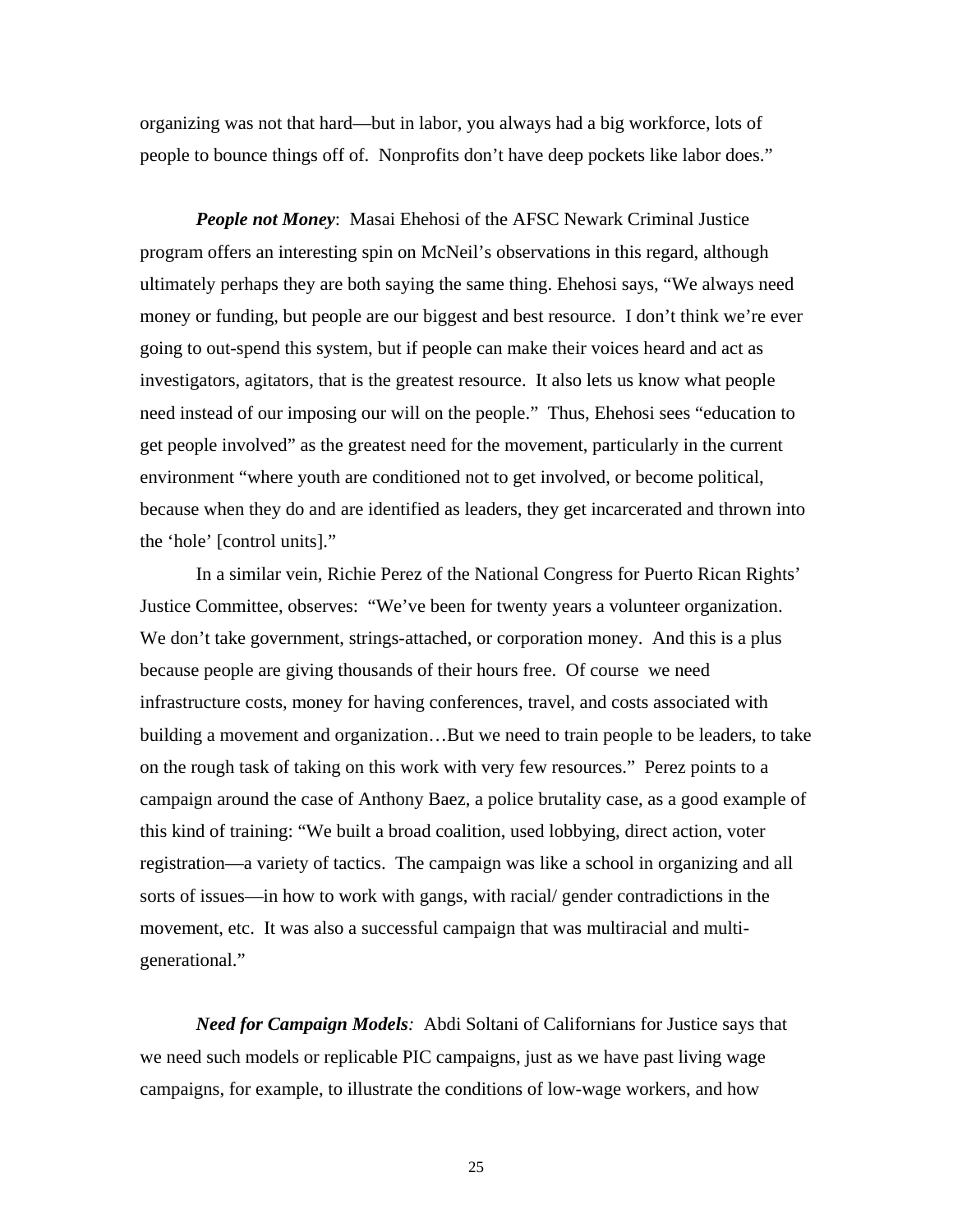organizing for a living wage makes a difference in the workers' lives. Soltani says that these would give people concrete things to mobilize around, and we should use this strategy around criminal justice issues, too. One interesting outcome of this survey, Soltani says, could be to identify some replicable campaign opportunities.

In that effort, we selected a few campaigns and CJ reform issues around which to conduct more in-depth interviews. We asked organizers, members and impacted individuals mobilizing across the country to reflect on their struggles around transitional facilities, restorative justice, rural siting of prisons, juvenile facilities and inmate organizations. The following profiles present these reflections, in the effort to identify frameworks and strategies that may serve as reproducible models.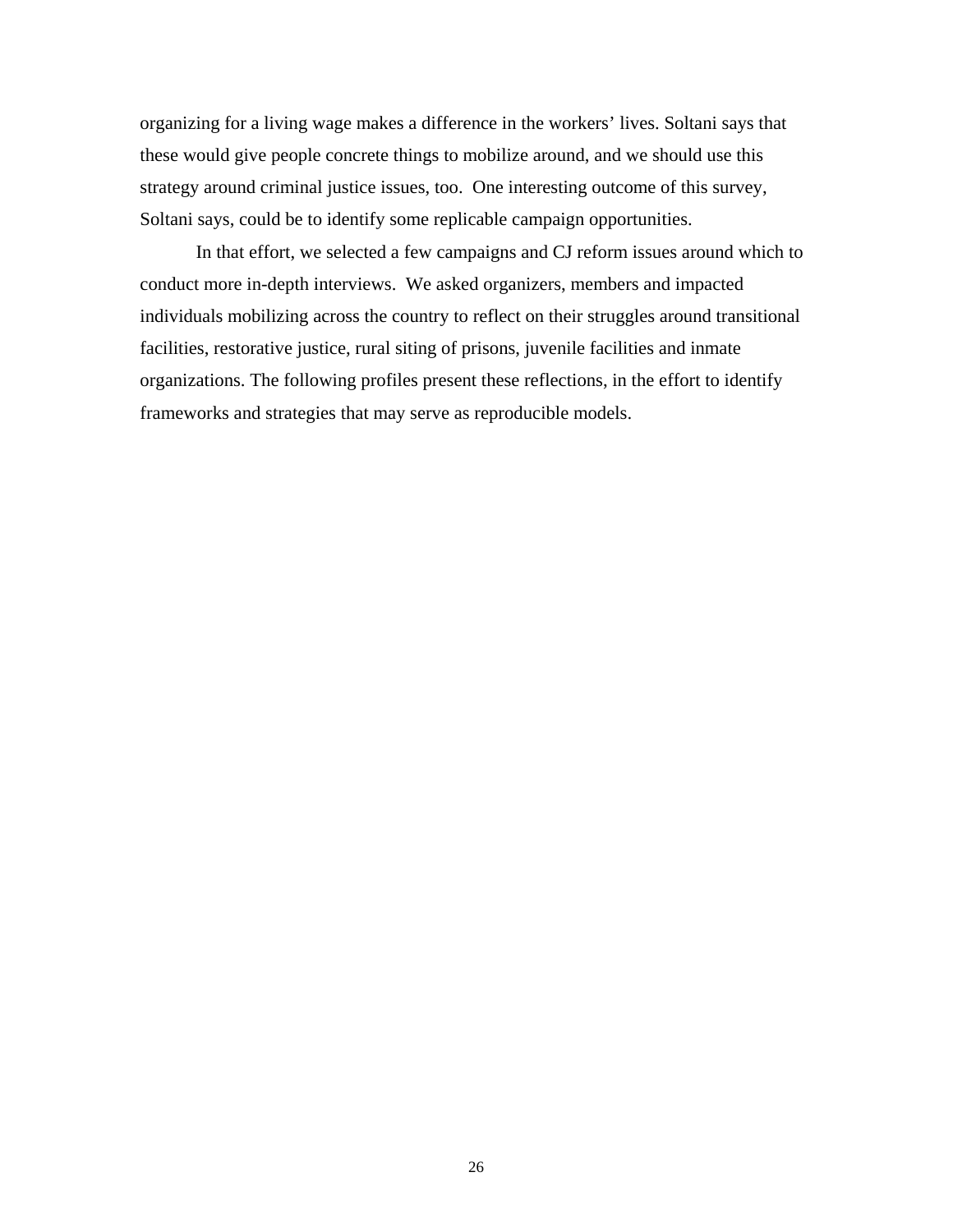# *PART II*  **Profiles**

### **A Tale of Two Struggles for Transitional Facilities**

There is growing recognition that people leaving prison need transitional facilities and services. This has become one of the biggest challenges and top priorities of criminal justice reform activists.

Brian Robinson, director of development and communications at the Fortune Society, says that even system officials like parole officers are understanding this: "All of a sudden people are seeing that there are over 20,000 people being released into the city [NYC] alone from New York state prisons every year, and don't have a place to go."

Nationwide, there are 600,000 people coming out of prison each year and, as Robinson notes, "none of the reasons that most of these people went to jail for in the first place – like homelessness, drug abuse, etc. – have been solved."

Yet, even as the public and practitioners are coming to understand this need, the challenges in securing or maintaining transitional facilities and services are significant. The following is an account of two struggles, one to secure a new facility to provide transitional housing and services, and one to maintain an existing facility. These histories are illuminating in our efforts to understand the challenges of advocating for these facilities and services, and to uncover successful strategies and tools that groups have employed in confronting these challenges.

### *The Fortune Society's Struggle for "The Castle"*

The Fortune Society's battle for what has come to be known as the Castle, a building on West  $140<sup>th</sup>$  Street and Riverside Drive in NYC, began with discussions in 1996 among board members, staff and clients to identify the agency's key issues and challenges. From these discussions, a consensus emerged that the inability to find and keep housing was the primary impediment to ex-offenders getting back on their feet and not returning to jail.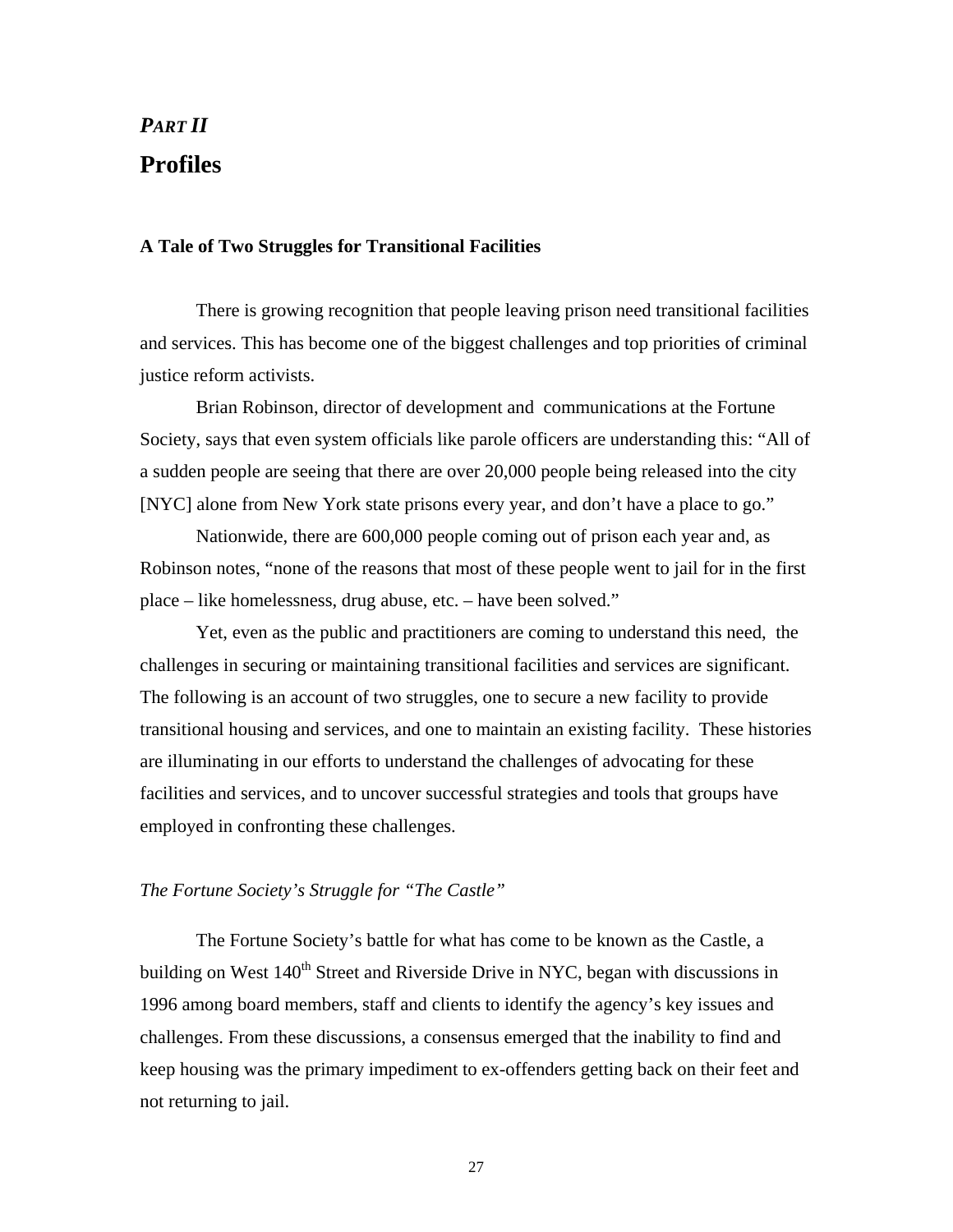The Fortune Society located the Castle, which had been a Catholic boarding school for girls until the 1950s, was taken over by the city afterwards, and housed a Jewish Yeshiva before becoming vacant for 25 years. Fortune Society bought the building in 1998, and began its plans to develop transitional housing, counseling, HIV education and services, and employment counseling at the site for released inmates. Staff envisioned clients living in the Castle as emergency housing for up to two weeks, and then going into transitional housing at the same site afterwards. (One floor of the building is dedicated to emergency housing and three floors to transitional housing with the capacity to house 60 ex-offenders in total.) The goal is to assist clients in becoming selfsufficient, with the idea that clients can stabilize enough to get permanent housing within a year.

Even though Fortune Society had the legal right to "do anything we wanted with [the Castle]", they still made the effort to set up meetings with all of the relevant elected officials, including city council members, state senators, etc. to present the background of the agency and its plans for the building. In those initial meetings with public officials, they encountered no opposition. When news of the building's purchase spread, however, opposition began to build among residents in the neighborhood. The agency's executive director made presentations to the local community board and powerful tenants associations in Harlem and found that they were largely hostile to the facility plans.

Opposition arguments included:

• *The facility would bring drug activity and crime into the area.* Fortune Society responded with both formal research and simple observations that this activity was already present. They also emphasized that a transitional housing and services facility would monitor and prevent this activity, while responding to the needs of those already involved in the activity.

• *People turned away from the facility would cause problems in the surrounding community*. Fortune Society said that if someone is screened, but found to be inappropriate for the site or services, he/she would be referred to an appropriate site.

• *The facility would bring sexual predators and violent criminals into the neighborhood*. Fortune Society responded that the vast majority of their clients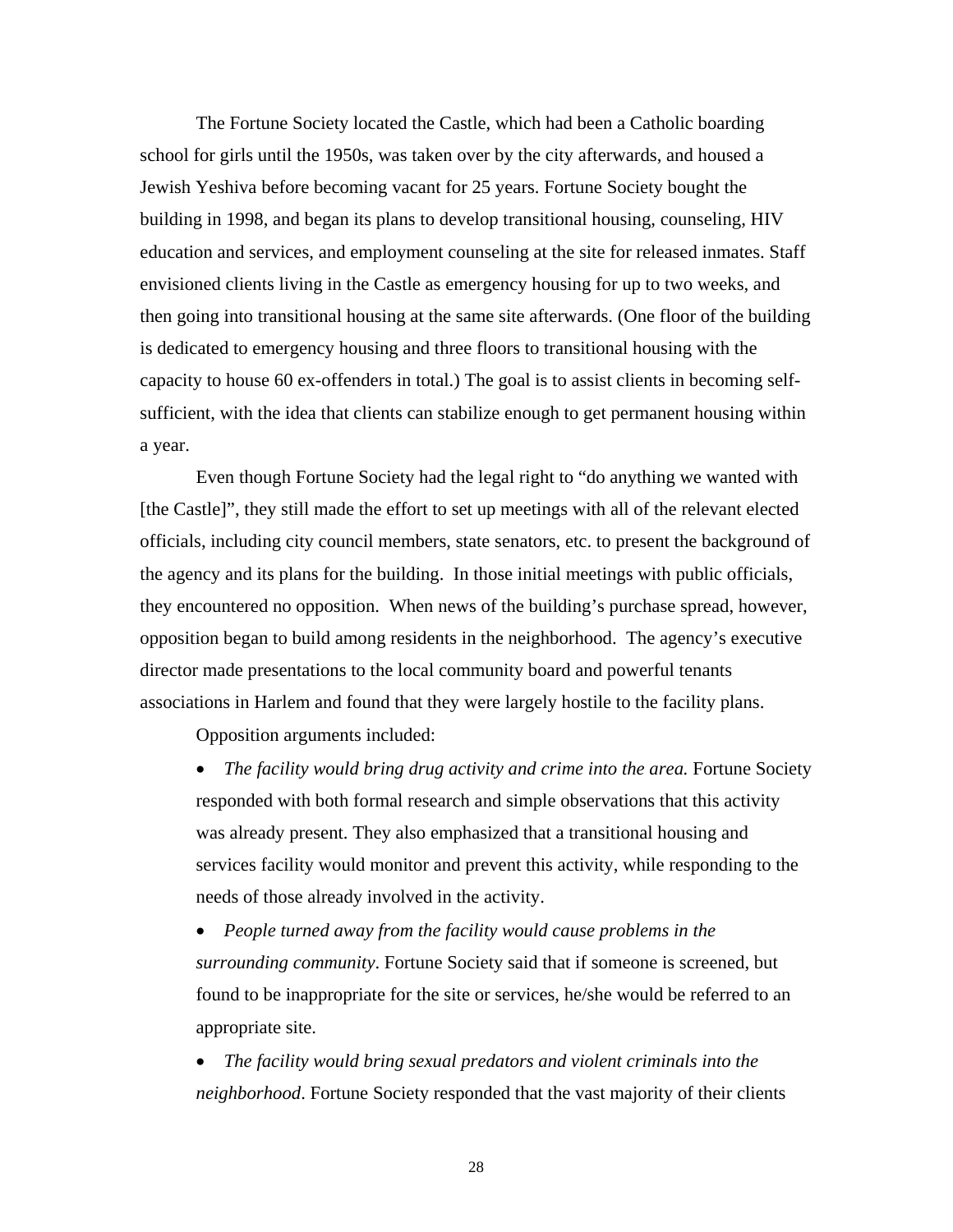are substance abusers, not violent crime offenders. In addition, the agency is consulting with two groups experienced in transitional housing, who are advising them on how to write a manual so that "we don't have to start from scratch in formulating what types of stay are allowed, ground rules, etc. and how to maintain the site as drug-free and violence-free."

In addition to countering these arguments, the agency used a number of strategies and factors to counter this hostility. According to Robinson, they were able to rely on "a solid reputation as experts in working with ex-offenders, since most of our staff are exoffenders." They emphasized this reputation to allay fears in the neighborhood that "we would build a shelter and then just leave," leaving the neighborhood with an array of new problems presumably introduced by the shelter residents' presence.

Fortune Society also pledged to be active in monitoring the site and immediately followed through by cleaning and transforming the building and lot. In addition, since many of the staff live in the neighborhood of the Castle, it was possible to assign two staff/community members to attend every single community meeting or event, whether police precinct meetings, street fairs, etc., to represent the Castle project.

"Now the neighborhood members are either supportive or quiet. We went about it to really endear us to the community. They realized that we were doing it, had the funding in place, and were going to go ahead—so they understood they had to work with us…It was important for them to see that we didn't have to go to the community board with anything but we did, out of respect, out of good faith. And we had a good plan."

In addition, Fortune Society proposed the space could be an asset to the community, offering use of the site's computers by outside neighborhood residents and securing funding to renovate the structure as an historic landmark.

Clearly the Fortune Society developed an effective response to the opposition they faced from neighborhood residents, and succeeded in securing a site to meet community re-integration needs of prisoners. Other similar campaigns have not been as successful, but provide important lessons. One such struggle in Adams Morgan, a Washington, D.C. neighborhood, provides a good case study.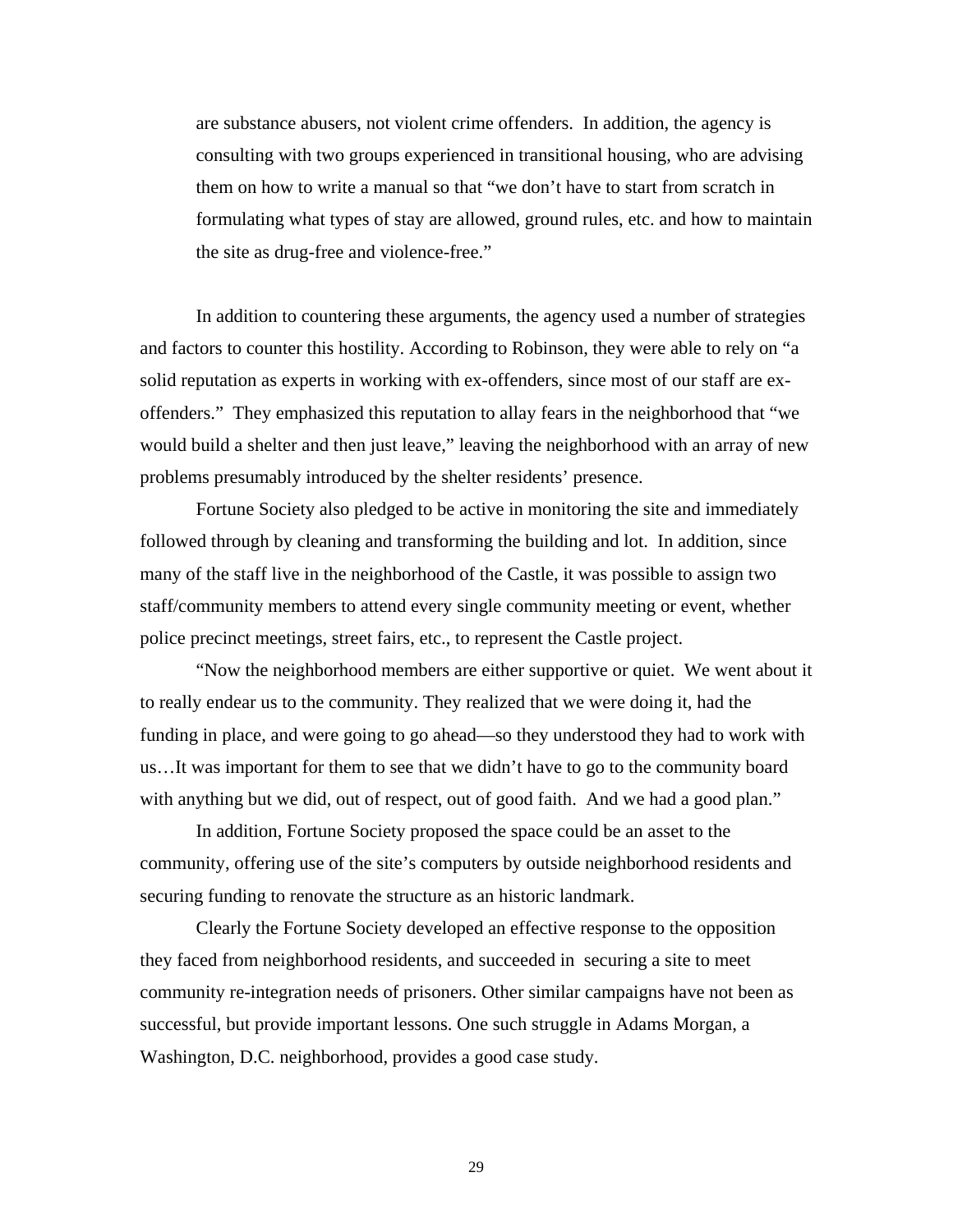### *Halfway House in Adams Morgan*

The need for transitional services and especially housing in the form of "halfway houses" was already clear in Washington, D.C., before the legislation that exacerbated this need manifold. In 1997, Congress decided under the Self Government Improvement and Revitalization Act, the Department of Corrections for D.C. was to be shut down, and all of the sentenced felons in the district would go into the Federal Bureau of Prisons system by Dec. 31, 2001. In addition, all D.C. prisoners are required to go through a halfway house upon leaving prison. Ultimately, this created an estimated shortage of 500 halfway house beds in the district. While the city was undergoing a crisis in managing re-entry for ex-offenders, the district was experiencing a gentrification boom. It was in this context that the struggle over an existing halfway house in the Adams Morgan neighborhood of D.C. erupted.

Marie Sennett of D.C. Prisoners' Legal Services and Jason Ziedenberg of the Center for Juvenile and Criminal Justice (CJCJ) gave an account of this struggle from their perspectives as advocates for ex-offenders and as residents of that neighborhood. Both Sennett and Ziedenberg described the neighborhood as becoming "yuppified," but also the home of many advocates and organizers in the business of criminal justice reform. Moreover, it has historically been home to many post-incarceration communitybased housing facilities. Sennett noted that the facility was located in the neighborhood and used as a halfway house from 1969 until 2000, indicating its existence predated the gentrification of its surrounding area. It held sentenced adult felons until 1986 and then became a juvenile facility, still serving as a transitional site. Last year, while there were juvenile residents in the house, there was a fire in the building, and the neighbors acted to have it closed down.

The facility was evacuated of its young residents, and the Bureau of Rehabilitation, Inc. proposed the establishment of a twenty-five bed halfway house there. Once presented with the proposal, rhetoric against the presence of ex-offenders in the community heightened. Stories surrounding the facility became exaggerated and accounts rolled in of random gunshots, trespassing and burglaries--all presumably connected with the juvenile residents in the house--although a search of police records in the district showed no reports documenting these incidents.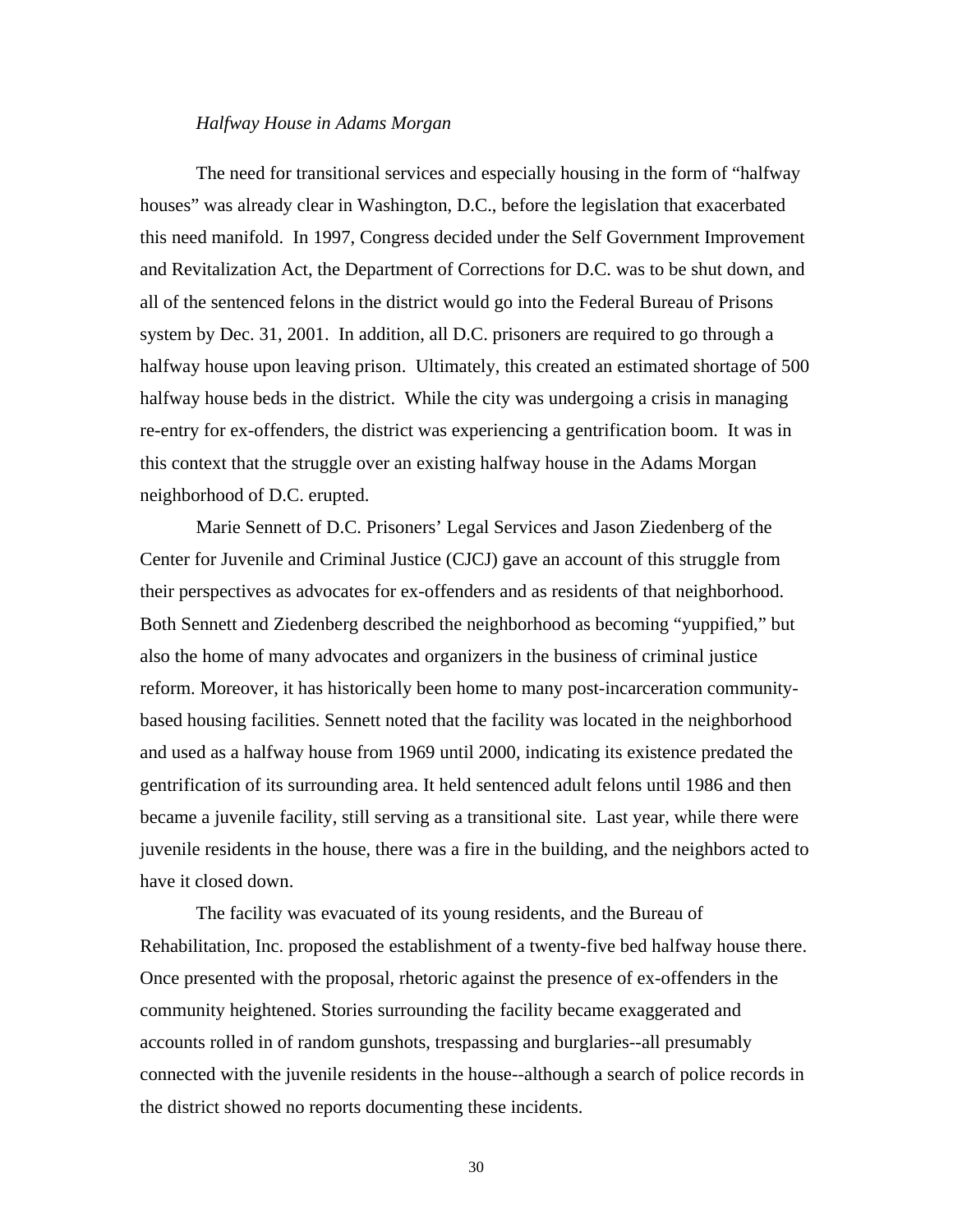In February 2001, announcements were posted around the nearby school by the local Advisory Neighborhood Council (ANC) for a meeting to "protect our students." Anti-prison researchers and advocates who lived in the neighborhood also attended. "One of us lived on the very street that the proposed halfway house was on," Sennett said.

Meeting organizers planned to break people into groups to organize opposition to the halfway house when Sennett stood up and said that not everyone in the room was opposed to it – in fact some of them supported it. Advocates asked halfway house opponents to justify their opposition to the halfway house in front of community media and the neighborhood's City Councilman. Sennett and others then answered a number of questions about halfway houses for the larger group, providing a context for the community to understand that these facilities were proven to bring no public safety risk, and encouraging people to welcome ex-offenders back to the neighborhood.

Sennett emphasized that halfway houses are run by the Bureau of Prisons, and residents are required to find a job within two weeks after arriving at the facility or else they go back to jail. Counselors are on site to channel people to programs in drug rehabilitation, education, training, etc., and staff are present 24 hours a day. Those released must receive clearance from the U.S. Parole Commission, which has very stringent standards.

Ziedenberg observed that the debate around the house "showed the limits of having the right arguments and the facts, because the tone quickly became very antiprisoner and racialized," with talk of pedophilia looming large. Sennett said the people from the neighborhood kept saying, "What about the children?" and pointed to the school nearby. Once Sennett pointed out that the house residents would be away working during school hours, opponents' rhetoric shifted to fears about declining property values. Advocates later pointed out that even with former prisoners at the site for 30 years, the neighborhood's property values had skyrocketed. People began to assume that Sennett worked for the BOP: "I had to explain that, no, I *sue* the BOP."

Events after that meeting "underscore the challenges facing reform advocates in the context of organizing in gentrifying communities," Ziedenberg commented. "Even though the debate merely concerned a 25-bed facility, the opponents were able to secure meetings with the Mayor and the *Washington Post* editorial board." The Washington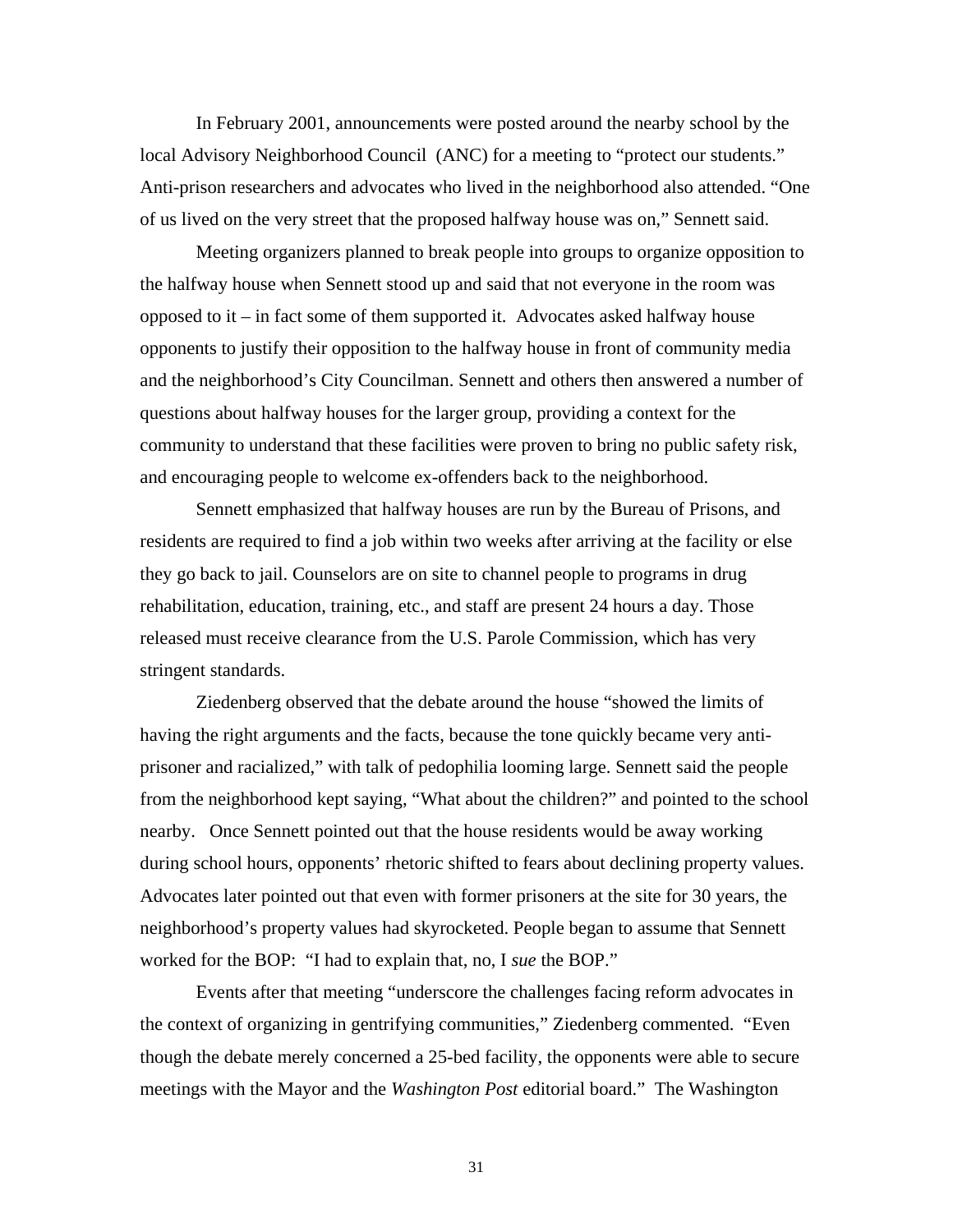Post editorialized against the construction of the halfway house, calling on the U.S. Attorney General to intervene. The Attorney General toured the site, issued a press release saying he would block the halfway house, and directed the BOP to shelve the plans. According to Sennett, the building is now sitting defunct, and the Bureau of Rehabilitation is trying to figure out what to do with it.

In the wake of this disappointment, Marie Sennett proposes that the biggest collective need for moving criminal justice reform work forward is popular education to dispel the stereotypes so prevalent in public opinion and the media, and so pivotal in this campaign as well as so many other struggles. Sennett adds that the education "has to happen before there is an impending situation, like a halfway house being built in your neighborhood tomorrow." Battles similar to this case in Adams Morgan have been fought and lost all around the country, often because of the prevailing rhetoric and media images that conservative forces have come to utilize so easily and effectively.

Ziedenberg also suggests that this case demonstrates "the huge challenges facing activists working for broad or basic criminal justice reforms. The U.S. Attorney General and the fourth largest newspaper in the country were brought to bear against a local, 25 bed halfway house supported by some of the nation's leading criminal justice reform advocates." Moreover, Ziedenberg says, opponents succeeded in drawing on these extraordinary resources, "with no data to back their claims. Meanwhile city leaders stood silent, even though they know the scope of the re-entry crisis. Now the city is short twenty five more beds on top of the 500 it was short before." Finally, Ziedenberg comments, the Adams Morgan struggle "may also reflect that in an era in which one-time residents have been incarcerated, others promoting the gentrification of these areas will oppose the return of ex-offenders to their former neighborhoods. The case highlights that activists can be outgunned by the forces of gentrification."

#### **Farms Not Jails: The Urban/Rural Coalition Against Prisons**

Denise Malloy is 53 years old, a farmer, nurse and leading member of the Organization of Concerned Citizens (OCC) of Wayne County, Pennsylvania, where her family has lived for three generations. Malloy describes herself as "never being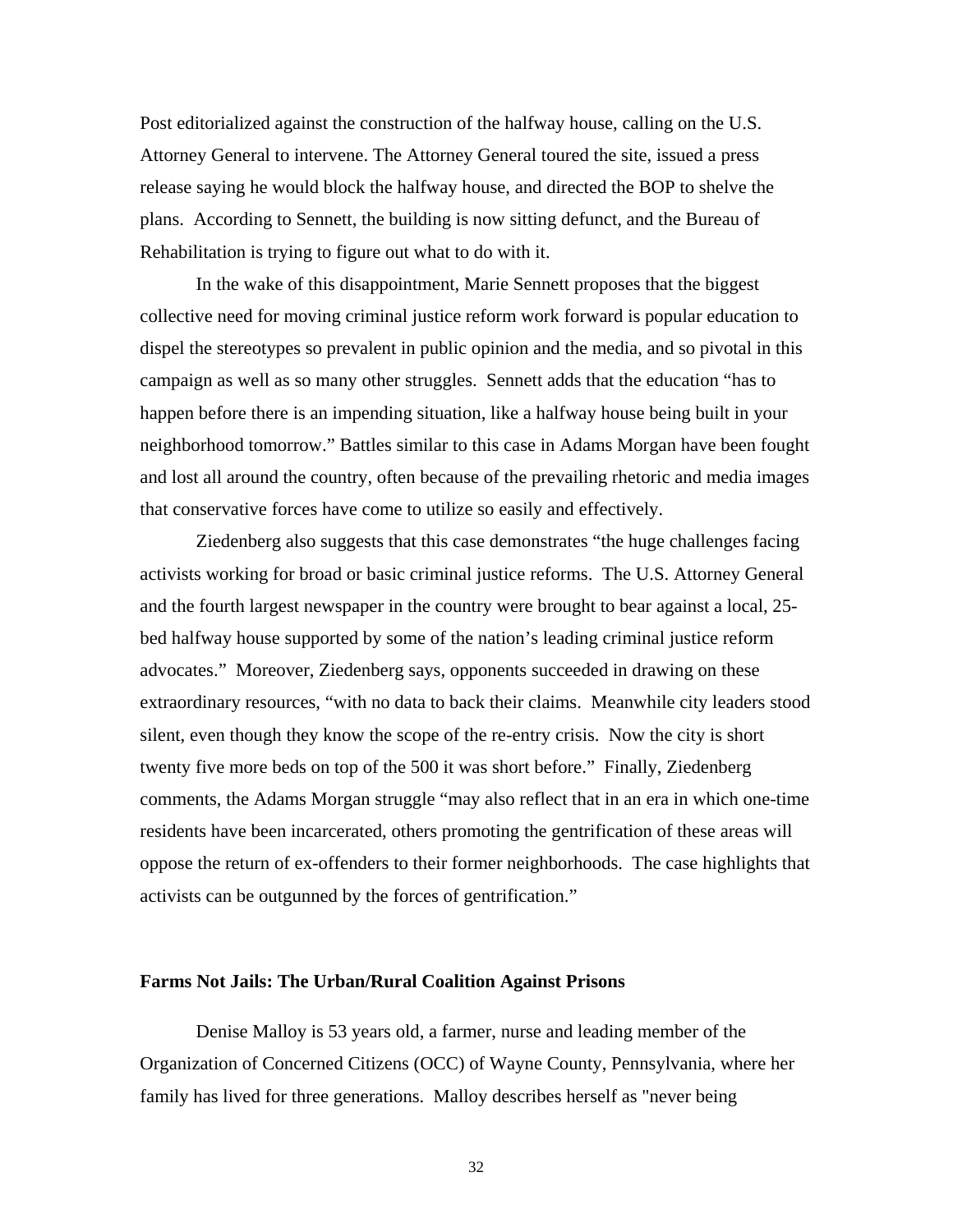politically involved in anything" until the spring of 1999, when she first heard that a prison was being built in her township of Canaan. "What really alerted me," she says, "was that people were losing their homes around me."

A centuries-old dairy farm was going to be shut down, and seven families were being pressured to sell and vacate their homes and farms. So she went to a town meeting where she heard that plans were moving forward to build a maximum security penitentiary and low-security camp in Canaan. "We were told that you can't fight the government," Malloy says, "but we started getting people together to talk anyway."

Malloy says she did not become involved in this struggle because of NIMBYism: "It's not just that I don't want my beautiful rural community to change. I have personal outrage at the dehumanization of prisons, both for prisoners and for those who work there." Malloy explains that she came to her anti-prison stance in large part because she has worked as a psychiatric nurse in a state prison and a mental hospital , "so I understand how prisons work to incarcerate the mentally ill and I personally have experience with this epidemic of over-incarceration."

Malloy reports that it has been challenging to mobilize her rural neighbors in his struggle: "We're not used to responding to anything of a political nature. Nothing ever changes in this area. And there has been a tremendous respect for authority and reluctance to challenge it here. It's hard for people to see that authority elected by you can betray you."

Moreover, the struggle has turned neighbor against neighbor, husband against wife, and brother against sister, Malloy says. People fear losing their government-dependent jobs if they speak out and are constantly targets of intimidation: "Two to three years ago, there were people put among us to live here, who began to become friendly with local officials and to show up at every meeting. We call them the 'minders' but they're thugs. They say to us, 'we know where you live,'" Malloy says. "The business community, on the other hand, was courted very early and wined and dined at meetings held outside of the county—so they want this. Meanwhile, the rest of us were milking cows, cutting hay, not being told anything," Malloy says.

Thus, gathering people to attend weekly meetings and other public forums in the town has been a significant feat, according to Malloy. Although the OCC was first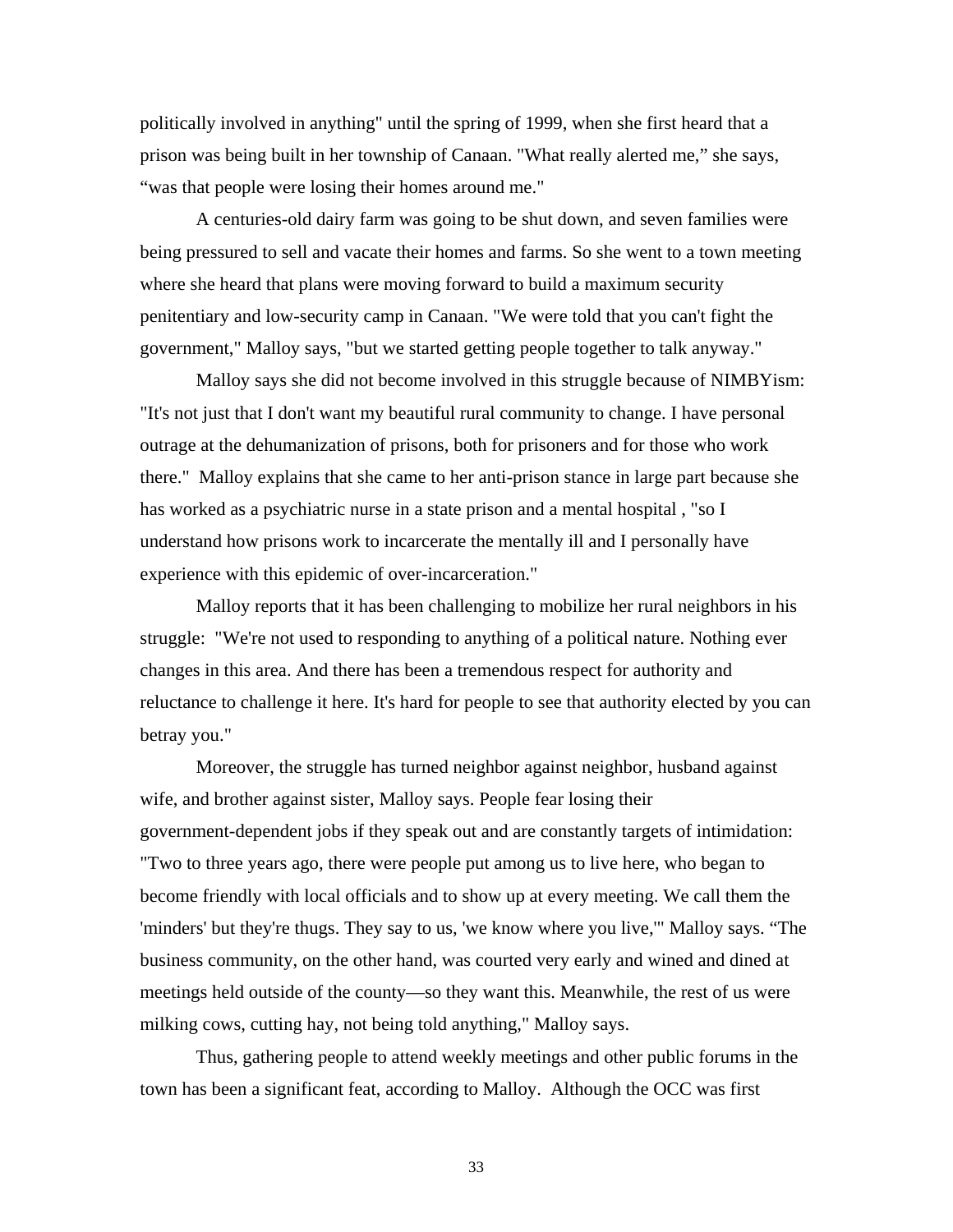greeted by public officials "humiliating or shooting us down," she says, "We've now gained a grudging respect. We're now more vilified than ignored, and that's an improvement."

Beyond this, the OCC succeeded in gaining a stop work order on the construction of the prison until the FBOP can address the damaging environmental impacts. This was the result of one OCC member's research on environmental protection laws and historic preservation laws applying to the site as protected agricultural land and as a registered historic site.

In addition, Malloy observes: "Our monthly meetings were really like a civic school to learn about all of this, to stall for about a year. We had some in-service teaching by the National Park Service and the National Preservation Trust...We just had to know where to reach to for this information – and all they could do is support us, because they couldn't go after the government themselves."

Throughout this process, OCC has found allies and the collaborative work has given birth to a new coalition, the Urban/Rural Coalition Against Prisons. Sandy Gambuti, Chair of the OCC, recalls that by a stroke of good fortune an OCC member happened to see Tracy Huling's documentary "Yes, In Our Backyard" on PBS: "She told us about it, we got in touch with Tracy to ask to see it, started a dialogue, and this is how the Urban/Rural Coalition was birthed."

Huling was pivotal in connecting OCC members with allies working against prisons in surrounding urban areas. Huling is quick to say, however, that OCC is "very much their own grassroots organization and were formed and active approximately two years prior to their involvement with us 'outsiders.' They found some of us working nationally on these issues through the Internet and received some advice and information."

Huling invited them to a screening and discussion in NYC at the Open Society Institute in February, then invited them to be panelists at Critical Resistance East in NYC in March. Huling says that the Urban/Rural Coalition is "not an organization per se, but I jump started its formation by inviting folks to a meeting in April of 2001 in Manhattan to discuss whether people wanted to take some collective action toward combining forces to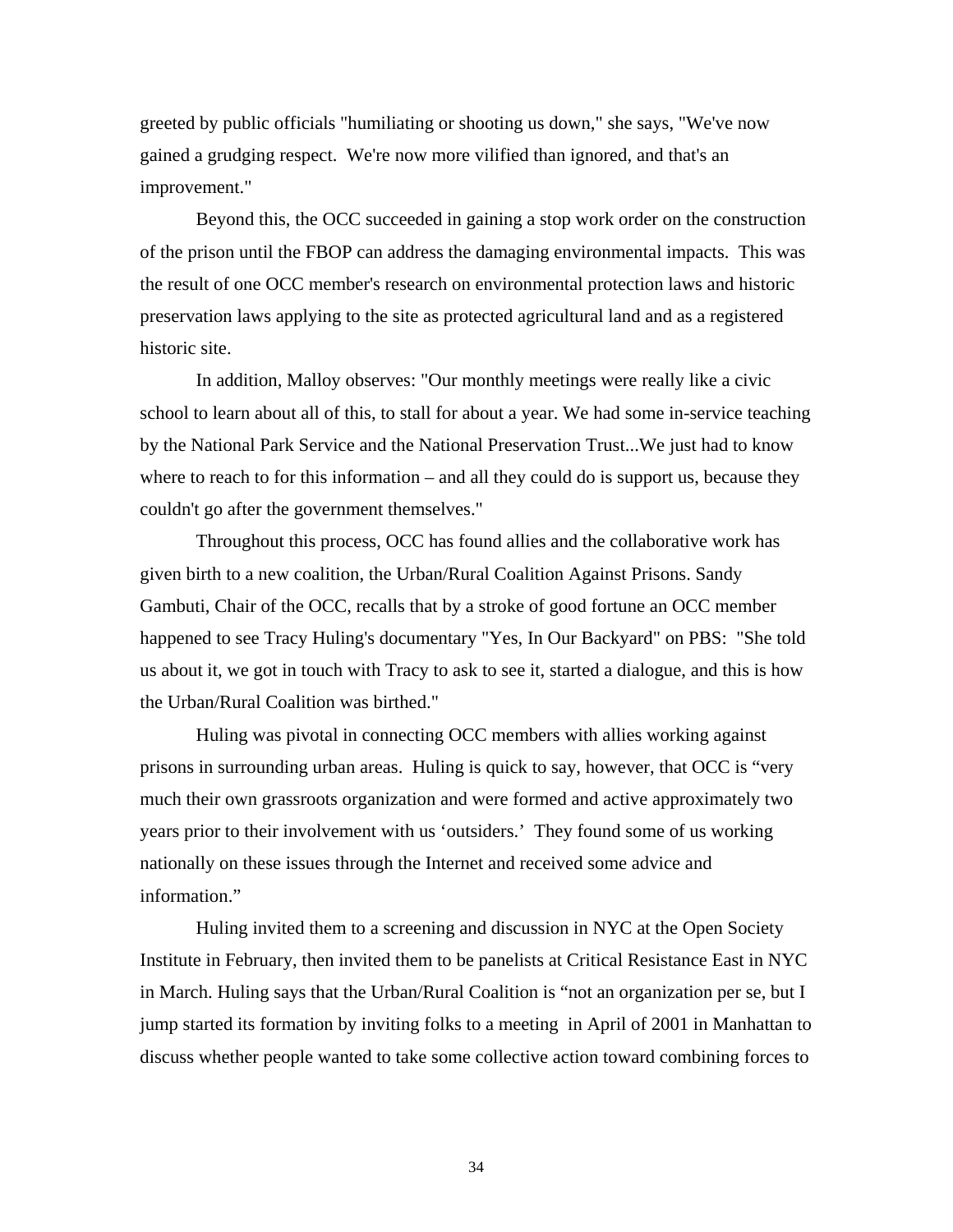work against prison expansion." A group of about 20 people at that first meeting decided to work with OCC in an action against the siting in Wayne County.

On June 21, 2001, OCC members and Coalition allies marched along historic Canaan Road, slated to be closed to the public for the prison construction, for a "last walk" in hay wagons, tractors and on foot, ending the march at an FBOP meeting at a local school. Both urban and rural Coalition members say that working on the march together was important for laying the foundation for future coalition work across the urban/rural divide. Huling notes that in most of the initial meetings, it was difficult "to get the city folks to go to the country." Malloy and Gambuti both express how important it was that the urban members came to meet with and support them out in their community.

One urban coalition member says he sees the urban members' role as supporting OCC's work, "not fighting the good fight for them," and the march on June 21 was a culmination of these efforts: "We made a strong effort to actually go to the community, and express the attitude that this was important." Urban members offered logistical support and moral support to OCC members who had not done rallies and demonstrations before, and had expressed that they didn't "know how to do it, how to talk to people, to get them to participate." They also helped them to think about how to strategize and organize people, connected them with the Justice Policy Institute (who did the media work for the coalition), the Research and Policy Reform Center, OSI and others. Sandi Gambuti, Chair of the OCC, says "The urban people were wonderful, and came out in support of us...They brought in their knowledge, helped us to anticipate what might happen, and then we were able to modify their suggestions for our context."

 Huling says that the march "was a tremendous success on many levels. We were able to attract significant local and regional media attention to the prison battle raging in Wayne County, something that OCC by itself had had difficulty doing. We were able to introduce some new and effective arguments against the prison that had not been the subject of widespread community attention prior to June 21st," such as the potential destruction of families because prisoners would be moved from D.C. prisons to this rural prison six hours away.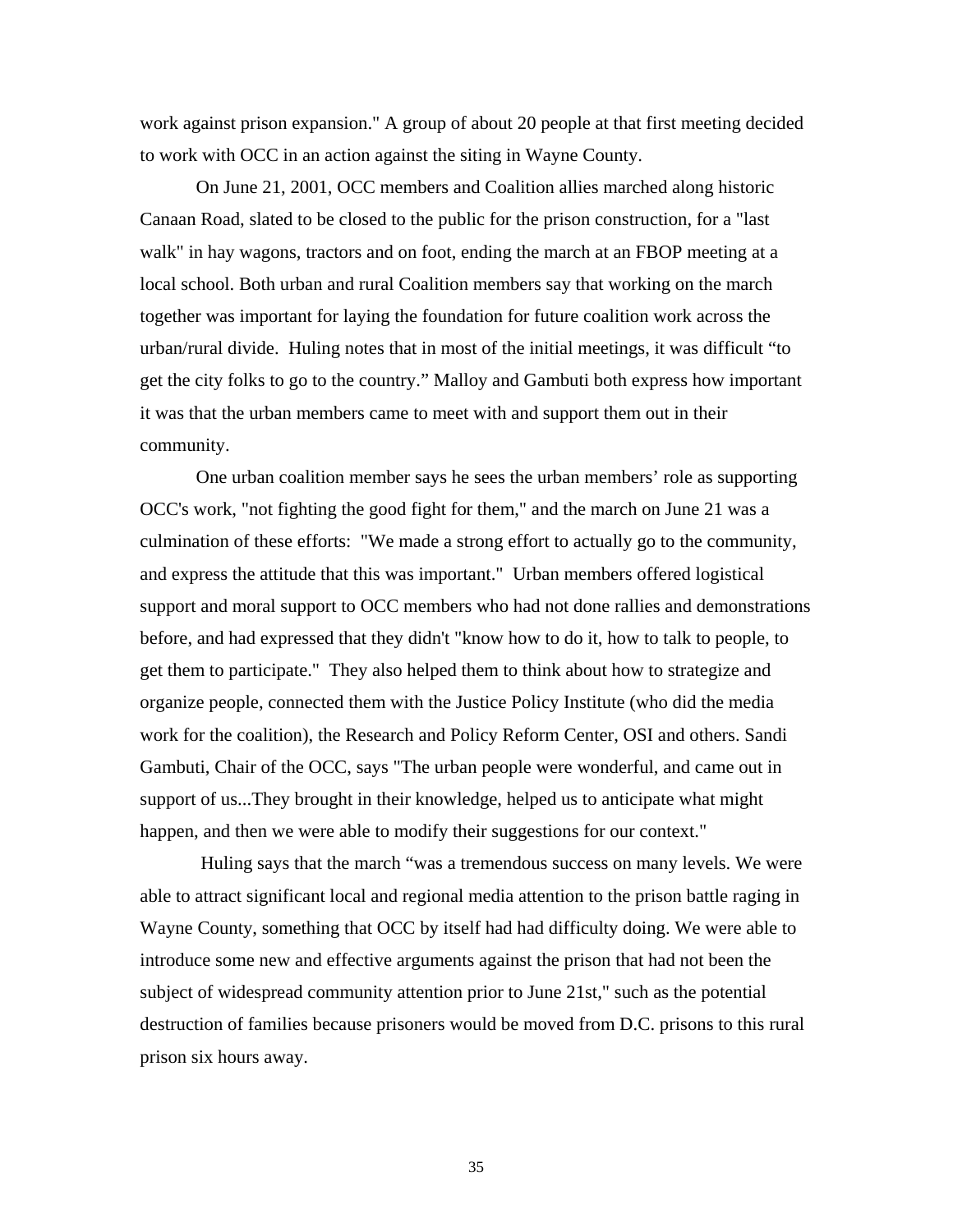Beyond the immediate event, Huling observes, "Most important in my view is that the interaction among people from incredibly diverse backgrounds, locations and political perspectives was supportive, patient, open, and ultimately transformative. The experiences for young urban people of color of witnessing first hand the oppression of poor white people and communities by the same forces that oppress poor urban communities of color, and of being in a role supporting the attempts of the white community to fight against these forces was, I believe, profound for them. Similarly, for the rural, white people to witness the urban youth of color in positions of responsibility and leadership in implementing an event which turned out so successfully for this community was also transformative. There had been great trepidation among the rural membership of OCC that the event would turn into a 'riot,' embarrass them and hurt, not help, their cause...One of the long-lasting effects of the success of this event may be that never again will people in that community feel so fearful about taking a visible stand on behalf of their concerns."

OCC has been in communication with a number of other neighboring communities that are threatened with prison construction in their towns. At home in Canaan, OCC is working to continue stalling the prison construction. Gambuti says, "I think we've won in any case. If nothing else, even if this prison goes through, we've still won because we've reached out to all these people and they've reached back."

Thoughts on next steps for the Coalition are perhaps less clear. Huling says the Urban/Rural Coalition as it stands now "is not an organization per se but rather a loose collection of individuals from rural and urban areas in several states who came together quickly to take collective action. I think the biggest immediate challenge facing the Coalition lies in answering the 'what next?' questions. The experience of planning and implementing the June 21st event taught participants a great deal about what is going to be required to carry out the Coalition's 'mission' successfully. The Coalition broke new ground in the area of organizing strategies against prison expansion with this June 21st project and it's important that we not 'whiz' by this event into a next event without articulating and integrating the lessons we have learned into a planning process in order to determine 'what's next.' "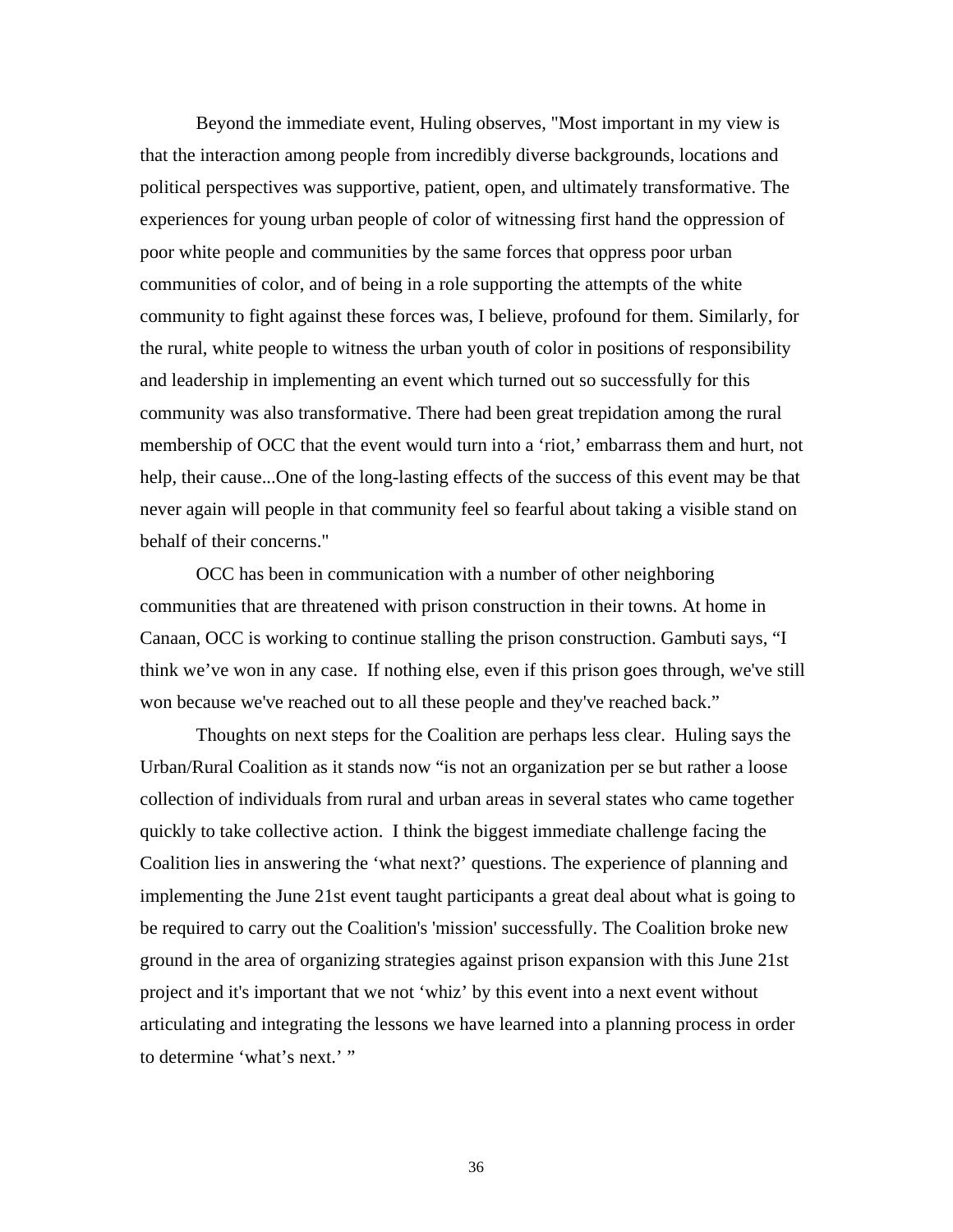When asked where OCC will go from here, Gambuti says confidently, "We want to remain as a community group, whether or not we succeed in opposing this prison. If the prison is built, we believe that there will be many social problems that we can help the township residents handle and ease this transition. We also want to be able to help other rural communities facing the same thing so they don't have to reinvent the wheel."

Members of OCC and the Urban/Coalition articulated their assessments of remaining challenges in the work that they have begun. Sandy Gambuti comments that while the June 21st event "finally got us into the local media and brought us out into the public…the coverage was still slanted. They made a statement on TV news [ABC and NBC affiliate channels] that all of the out-of-towners were paid to walk [in the march]." When Gambuti demanded that this statement be retracted, the TV stations refused on the basis that two people from OSI and Eric Lotke were being paid salaries to be there. Gambuti would like to see more and better local media coverage.

Denise Malloy says that the critical need is money to get out newsletters, fax alerts, etc., because "nobody in this fight is wealthy." She also noted that "none of the lawyers wanted to touch it, because they thought they'd never win, so we had to go out of the county to get a lawyer." Throughout the process, OCC members have all contributed, held small fundraisers, collected at meetings and "funded the work by nickels and dimes of our own money." In addition, OCC needs a place to meet regularly, since businesses and even churches have turned them away. Malloy says that the church built by her great grandfather would not let them use the space because they were afraid of the controversy.

Tracy Huling agrees that the greatest practical need for the Coalition to continue work is resources to support planning or implementing similar events. Huling says that the "last walk" on June 21 was facilitated by last-minute contributions from OSI, AFSC and some individuals for some of the hard costs of the event, but "individuals and the Coalition itself are now paying the price…financially and in other ways. OCC members are also exhausted."

Finally, one urban member says that one of the biggest challenges he sees is that "lots of people are jumping on the bandwagon, including local groups talking about preserving the constitution, or environmental groups concerned only about the rivers."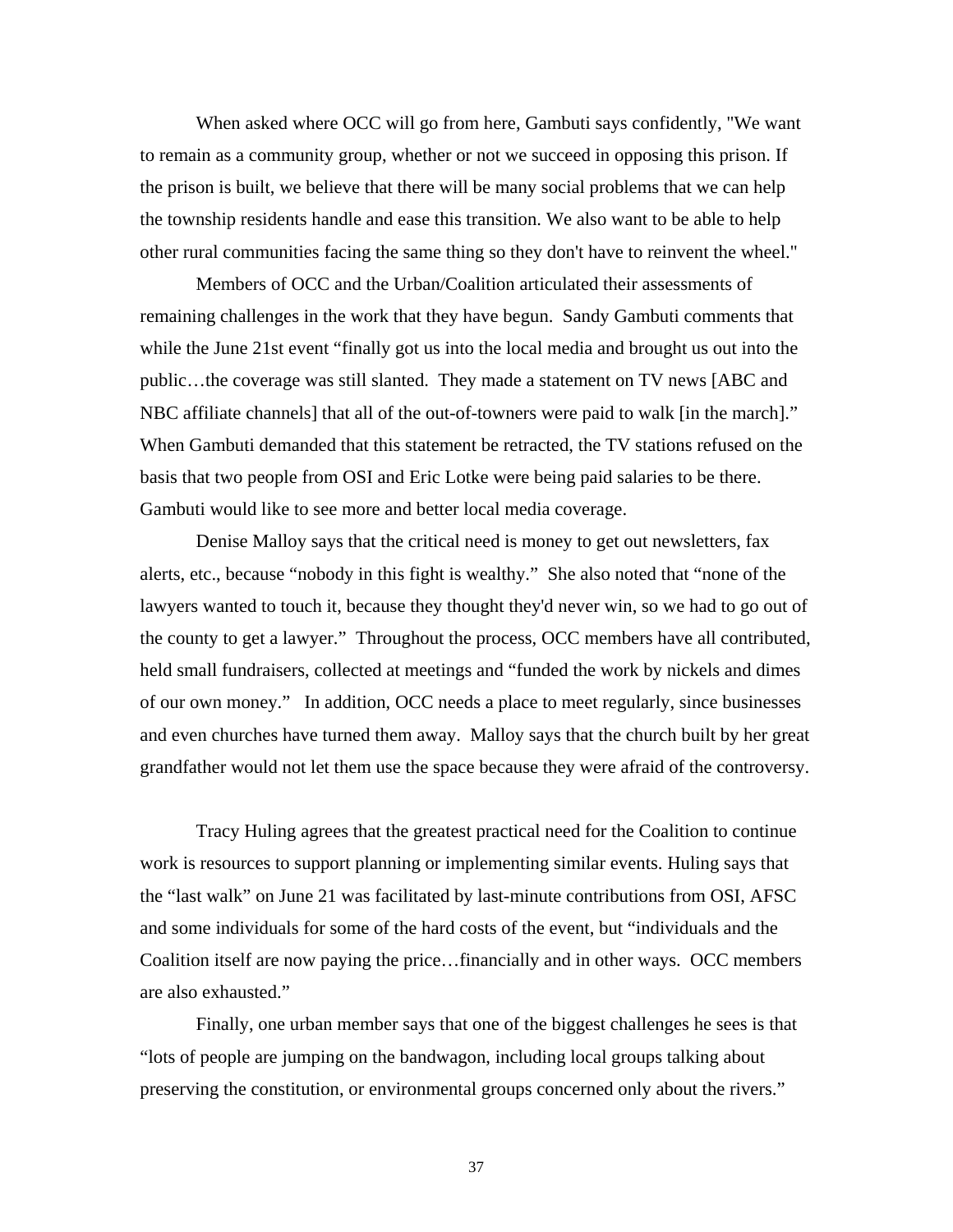He says that they need to do "hard-core recruitment, to get people on board with our message instead of the NIMBY mentality." He heard one woman say that instead of spoiling the beautiful land, "we should just put these criminals into some dungeon."

### **Targeting Juvenile Halls:**

### **Youth Organizing, Coalitions, and "Top-Down" Models**

Below are two accounts of campaigns against juvenile prison facilities that took very different organizing approaches. One, based in Oakland, California, was organized and led from the beginning primarily by youth organizations, most of them youth of color, some of whom had served time in the juvenile hall in question. The other, based in Baltimore, Maryland, was led primarily by a coalition of adult advocates, while youth played a mobilization role.

### *Super Prison in Alameda County, California*

Every year, the California Board of Corrections gives multi-million dollar grants to expand or renovate prison facilities across the state. The decisions are made with little public input, especially from the people who typically fill the prison cells – youth, poor people and people of color.

But on May 17, 2001, the BOC's decision-making routine was disrupted. The 12 board members – almost all of them white men working for police or corrections departments – watched as 70 teenagers, youth organizers and adult supporters entered the San Diego meeting raising placards and clenched fists. The surprise guests, as diverse as California's population, had been organized by Youth Force Coalition (YFC), a coalition of more than 40 Bay Area youth organizations, mostly youth of color, fighting against "the Prison Industrial Complex, which we believe is related to a multitude of issues," says organizer Rory Caygill, including inaccessible and irrelevant education, gentrification and criminalization of poor communities.

At the meeting, the board planned to consider prison expansion and renovation proposals from across the state recommended for funding. Among the proposals was a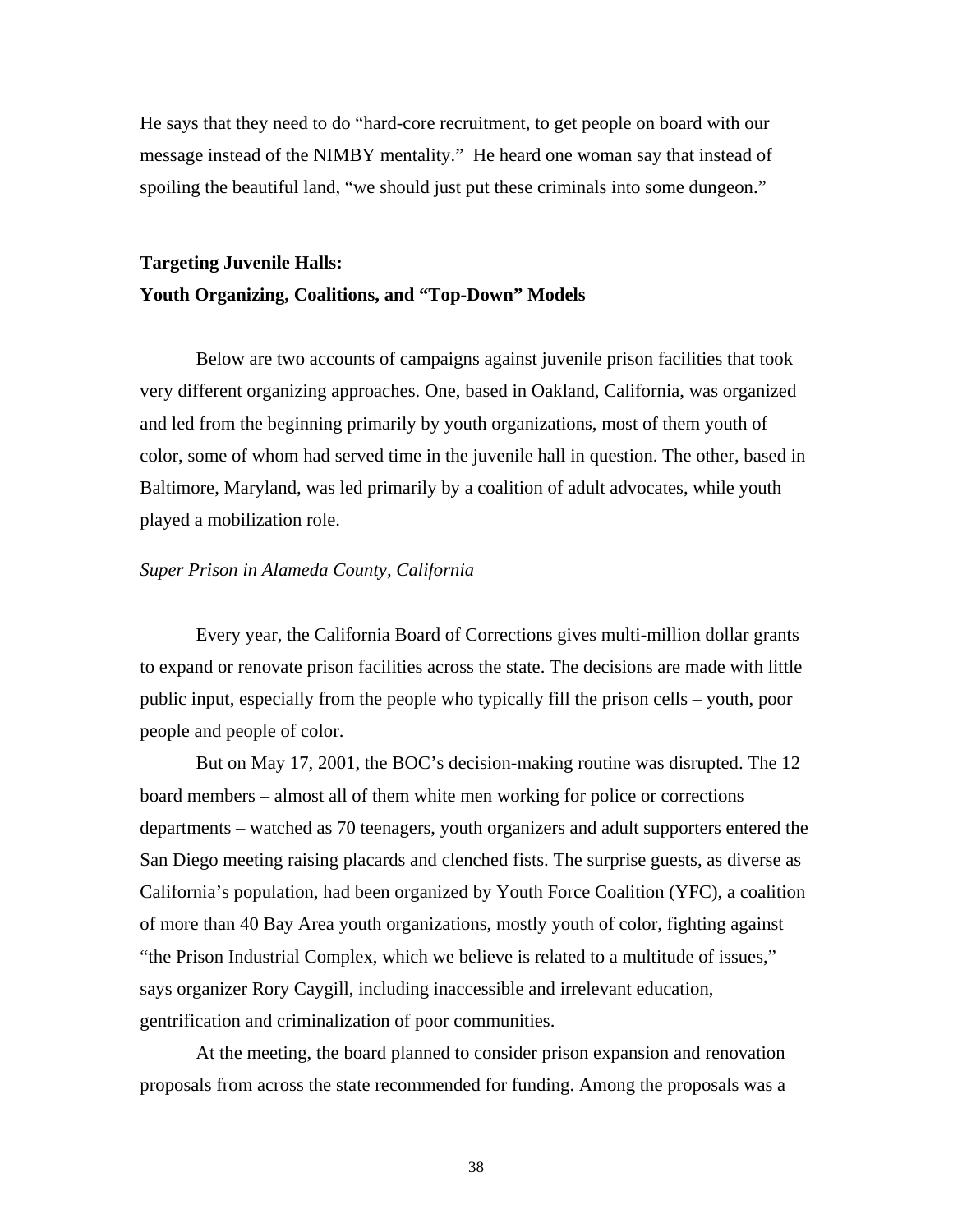request from Alameda County (which includes Oakland) for funding to replace its old, dilapidated juvenile hall with a new one nearly twice the original size. The new youth prison would be the largest per capita juvenile hall in the nation.

Youth Force Coalition, working with the Ella Baker Center for Human Rights' Books Not Bars campaign, opposed Alameda County's expansion plan, but did not oppose construction of a new facility. By all accounts, including the inmates, Alameda County needed a new, safer facility. But it did not need a larger facility, YFC argued, because youth crime rates were down, and the money would be better spent on programs to further reduce the juvenile incarceration rate.

At the local level, YFC did not convince the Alameda County Board of Supervisors to drop its expansion proposal voluntarily. So it took its battle to the state level, trying to undermine funding support at the BOC.

By the end of the meeting, the BOC had responded to YFC's testimony and protests by rejecting Alameda County's request for expansion funding, a decision that shocked almost everyone. As a rule, campaigns against prison construction or expansion in California – the incarceration capitol of the nation – are very difficult to win. Youth Force celebrated the BOC decision as "the first solid victory in California for what is clearly a growing youth-led movement against the prison industry nationwide."

But the struggle continued. With a narrow 3-2 vote, the Alameda County Board of Supervisors pushed ahead with its plans for a larger facility. They planned to use \$139.1 million from a little known fund intended for capital improvement projects in the county. YFC and Books Not Bars studied the fund and built a broader coalition, including Vote Health, a group working for better public health, and Friends of Dublin, a community group from the city where the new facility was planned. Together, they argued that the facility should be smaller, and the money saved should be invested in the county health system.

On September  $25<sup>th</sup>$ , defying still more odds, they won again. One supervisor changed her vote and supported a motion forcing the county to reduce the juvenile hall's size, emphasize detention alternatives, and invest the savings in a struggling county hospital.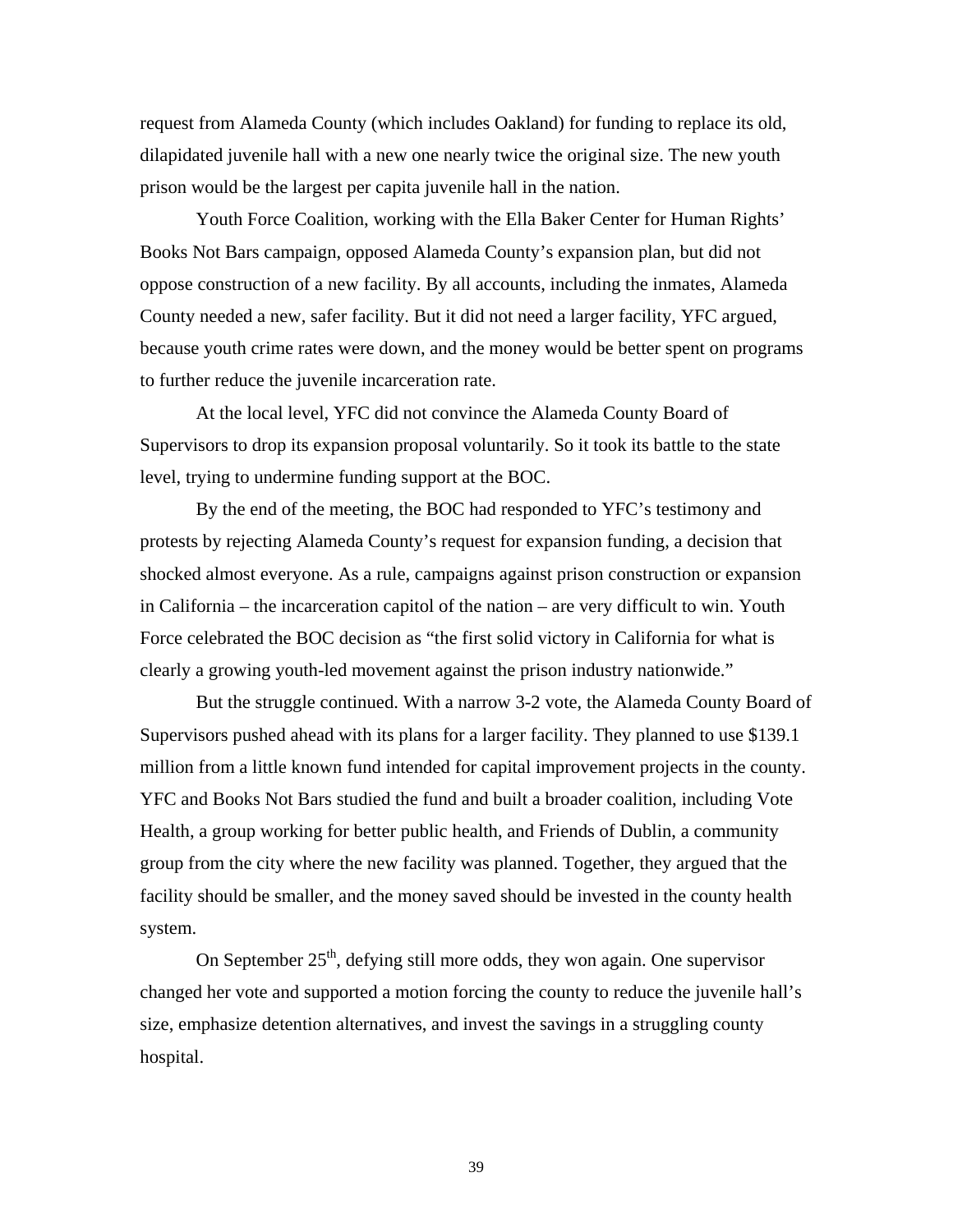These victories were one struggle in a long YFC effort to divert California resources away from incarceration, and toward prevention and education. YFC began in September 1998 after the historic Critical Resistance: Beyond the Prison Industrial Complex conference at the University of California-Berkeley. Its first campaign began the next year, taking aim at Proposition 21, a draconian youth crime ballot initiative that vastly expanded the state's capacity to harass, investigate, and arrest youth (especially youth of color via "gang" definitions), and made it easier to send children to adult prison. The initiative was spearheaded by former-Governor Pete Wilson.

In California, progressive campaigns against Right Wing ballot initiatives are very common, but also very difficult to win. Most election victories come down to money and campaign spending, not necessarily grassroots mobilization and outrage. Further, these grassroots campaigns often chose Pete Wilson or other Right Wing figures (e.g., Ward Connerly) as the targets, a tactic that some thought had lost its effectiveness by March 2000, when Prop 21 was on the ballot (and when Pete Wilson was no longer Governor).

So rather than targeting Wilson or his conservative machine, YFC chose to expose the corporate funding behind the initiative. The pro-Prop 21 campaign was funded almost entirely by major corporations like Pacific Gas & Electric Company and Chevron. YFC used the big corporate donors with headquarters in the Bay Area to highlight the injustices of youth criminalization and the election system, and also to show the connection between incarceration and corporate interests.

The strategy worked. YFC won concessions from PG&E and Chevron, built a stronger base, and earned a strong national reputation. These were all victories despite the perhaps inevitable passage of Prop 21. The victories helped make the Board of Corrections campaign possible a year later.

Rory Caygill, one of two YFC staff, said that despite the big victories, the organization has faced many challenges. One major challenge has been being a coalition of organizations. Coalitions are often hard to hold together, especially in an area like the Bay. Though connected by public transportation, there are nine counties in the Bay Area covering a broad geographic, economic and political area. As a result, YFC's member organizations often have different constituencies and territories, which can make even the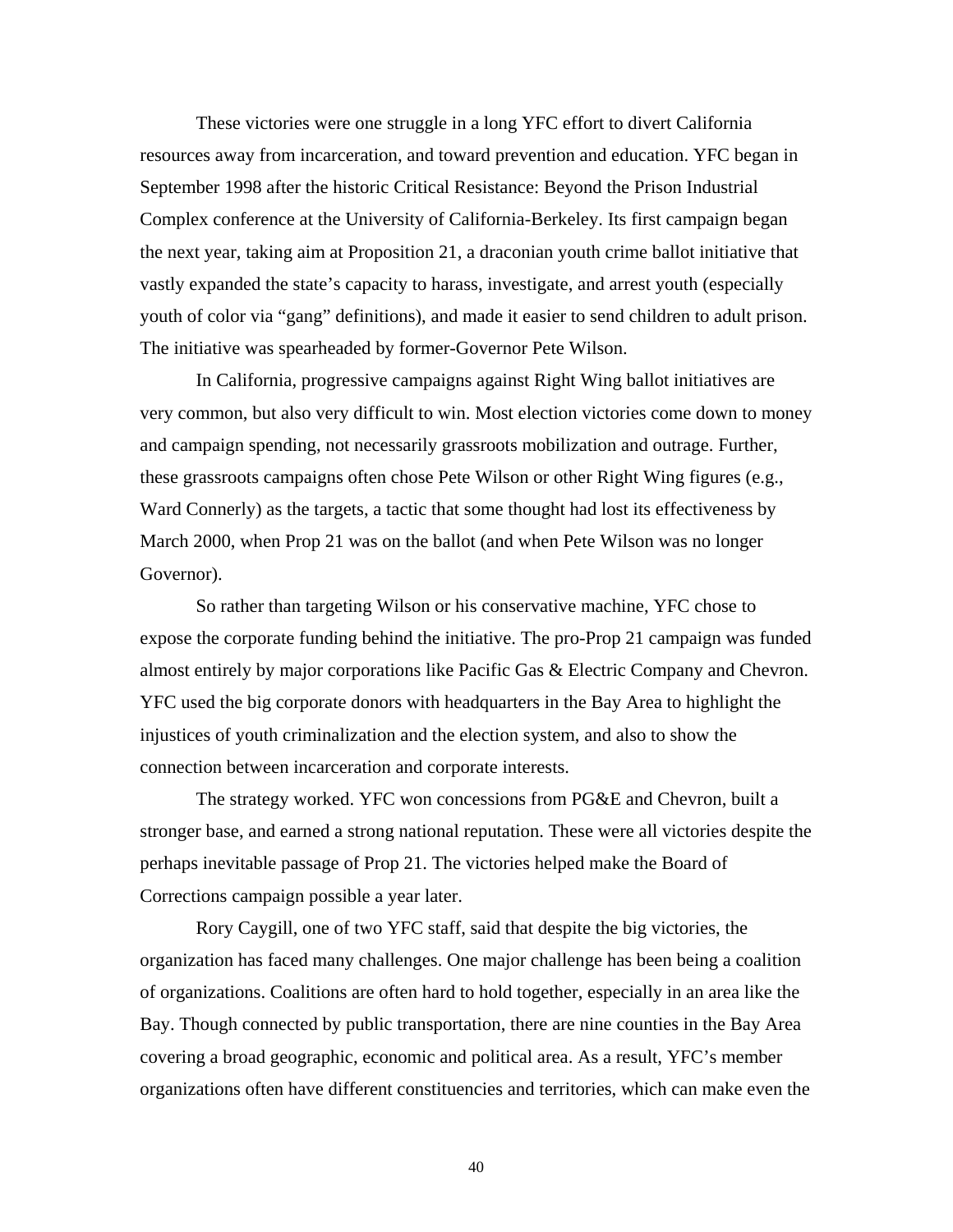simplest things (picking meeting locations) tough. This breadth, Rory says, also makes unity more difficult.

It has been difficult getting solid investment and consistency from all the member organizations. "The Coalition is really staff driven," she says. "A lot of the youth groups we work with are part of a larger group, and so the larger organization's commitment isn't necessarily to a youth coalition."

Also, while having dedicated YFC staff is an advantage, it might also make it easier for people to deprioritize coalition work. "Since there's staff, people can assume that if they don't come through, stuff will get done anyway," she said. To make coalition work easier, YFC changed meeting times, pays for public transportation to meetings, and provides free childcare at every meeting. It is also building a stronger steering committee structure based on level of participation in the coalition.

A major distinction between Youth Force Coalition and other coalitions is its intended longevity. Coalitions often come together for a single campaign or issue, and then dissolve when the campaign ends. YFC, however, intended to institutionalize itself. It continued to meet when Prop 21 passed, and worked with groups to develop a new joint campaign. Since then, it got 501(c)3 status under a fiscal sponsor (Youth Empowerment Center in Oakland), and has hired staff to keep the coalition together.

YFC has found that collective campaigns, like Prop 21 and the juvenile hall in Alameda County, help to build unity and encourage participation. They could increase their capacity to support collective campaigns by hiring a field organizer, and hiring organizers to support other local campaigns, such as an intensive effort to improve San Francisco's alternative juvenile justice system.

### *"Top-down, but it worked" in Maryland*

A different approach to a similar campaign happened in Baltimore, Maryland. The Maryland Juvenile Justice Coalition, composed of parents, children's advocates, mental health advocates, juvenile justice organizations, youth activists, clergy and citizens launched a campaign in February 2001 to close the Cheltenham Youth Facility.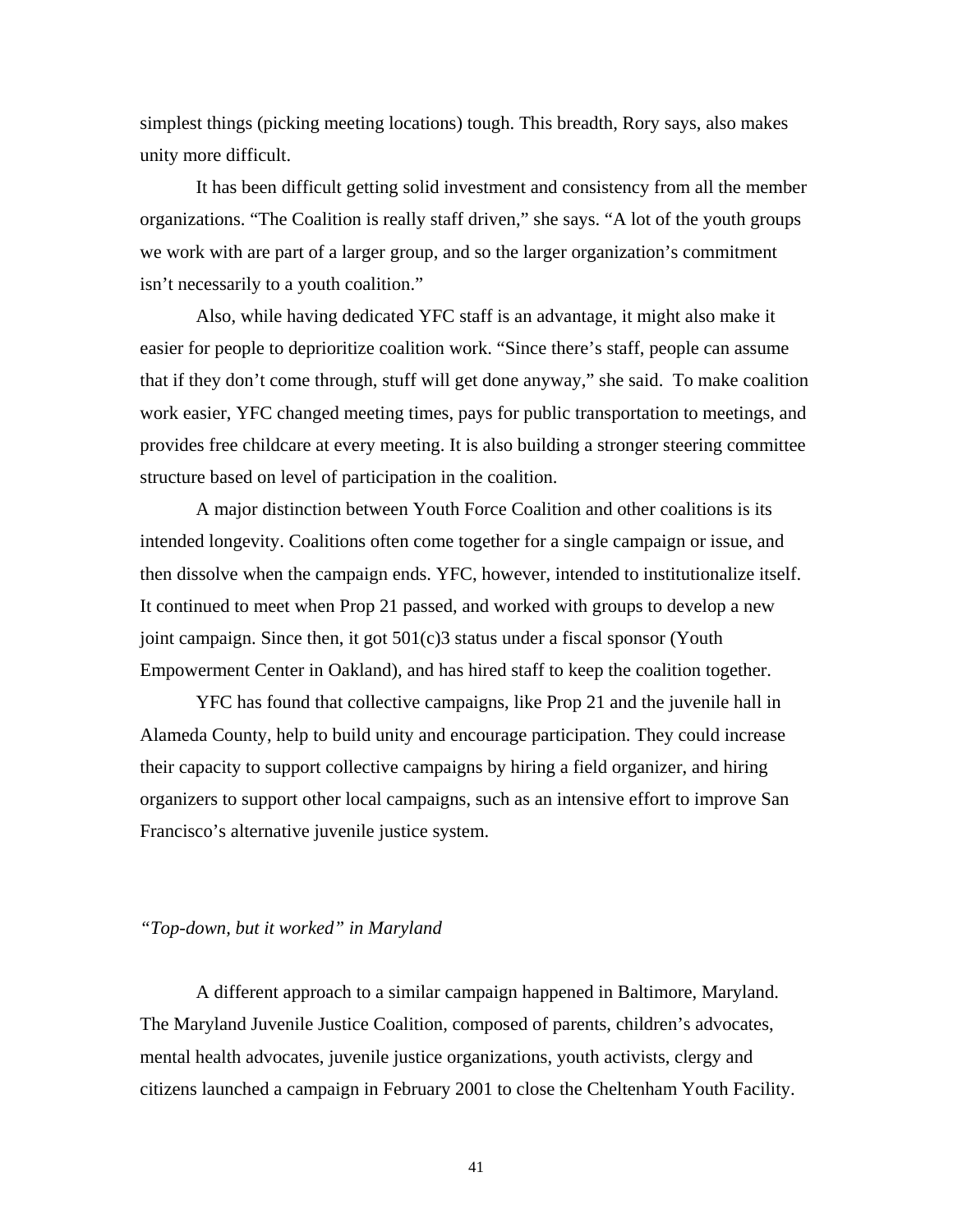MJJC proposed shutting down the facility over the period of one year and shifting funding to community and family-based rehabilitative and treatment programs.

Like Youth Force Coalition in Alameda County, activists condemned the Cheltenham Youth Facility as old, crowded, and unsafe for the youth. But they took their argument a step further, saying the facility was unnecessary and contributed to continued racial segregation in the state of Maryland. Cheltenham had been built in the late 1800's as the House of Reformation for Colored Boys to segregate Maryland's youth of color, and continued to house primarily African-American young men. The Coalition also argued that the youth in the facility were subject to neglect and abuse by staff and other residents, had inadequate rehabilitative, mental health or educational services, and were housed long distances from their families.

Jason Ziedenberg of the Justice Policy Institute (JPI) and a Coalition member describes the campaign to close down Cheltenham as a tremendous success, not only in the immediate victory, but in building criminal justice reform work in a number of ways. Ziedenberg says that it engaged several already-organized groups, including Maryland Advocates for Children and Youth, teachers' unions, and people at agencies who had been doing policy and advocacy in the area for years. He says, "It was totally top-down, but it worked and turned on people to criminal justice issues" who hadn't been involved from this angle previously.

For example, JPI partnered with Homes Not Jails, an organization previously focusing on homeless issues. Ziedenberg comments on the collaboration: "They are a direct action group and we're a service-based organization. We pulled together a rally to challenge the Department of Public Safety and it really shook them up."

Jennifer Kirby of Homes Not Jails describes HNJ's role as "getting people to create a presence at hearings and demonstrations like the one we did at the hearing to discuss reauthorization of funding for Cheltenham." Kirby says: "Our part in trying to close down Cheltenham has been to work with Baltimore high school youth who have been in Cheltenham or had family member in the prison system. They wrote a street theatre piece to talk about the system and what better alternatives would be. The play depicted two kids stopped by the police for dealing drugs, and the cop lets off the white kids and takes away the black kids. In our alternative scenario, the kids' lawyer talks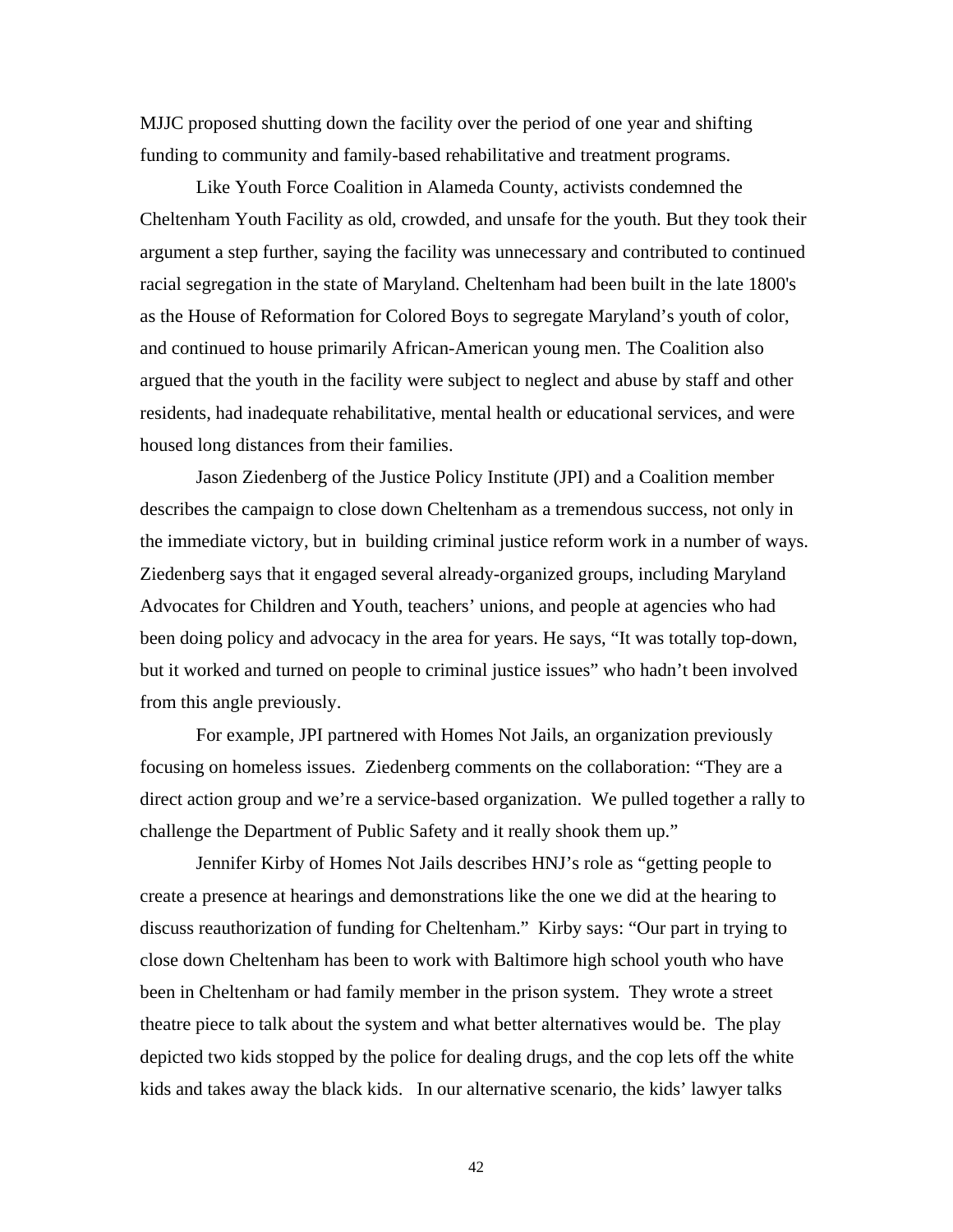about how kids are left to rot and shows the damaging things at Cheltenham, depicting physical abuse and what would happen during a fire." Kirby reports that during an actual fire drill, the guards had not been able to find the keys for all the kids' rooms. Another group called Advokids, a mentoring program in a Baltimore high school providing counseling and peer mediation training did the artwork for the street theatre.

Ultimately, the Coalition's work resulted in the Cheltenham facility being defunded, and the introduction of legislation to fund CBOs for youth treatment, rehabilitation and education programs over the next two years instead. Beyond this, many of the individuals who joined the struggle through this campaign want to continue doing this work and expanding it as a focus within their organizations. Kirby says, "It was such a compelling campaign. Prior to this, we had not been involved in the jails issue," despite her organization's name. "In our messaging and our mission, we have a strong anti-prison message, but most of our work is focused on homeless issues. CJCJ [JPI's parent organization] came to us and offered to fund an organizer to work on this campaign. We are all volunteer, and so they were able to tap into our mission and, in practicality, funding enabled us to agree to become involved in it by a consensus decision."

According to Kirby, the offer from CJCJ came at a particularly fortuitous time for Homes Not Jails, as they had just taken over a house, were experiencing a lull in activity, and "one of our organizers was maxed out, so this enabled us to sustain our work for longer." Moreover, Kirby observes forcefully, "What a lot of organizations get caught up in is having just a few policy folks writing testimony. When you have issues affecting youth and youth of color, until you involve those people, you won't have much of an impact."

### **Saving Inmates' Programs in Oregon: Mobilizing Inside and Out**

An unusual, even unlikely, coalition of prison guards, inmate organizations, exprisoners, and grassroots prison reform groups in the state of Oregon has resulted in a major legislative victory that will make life a little more humane for those living and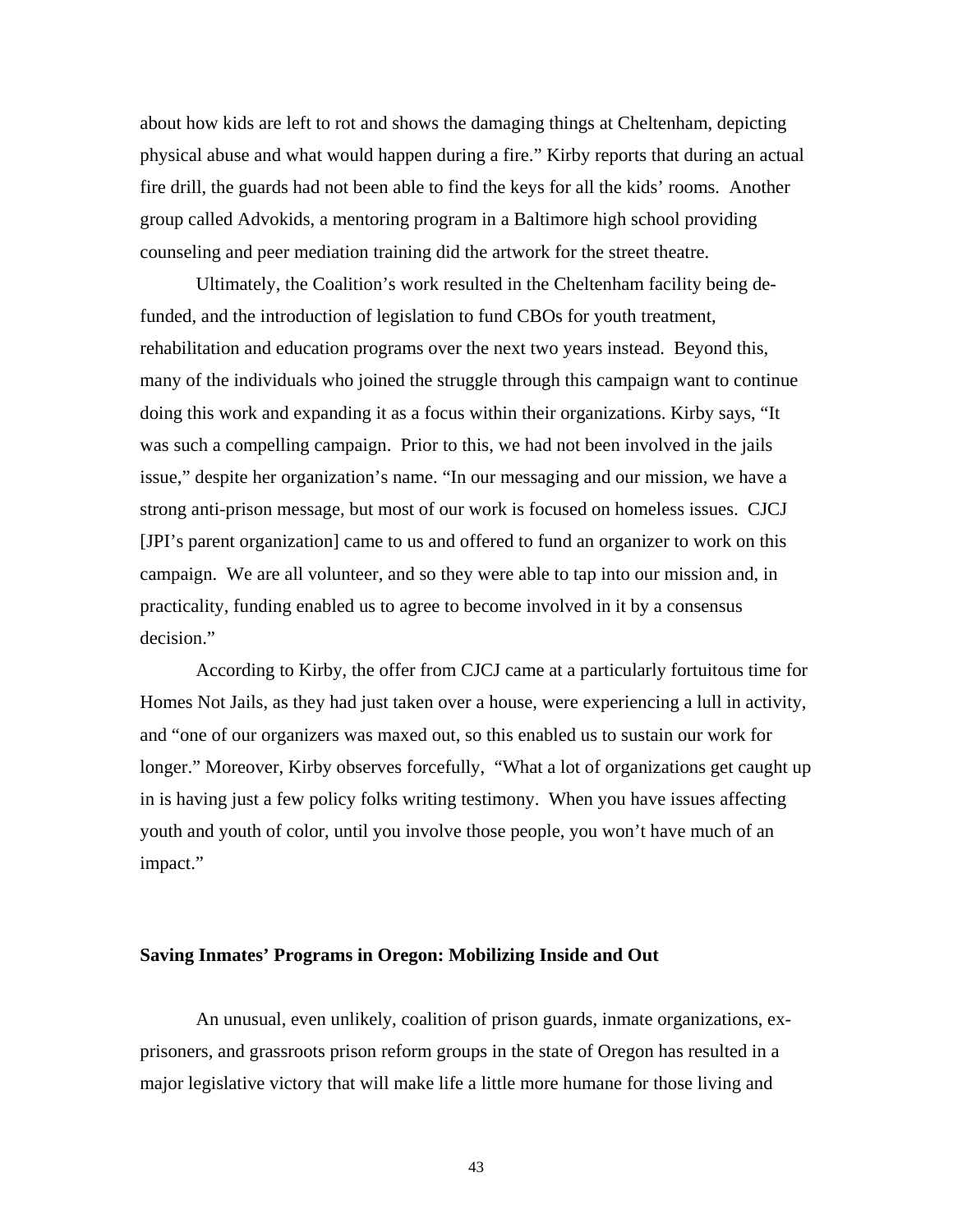working inside Oregon prisons, and has perhaps paved the way for similar coordinated efforts in the future.

When the DOC was faced with budget cuts of over 10% in the governor's proposed 2001-2003 budget, the department predictably slated several programs for prisoners to be eliminated. These included morning yard time, the only time for prisoners who work swing shift or graveyard to have outside or exercise time, and all inmate activities programs, including sports, youth outreach programs, inmate self-help programs such as HIV/AIDS Awareness, Narcotics Anonymous, Alcoholics Anonymous, Lifers Club and all cultural clubs.

In May 2001, the Oregon Criminal Justice Reform Coalition, succeeded in pressuring the state legislature to restore almost nine million dollars for the inmate programs. Representative Dan Doyle of Salem said that the testimony of former inmates, corrections officers and citizens groups, organized by the Coalition, were a major catalyst in the decision.

Prisoners at the Oregon State Penitentiary (OSP) would have suffered the greatest from these cuts, since this facility had the most programs historically, while many of the state's newer prisons have never even allowed these programs to be created. Given this, one of the most important and novel features of the campaign was the active role of current inmates. The Chicano Culture Club in OSP coordinated other members of state penitentiary inmate groups to compile their mailing lists of outside allies and supporters, and the Coalition notified them for letter-writing through their Action Alert Network. Throughout the process, the Coalition contacted their board members on the inside who recommended former prisoners who could testify. "So even though they couldn't come out to testify," Sarabi says, "inmates were central to coordinating these contacts. They were critical to this campaign so that it was truly coordinated between the inside and outside."

The Chicano Culture Club helped run a program for youth that was nearly eliminated by the budget cuts. Reyes "Gypsy" Miranda, an inmate, talks about what led him to develop Los Hermanos Youth Crime Prevention and Education program after spending two and a half years on death row: "I was thinking, How did I get here?, and I looked at myself and said, That's not me, and why did society label me that way? I have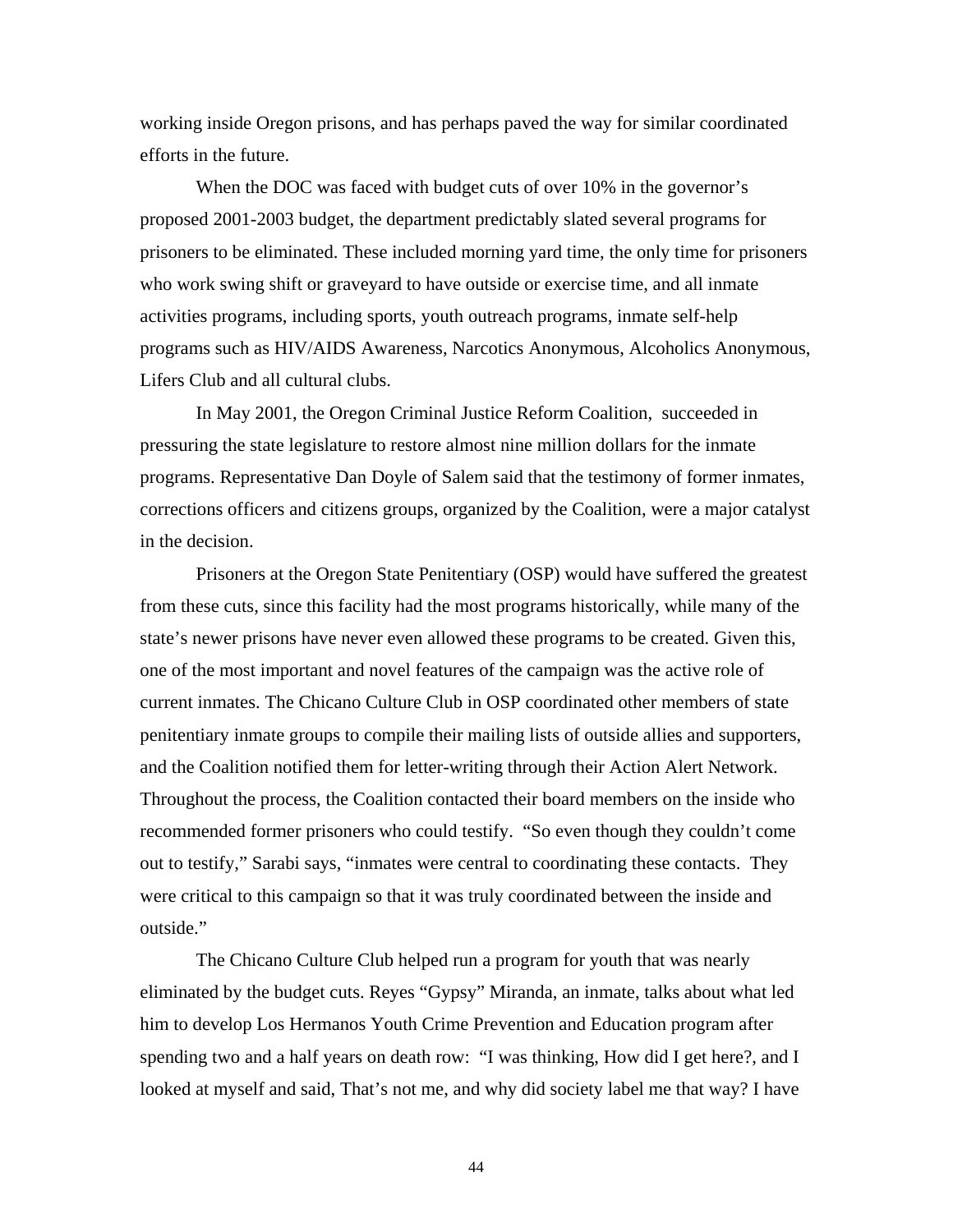so much potential." Miranda observes that "bills like Measure 11 are not going to change anything—that's not about prison reform… What's important to know and shouldn't be lost is that the only way that we can bring about any real prison reform is through education, to let people in communities know what goes on and what can go on in prisons. This is how we can get back to reformation instead of punitive goals."

Miranda says that people in the inmates' clubs are trying to reach out to communities and "for lack of a better word, we sell a service—you talk about us needing to pay back a debt to society, and we can do that by passing on what we know." Miranda sees it as a benefit to everyone involved: "Those who have been there and done that can teach others. For us on this side, we owe it to ourselves and our families to be the best that we can be and get the most from our experience. We have an obligation to ourselves to understand what it is that makes us a human being and what it is that takes us away from that. It allows us to choose what is of value to society and ourselves. Change comes from what you are doing--it comes from talking to people…There's that expression, it takes a village to raise a child--you can't take only half the village to raise a child, and ignore the rest of the village that is locked up."

The youth program that Miranda developed with a number of other inmates eight years ago is "a first step to help people make choices, to hear what it's like to be in prison, and above and beyond that that it is their choice whether to come here or not." Miranda asks the young people he speaks to, "Why do you make certain choices—to be accepted, to feel important? Well there are other ways to get that need fulfilled. You don't have to go out and be part of a gang…We're not telling kids 'Don't do drugs.' We're saying that if you choose the same things we did you will have the same experiences and consequences we had."

Linda Miller, a teacher at Molalla River Middle School, uses the Los Hermanos curriculum with young students in her classroom and attends panels and workshops presented by inmates. In school, she uses a book and nine videotapes written and produced by Miranda and co-creators, in which inmates talk about values, lifestyles and choices. Miranda says, "We talk about prison life, the true story, not anything like it's portrayed on TV. We talk about gangs and children's need to fit in and the choice to be part of a gang. We talk about victims, their families, and then the taxpayers who scream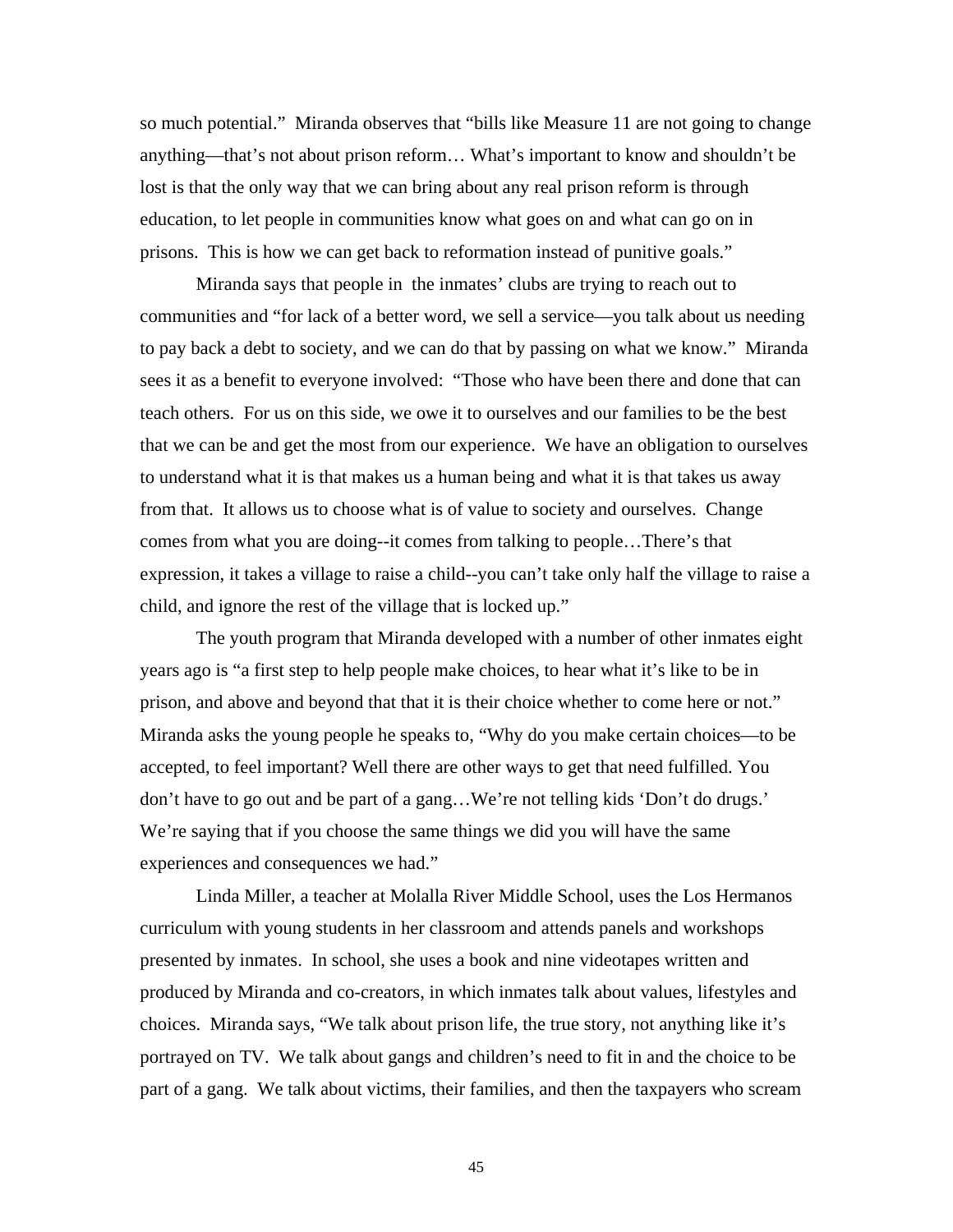that we need tougher laws—we show how their actions affect everyone in the community." Other issues include alcohol and drug use, anger management, self-identity and culture, including "culture as how we do things in society and how we deal with crime--not just ethnic background." Miranda says that the only way to educate kids is "to draw them out and let them see what's in them and realize their own greatness."

Linda Miller sits on the board of Los Hermanos. She reflects on the history of the project, and what she had to do before its inception: "I had been walking home one night with one gang, and another night with another gang because I didn't want them to fight. Then , a group of inmates were seeing that their kids were making the same decisions they had made, but they couldn't reach their kids for a variety of reasons, or the kids weren't willing to listen to them."

Miranda and others got together to design the program to do something more than the typical ones in which a parole officer brought kids into a prison for a day. Miller told the counselor at her school that she wanted to start having kids participate in this program, after she spent a full year attending panels and assessing it herself. Over the last eight years, she has expanded her school's participation slowly but steadily: the district has provided a van for her to transport the kids to the panels inside the prisons, kids now stay in the program for a trimester at a time, and girls are now allowed to participate, after much resistance from parents.

Miller reports that now she has as many as ninety kids go through the program each year, with some staying for a twelve-week session, some repeating it, and some who go through one session, then work as facilitators for the next session. Some participants "just want to see what the program is about," some have been coerced to take the program (so that they won't be suspended from school, e.g.), and some are mandated by Court to participate.

Miller has advocated for and run this program for the last eight years as a volunteer, in addition to her regular teaching load. She says that the district has given the program "lots of support after the initial sell, but each time a new principal came in, I'd have to resell the program and convince them again to support it." Moreover, she has to sell this program to administrators, teachers, and parents "who come in with these ideas that inmates are not people, who don't understand that 'there but for the grace of God go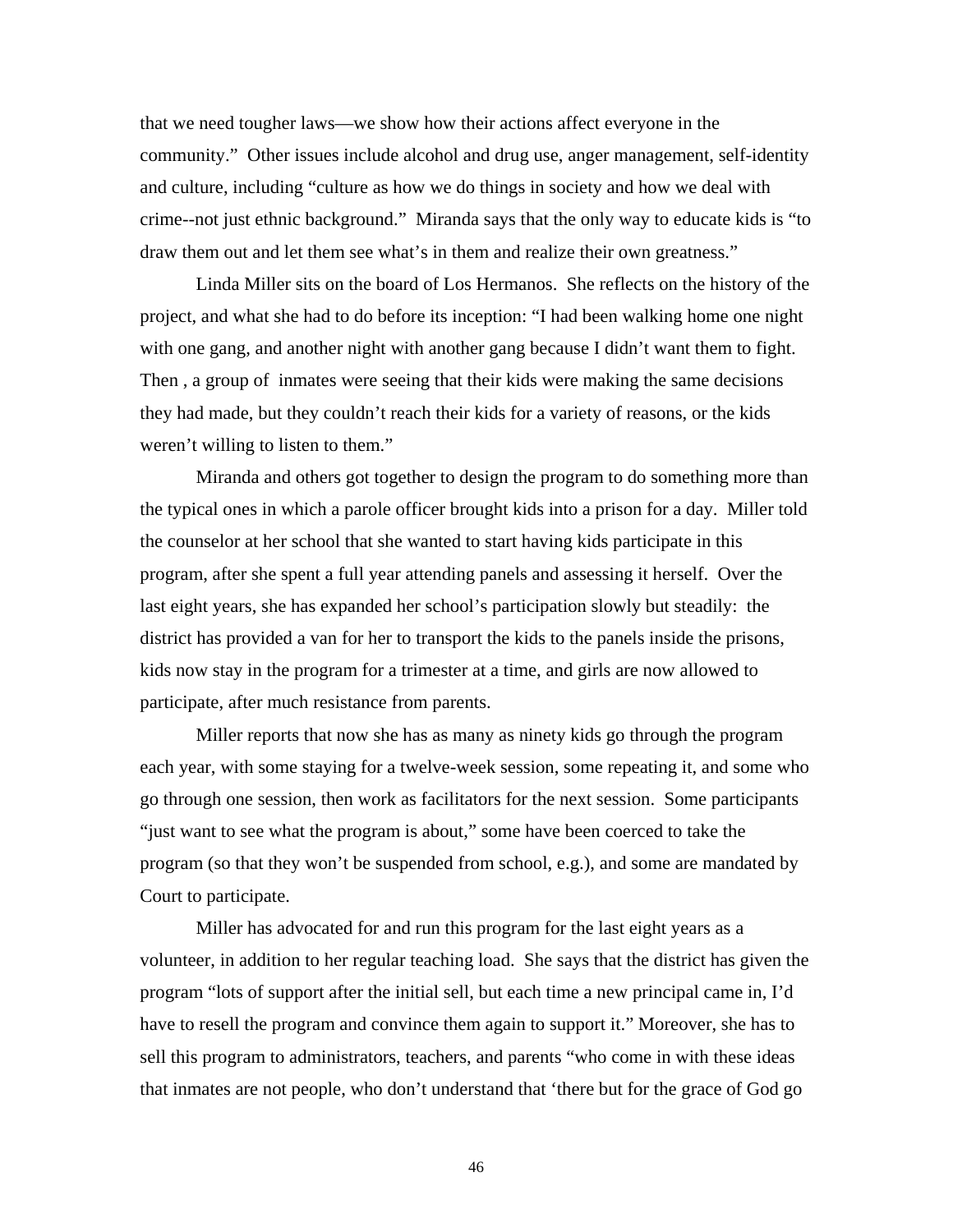I.' Some people actually think that inmates are using this program for recruiting! Recruiting for what? They also say they don't want conflicting kids' gangs in the same place at the same time." Miller says that there were perhaps two incidences of this kind of trouble, and they were handled immediately.

One of the biggest challenges Miller has faced in maintaining this program is that opponents or skeptics always "want statistics, and want them to be finite. They want 'one out of three kids graduated because of this program', and I always say that they need to come and hear these kids speak instead about how they avoided a gang or made a different choice as a result of the program."

The Oregon Criminal Justice Reform Coalition also faced a major challenge in convincing the state that these and other programs were worth saving. Brigette Sarabi of the Western Prison Project says that they pulled together the Coalition for grassroots groups around the state to collaborate in legislative action for criminal justice and prison reform. The coalition also included unofficial partners who are not grassroots but professional advocates like the ACLU, the Oregon Criminal Defense Lawyers Association, and the Juvenile Rights Project.

The coalition focused on three issues to push in the legislature: 1) to reform the mandatory minimums laws, 2) to take away DOC's authority to ship prisoners out of state due to overcrowding, and 3) to fight the DOC budget cuts in healthcare and other programs inside prisons (\$9 million). Sarabi says that they had lost on the first, they had a "draw" on the second (i.e., DOC did lose their authority to ship prisoners out, but there was no ban on exportation to private prisons), and they were told they would never win on the third, but they did.

The doubters said that they were up against other more popular budget items, like Head Start, education, etc. Moreover, no one had expected that the prison guard union and this grassroots coalition could become viable allies. As Sarabi says, "Everyone expected the guard union to come out against it, but the DOC and the legislature were taken completely by surprise that there was this coordinated effort from the grassroots level and from former prisoners, and that we were able to work with the guard union. They didn't know where we came from, and all of a sudden they wanted to meet with us." After the battle was won, a representative from the guard union remarked to Sarabi,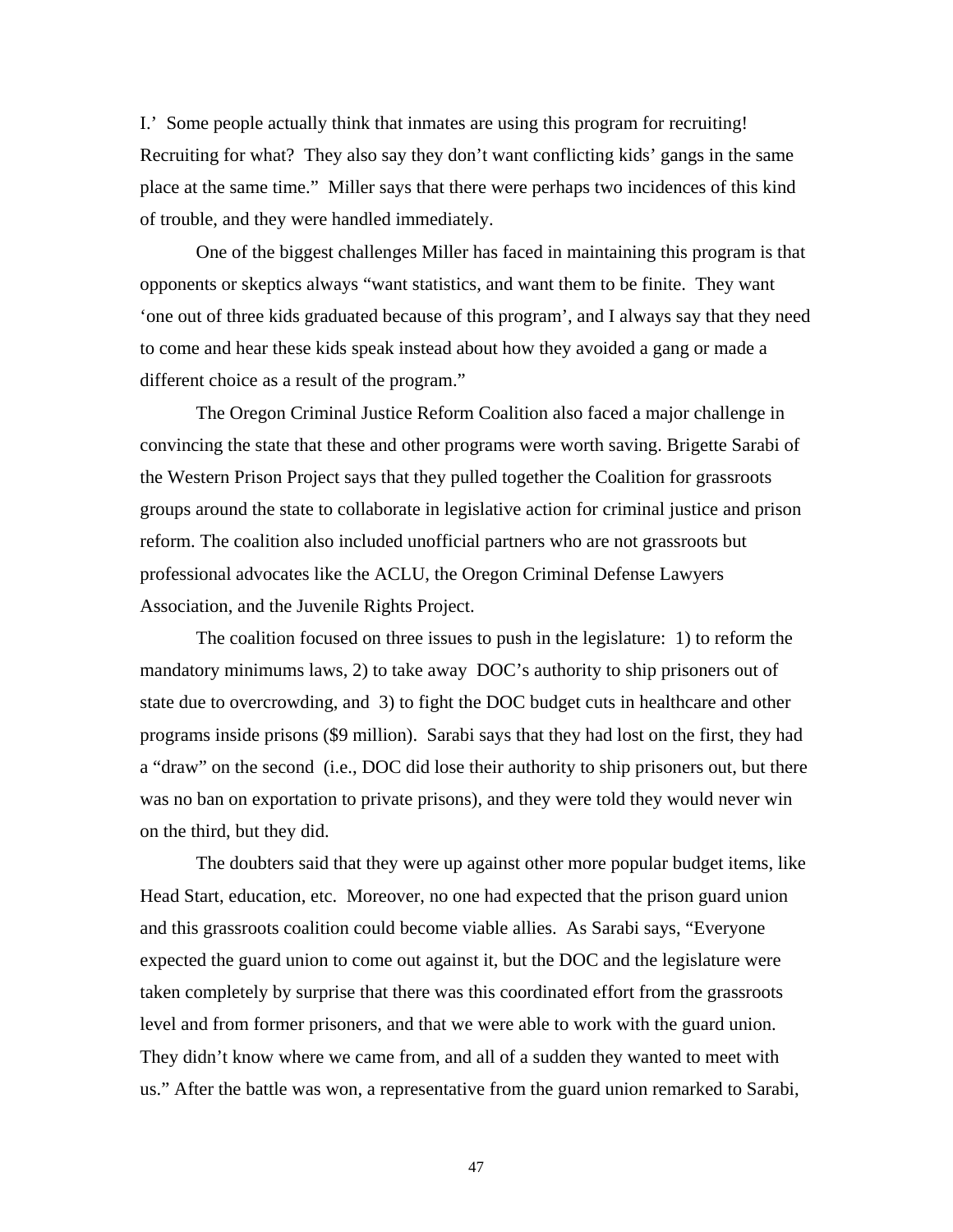"Brigette, you know that we didn't agree on lots of stuff ," but he and Sarabi celebrated that they were able to work together very effectively in that fight despite differences.

The Coalition utilized a number of strategies, including turning out people to show their numbers and testify at legislative hearings, coordinating a letter-writing campaign, and holding a community forum in Portland which drew about 140 people—a good showing for the region. On the first day of the hearings before the legislature, union officers gave testimony and, as Sarabi puts it, "They used both scare stuff, like 'if you take these programs away, you're endangering our lives' and the humane line as well— 'prisoners need these programs.'" A local paper, *The Salem Statesman-Journal*, reported the testimony of Jim Moore, an officer at the state's largest facility, the Snake River Correctional Institution: "We think inmates deserve a little more than the basics of food, water and shelter."

Perhaps testimony raising concerns that the cuts would cause management and safety problems for the guards was more persuasive to legislators. Representative Doyle said they were concerned that the cuts would make it harder for officers to manage inmates, and some of the press surrounding the issue emphasized that many of the education and activity programs were started in the aftermath of the March 1968 riots that damaged the Oregon State Penitentiary in Salem. One guard testified, "If they have nothing to look forward to, they will sit in their cells eight hours or more, just contemplating what they can do to make the system melt down."

But Sarabi observes that the testimony of many Coalition members who are in recovery was also very compelling. Sarabi notes: "We had former prisoners who 'made it' who gave testimony, who talked about their experiences and said, 'This is how I made it – these are the programs that made the difference,' and their stories made some of the legislators cry."

Finally, the Coalition hired a lobbyist who proved to be critical in the final stages, when the legislature told DOC that they had to find a way to restore the funds for the cut programs. Among four groups in the Coalition, they raised \$8,000 to hire a professional lobbyist who offered to work for very low fees. The Coalition's lobbyist along with the union lobbyist went to the budget meetings to analyze the budget and identify other places where cuts could be made. These alternative cuts were accomplished in a number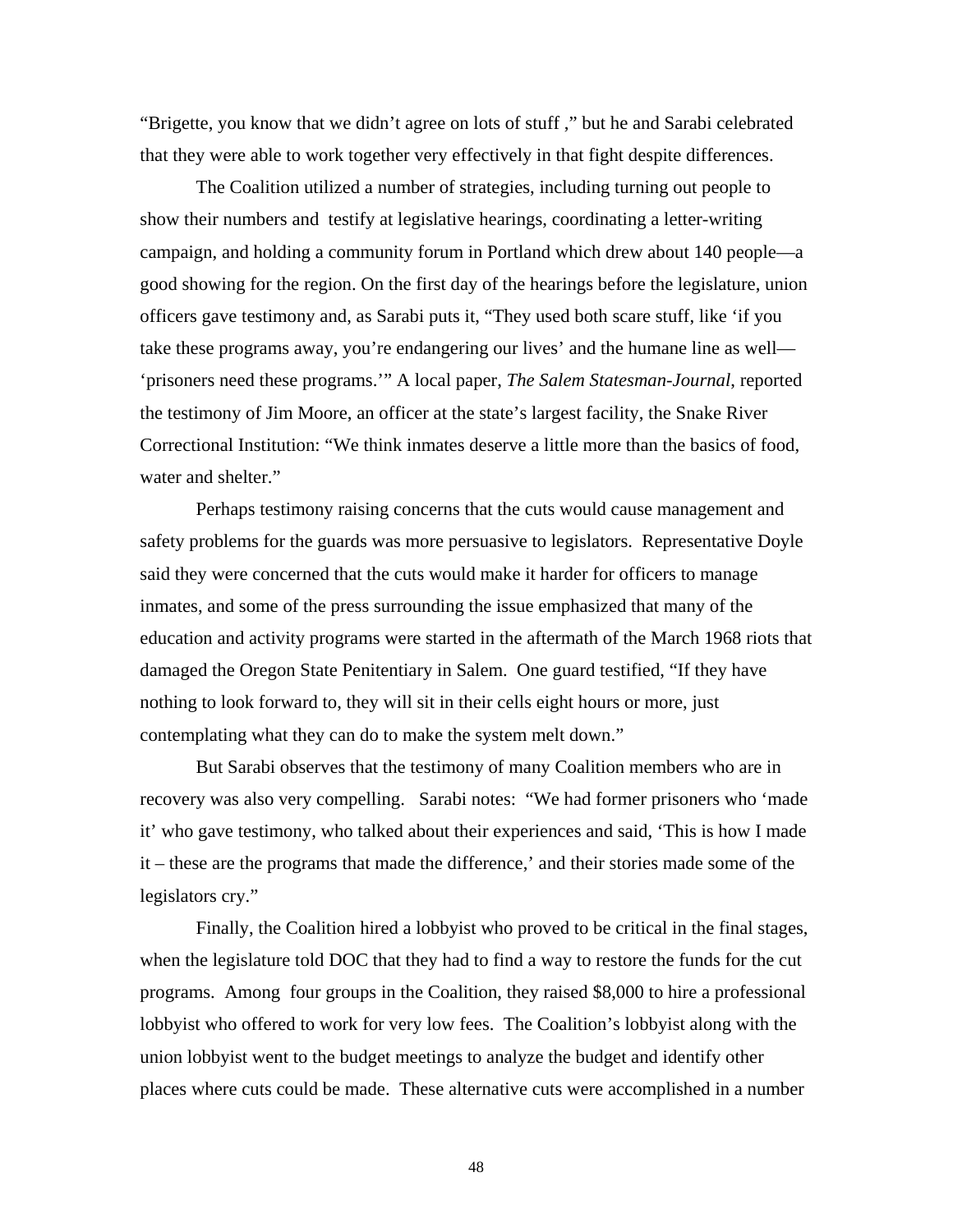of ways: two million dollars were saved by shutting down half of the intensive management units, which had long been criticized as unnecessary maximum security units for "difficult inmates." Also, the union helped to identify several management positions to be cut, saving about half a million dollars. Other savings were made by reducing debt service for construction projects, phasing in hiring for a new facility, and using short-term financing instead of spending \$1.6 million from the general fund to remodel a women's facility for 190 new minimum-security beds for men. (Peter Wong, "Money for inmate programs comes out of savings from reduced debt services," *The Salem Statesmen Journal*, May 19, 2001)Sarabi commented on the importance of this victory for the Coalition and more broadly for criminal justice reform organizing in the region: "It was great for our coalition to see that if we all come together we could really do it and win . Tactically it was really good for us to be able to show the union that we could turn people out when we needed to."

Sarabi explains that the coalition's goal is to use Oregon as a "laboratory for testing out a statewide coalition doing ballot initiatives, grassroots lobbying (as the IRS defines it) and legislative advocacy," with the hope of spreading the model across the region and country. Sarabi sees other opportunities in the region to begin testing the model as well, noting that half of the work that the ACLU does in Idaho is prison-related because there is so much abuse, but there are very few visible grassroots groups. So, Sarabi says, "We gathered them together in a room packed with a few prison guards, ACLU staff, former prisoners, and other community people and we saw the basis for an Idaho statewide coalition."

### **Restorative Justice: An Alternative Model, its Promises and Perils**

Barb Toews Shenk, Restorative Justice Program Manager at the Pennsylvania Prison Society (PPS), begins our discussion of restorative justice by asserting the need to define it. Conceptualizations of restorative justice, both as a principle and a practice, vary greatly in the field.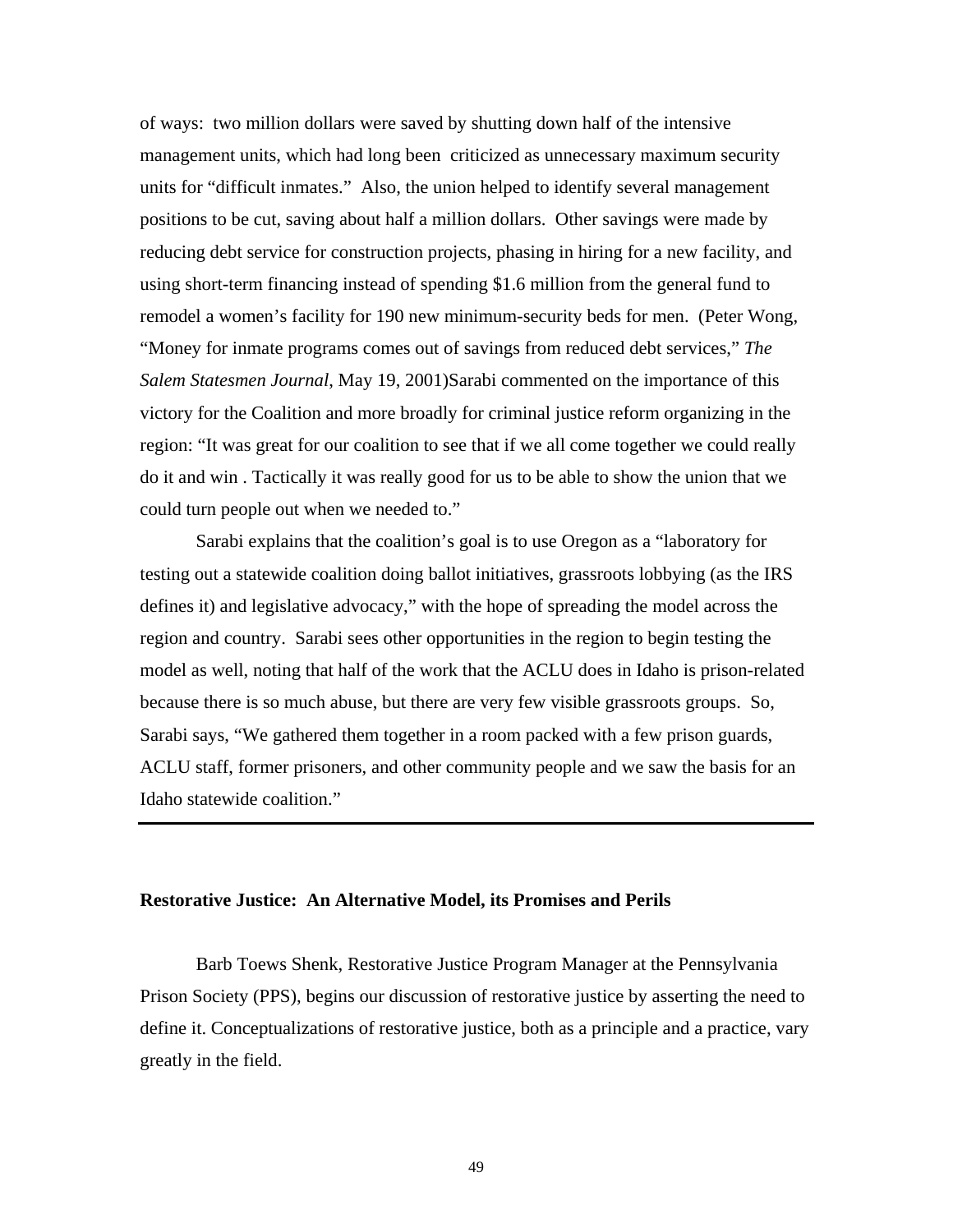In a PPS newsletter, restorative justice is defined as "a form of justice that views crime as being fundamentally about a violation of people and relationship. Justice occurs when the harms and damages experienced by the victim, and others such as the community and family members, are repaired." The model involves the participation of both victim and offender, on the principle that "the victim needs a forum in which to express the varying harms they have experienced as a result of the crime and to receive reparations. The offender needs to understand these damages and take responsibility for them." *(*Pennsylvania Prison Society*, Correctional Forum*, Winter 2001)

PPS has created a new program area for restorative justice, including inmate initiatives such as the Day of Responsibility and a restorative justice workshop. The Day of Responsibility is a day-long seminar for offenders to look at issues of responsibility towards victims, their families and the community. The restorative justice workshop is a 20 hour seminar available to inmates to explore the philosophy of restorative justice and what it means to them. PPS also provides support services to inmates who have been approached for meetings with the victim in their crime.

Toews Shenk says, "The program activities are meant to provide both education on restorative justice and opportunities for meaningful accountability. While PPS offers services relating to mediation, they are looking to explore what it means to be accountable when mediation isn't an opportunity. One goal is to expand the knowledge and practice of prison-based restorative justice projects. An exciting challenge to this work is building the necessary relationships to victims and victim advocacy agencies."

Arwen Bird of SAFES (Survivors Advocating for an Effective System) can speak directly to these questions, as her organization focuses on advocacy services for survivors, and for sentencing reform as it relates to survivors' needs and concerns. Bird says that she and her co-founders formed the group "out of the sense that there was not a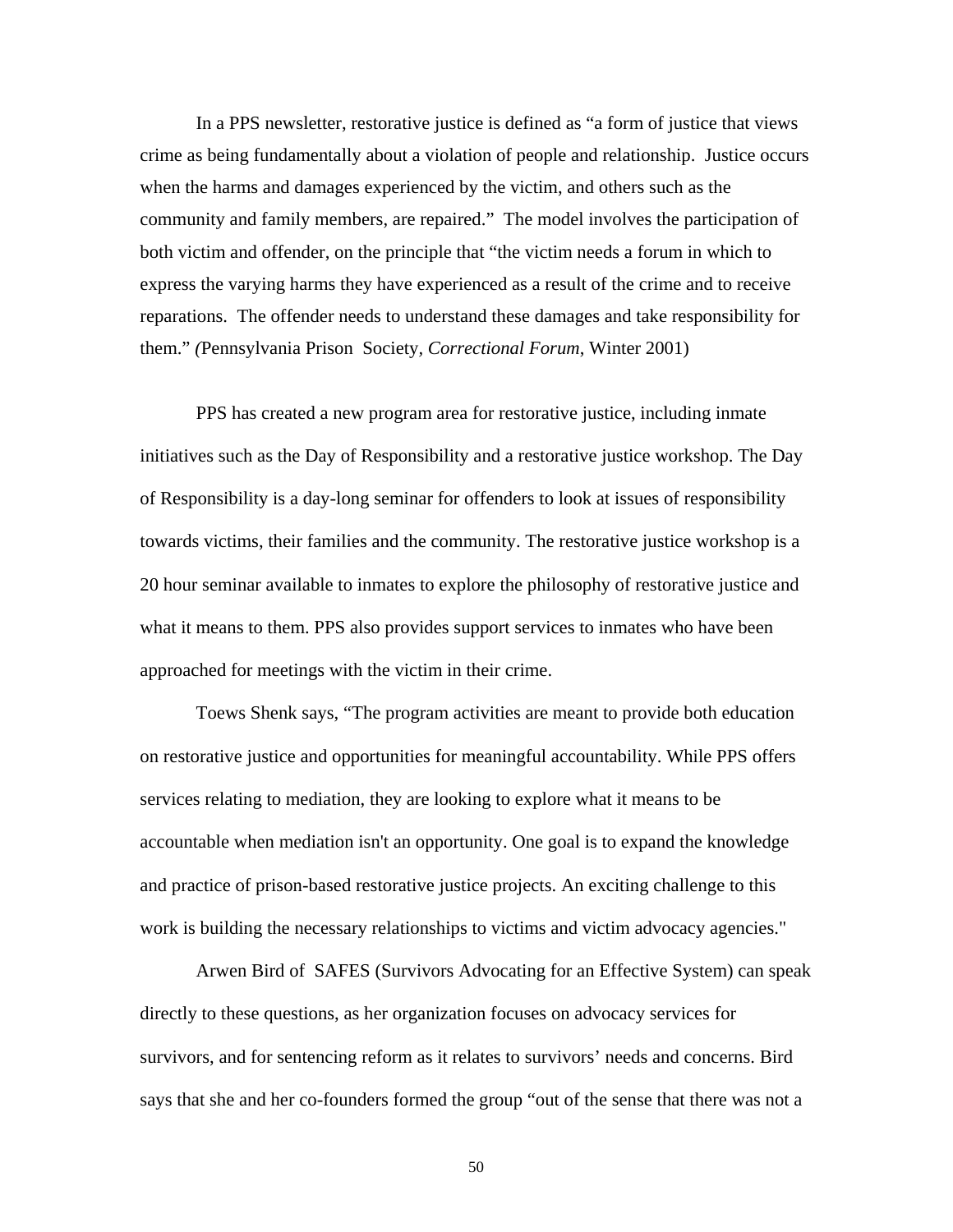lot of support for survivors, who felt that when there was talk of doing things for crime victims, they were not talking about us." Bird explains that crime victims' rights models operate on the basis that the prosecutor chooses and defines who a victim is, "so it's really the state's right and the state uses victims to further its own agendas." Bird reports that for many survivors who want counseling, treatment and restitution, they are completely at odds with or neglected by the state agenda. For example, Bird says, "It's always assumed that the death penalty is healing for victims and that it is *justice*—as a survivor, I would say that that's erroneous, that my healing does not come from someone else's being sentenced to death."

Thus, one of the priorities for SAFES is sentencing reform from the vantage point of survivors of crimes, specifically fighting the death penalty and mandatory minimums. Bird explains, "We try to provide advocacy for those who don't fit into the traditional profile of a victim, for example a woman whose son was molesting her daughter, and when she tried to get him help, the mandatory minimum laws kicked in. She didn't want to incarcerate him but wanted to get him counseling. Another example was a rape survivor whose attacker was not prosecuted, so she didn't get treatment or other services. Or a woman who did not support the death penalty and argued on behalf of the man who murdered her husband. The prosecutor wanted to pursue an aggravated murder charge. The woman was ridiculed and unsupported as a victim, because she did not support the level of vengeance and punishment that the state was pursuing."

Bird describes the typical so-called "crime victims' rights" models that SAFES has tried to counter, working to develop alternative models that genuinely respond to the needs of crime survivors. She points to Crime Victims United as an example of the prevailing model, an organization long dominating this area of criminal justice policy in Oregon. Bird says, "They have used their power to reinforce the state and put in mandatory minimums and other repressive, vengeful punishment policies. We have effected a shift away from this mentality based on vengeance and punishment towards an effective crime policy that is not glamorous but based on research and the principles of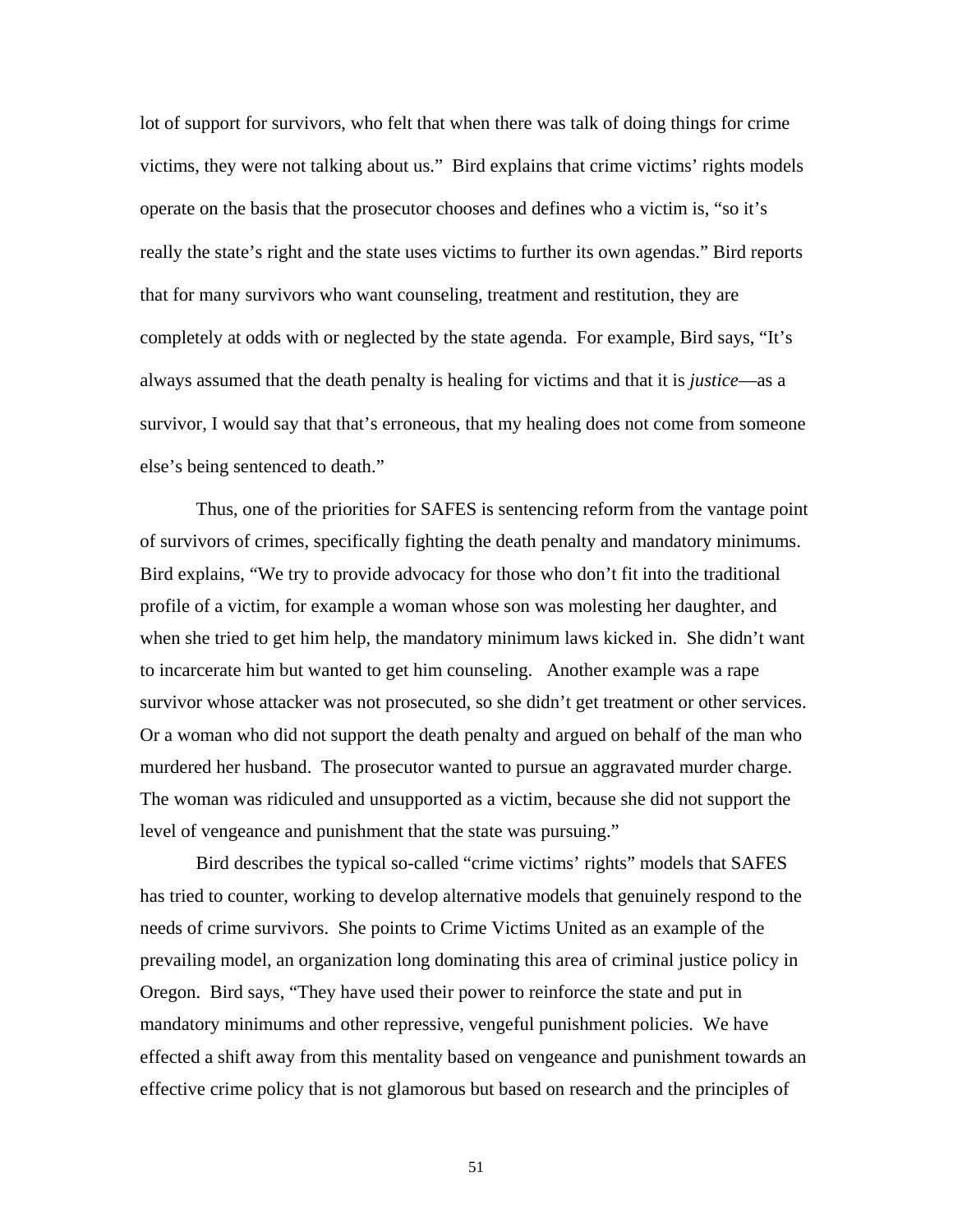restorative justice." SAFES gravitates towards the restorative justice model because, as Bird puts it, "for us, it acknowledges that a crime and the result of the crime is not just about the offender. There is a survivor and a community. This model is about restoring and healing the offender, the survivor and the community."

How does the model work in practice? Bird offered one example of a SAFES member whose daughter was killed in a car crash and the driver was a woman who was intoxicated and/or under the influence of drugs. The father read in the police report that this woman had children, whom he felt "needed her more than the criminal justice system needed her in prison." He started victim-offender mediation with the woman while she was serving her sentence so that she was able to go into treatment while she was in prison. After the woman came out of prison, they continued to be in contact for a while and "tried to help her be there for her children." Bird reports that eventually the woman relapsed and cut off contact, but the father still saw it as a valuable process because "it's not about hate but helping this woman acknowledge the life that she took and helping to restore her in the process."

Tina Beads, Faye Blaney, Janelle White and other participants in discussions led by the new, national organization , INCITE! Women of Color Against Violence, might agree with Bird, although they would argue the need for multiple alternative visions and voices informing criminal justice reform, and particularly restorative justice. INCITE! ran an institute in New Orleans in March of 2001 to develop alternatives to incarceration for violence against women of color. White explains, "A core group of us who planned these institutes came together at the UC Santa Cruz Color of Violence conference to talk about developing community-based solutions to addressing violence." White says frankly, "We're talking about it, but we are having trouble identifying actual models out of the community." More specifically, participants in the discussions held as a core principle that the response of turning to the state as a "solution" for violence against women of color was highly problematic. Thus, White says, "We couldn't identify clearly any specific models to address violence that did not rely on the state."

White observes the damaging effects of having to accommodate or cooperate with the state in her experience in anti-violence work: "Organizations dealing with sexual violence and domestic violence have been so shaped and coopted by the state that we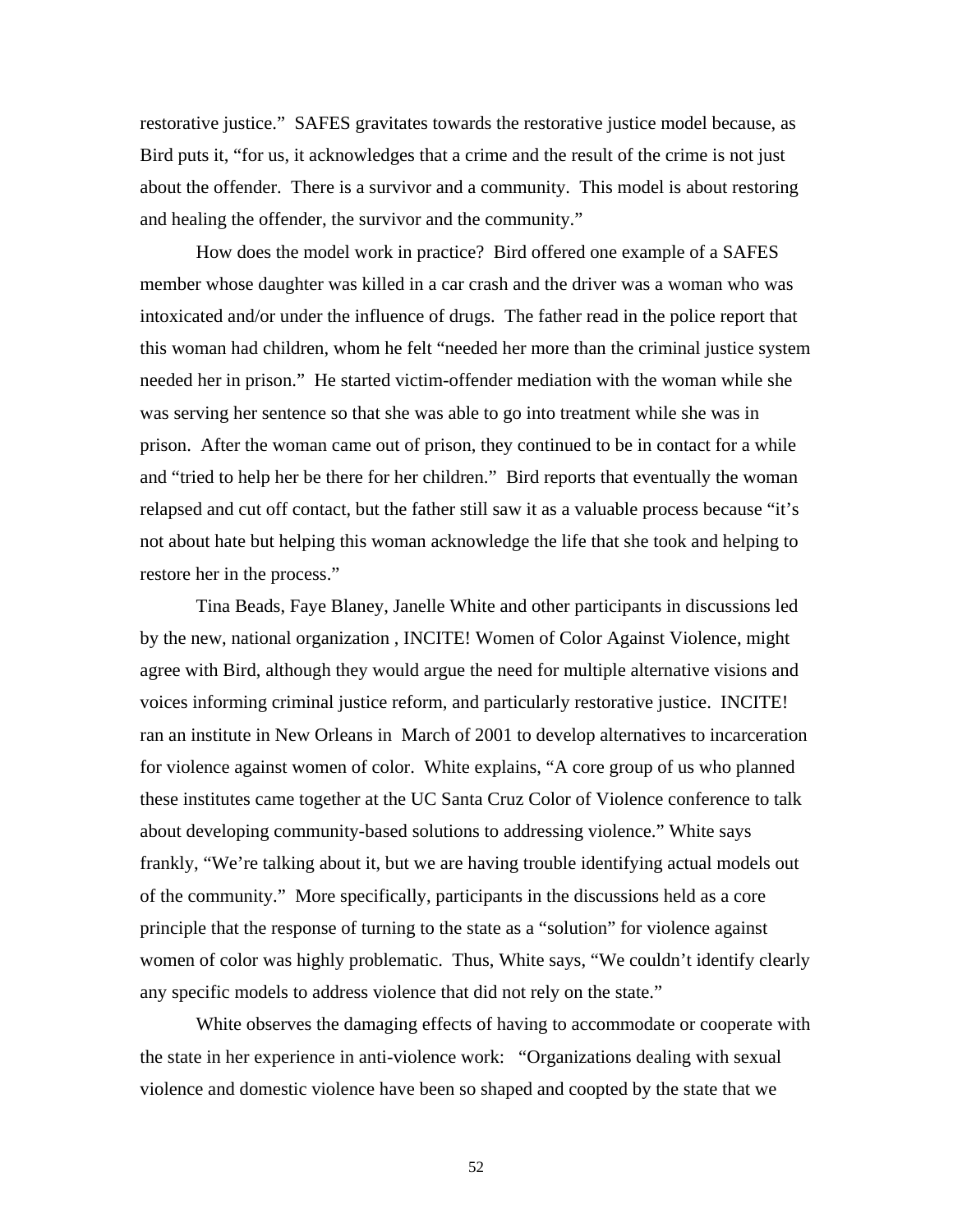have to stop looking there and create our own models that don't rely on the criminal justice system. We have become so much a part of that system by accepting state funding as, for example, rape crisis centers… and fighting each other for scarce resources. The state sets it up this way. I was applying for money from the Department of Justice and [the grant structure] effectively pitted sexual assault against domestic violence. That is completely antithetical to community organizing." White believes that anti-violence activists "have had to try so hard to convince the state that these issues are important" that they have begun to lose sight of their own concerns and agenda and shape their language to appeal to the state funding powers.

Some critics view the restorative justice model as perhaps one of the best illustrations of state manipulation and co-optation of anti-violence and criminal justice reform efforts. Two scholar/activists in Vancouver, B.C., Tina Beads and Faye Blaney, have been interviewing indigenous women about their experiences with and perspectives on restorative justice. Their interviewees expressed overwhelmingly that these programs have not been an effective way to address violence against women and children, but instead that the survivor often feels re-victimized by this "solution." Moreover, the state in Canada has adopted rhetoric insisting that restorative justice is a traditional cultural principle of aboriginal people in British Colombia. Blaney and Beads' research does not support this claim, and asserts instead that restorative justice is not an acceptable way to deal with domestic violence and sexual assault from any perspective except the state's.

Tina Beads of the Vancouver Rape Relief Collective and women's shelter and the Aboriginal Women's Action Network says that she and Blaney interviewed women from six different Aboriginal populations in BC for their perspectives and found that the restorative justice model being advanced by the state was neither embraced by the Aboriginal women nor seen as rooted in Aboriginal culture, as the state contends. Beads says, "Restorative justice, as defined by our criminal justice system, is a theory or philosophy which involves reuniting the victim and offender and resolving the problem this way. We do support this model for some crimes, certainly those involving groups or institutions, but not individuals in violent crimes such as violent sexual assault." Beads adds that in theory the restorative justice model could serve as a means of reducing the incarceration rates of aboriginal people, but it remains to be seen if the model will impact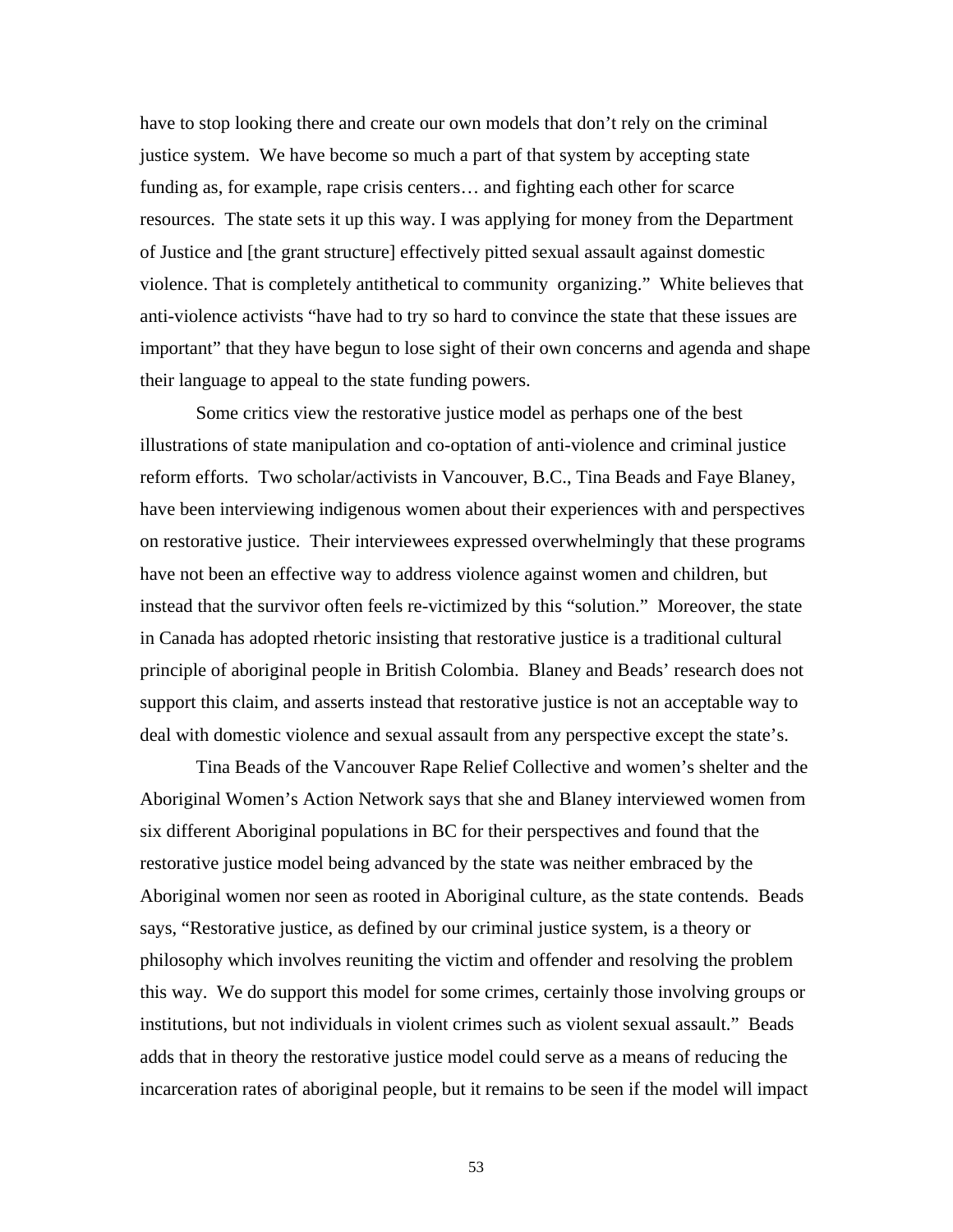the devastating numbers: 25% of incarcerated people in the nation are Aboriginal while only 4% of the population as whole are Aboriginal in descent. Moreover, the model as it has been advanced in Vancouver is highly problematic for the communities it is supposed to serve, and from which it allegedly emerged.

Beads recounts the history of how the model was instituted in Vancouver: "What was happening in the city was that there was a new restorative justice program being developed *for* the aboriginal population, and they invited aboriginal individuals to sit on the steering committee—mainly men and men offenders. There was one woman sitting on the committee who was alarmed at this and contacted other members of anti-violence groups to join those meetings. They weren't considering gender inequality and what the response would be to violence against women. They weren't prepared to talk about it. We decided that we needed to have strong knowledge of the policies and laws that affect women, so we held 16 workshops to teach ourselves and aboriginal women in the region about child and elder abuse , sexual assault, etc. We came up with the analysis that restorative justice doesn't work in cases of sexual assault and child abuse and that we were opposed to it." In addition, prior to this the Native Women's Association of Canada (NWAC), publicly issued an opinion s[aying they were](http://www.casac.ca/) opposed to restorative justice in cases of violence against women, along with 700 member centers. (See the Canadian Association of Sexual Assault Centers www.casac.ca document.)

The interviews with members and staff of Pennsylvania Prison Society, SAFES and INCITE! provide some important questions and perspectives to help in evaluating restorative justice models. Moreover, they highlight that any criminal justice reform models we entertain are susceptible to being co-opted and ultimately distorted by the state only to commit violence against women, people of color and those who are already survivors of violence again. Furthermore, the jury is still out on whether or not restorative justice measures actually serve to reduce incarceration of members of these communities.

What emerges from these discussions is that individuals working from several different positions in the movement, with quite different perspectives on the operative model of restorative justice, share a core principle of finding viable alternatives to the state machinery and to public mentalities based on hate, vengeance, racism, misogyny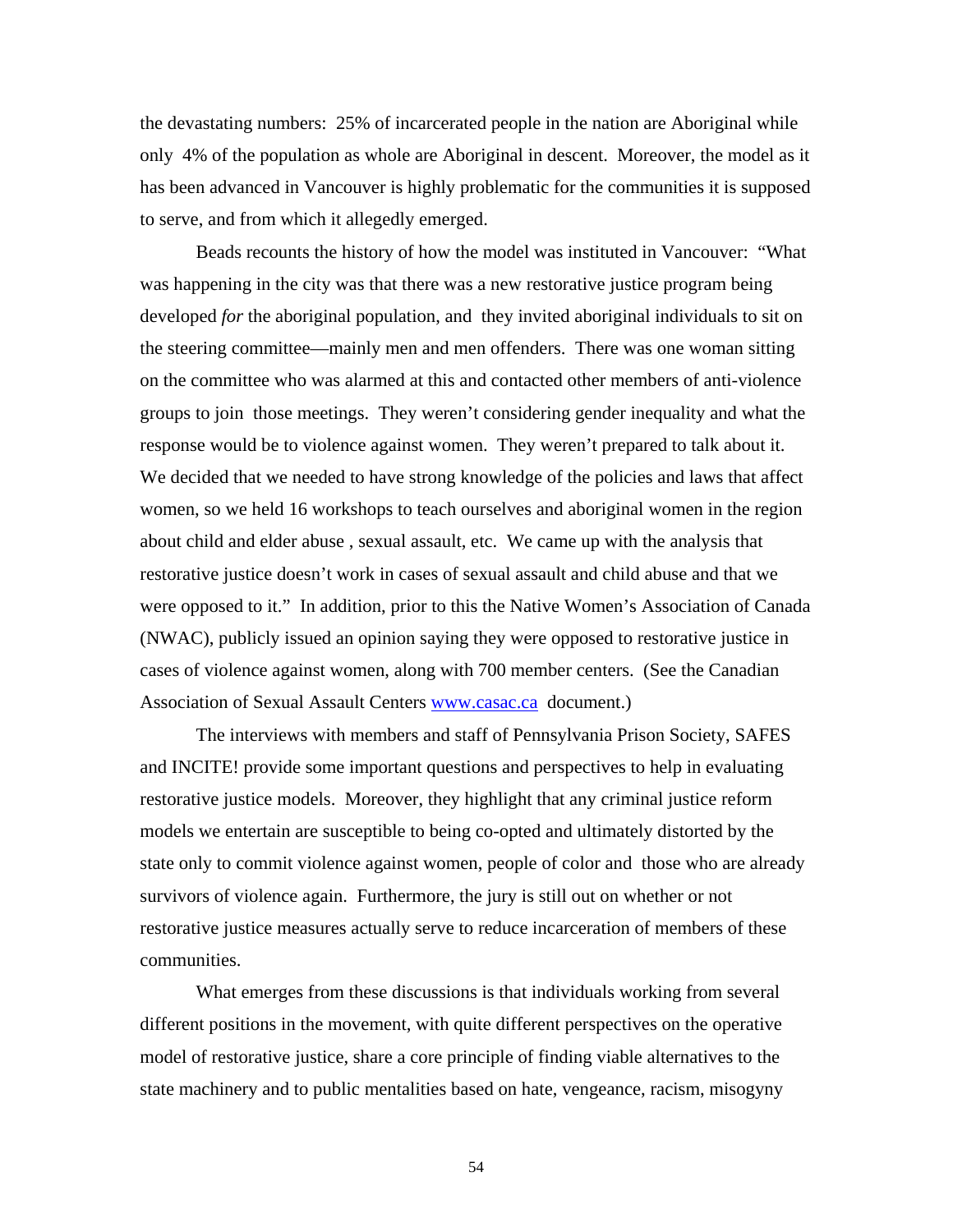and other forms of state-supported violence. These individuals and groups from many different corners of the movement remain committed to developing new models of justice that don't reinforce the state's powers to abuse, and don't reinscribe the public's tendency to think and act in ways that are only violent and destructive to communities in the end.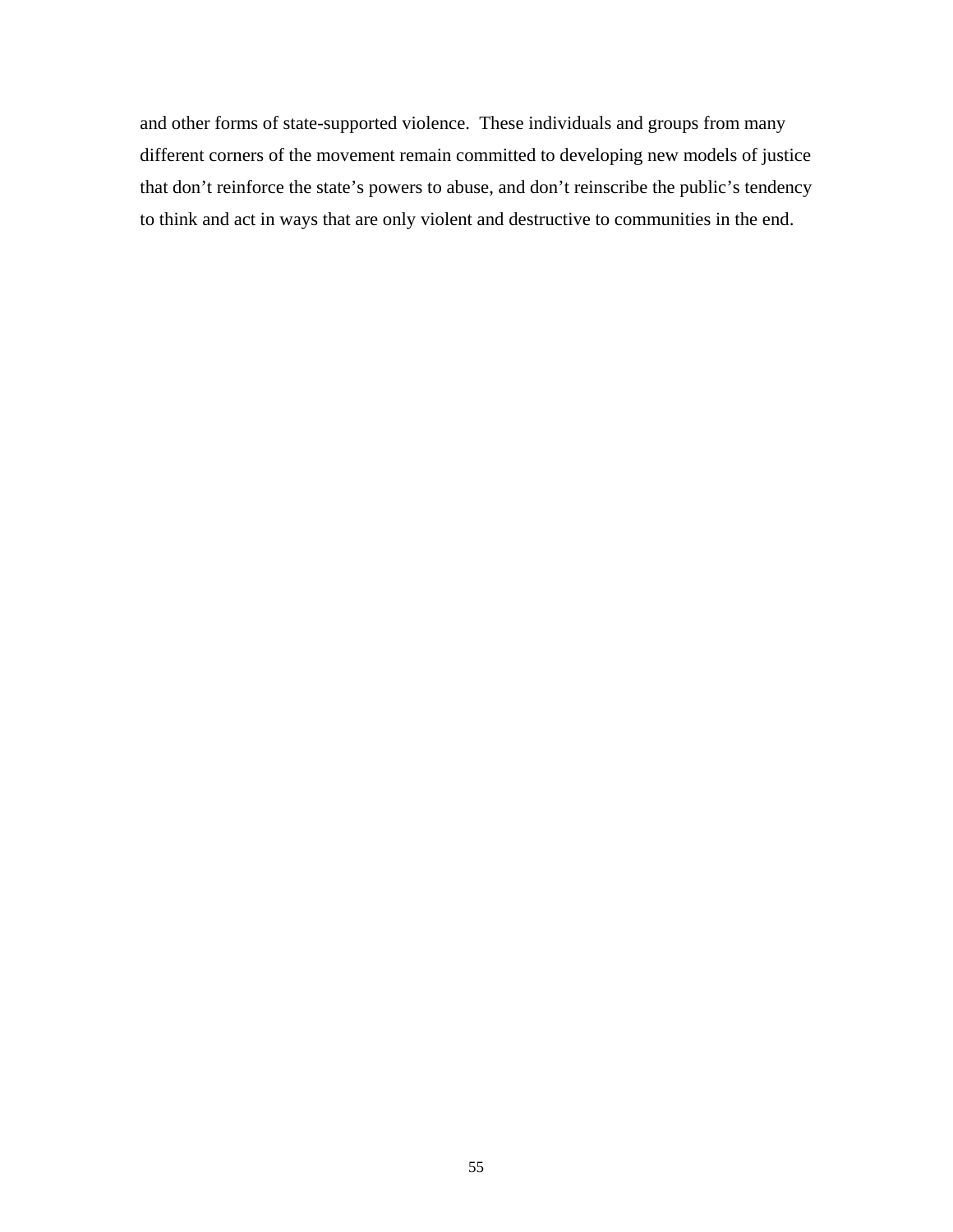## *PART III* **Survey Results**

### **Observations on Survey Reponses**

### *About the Survey*

Over the past five months, we sent surveys to 226 organizations across the country organizing for criminal justice reform. We had a 24% response rate. Some of these organizations were also interviewed, and their thoughts comprise the second narrative section of this report.

The organizations were identified using a variety of means, including the directory of the Prison Activist Resource Center (to whom we are deeply indebted), our own network, and referrals from criminal justice organizations. They included large nonprofits, smaller projects, and groups inside prison walls.

Though we reached a large portion of the criminal justice reform community, we were *not* comprehensive. Various factors impacted our reach. Many small organizations do not have consistent access to telephone, fax and email communication, especially in rural areas and prisons. Others do not have up-to-date contact information in the PARC directory. We also suspect there are many organizations that we simply never learned about using our various and limited research methods, or we learned about them too late to include their information in this report. Finally, many organizations doing criminal justice reform organizing do not self-identify as "criminal justice" organizations, because they are multi-issue, choosing campaigns based on the needs of their members. As a result, they are not fully represented in our report, though their work plays a crucial role in the movement against the prison industrial complex.

In conducting our survey, we did not use a strict, traditional definition of organizing that requires organizations to be membership-led, engaged in direct actions, and working on formal campaigns. (See Introduction.) As a result, our sense of "the field" includes equally a small, one-volunteer project in Utah and a large, \$3,000,000 non-profit in California. Being comprehensive, by our standard, would have required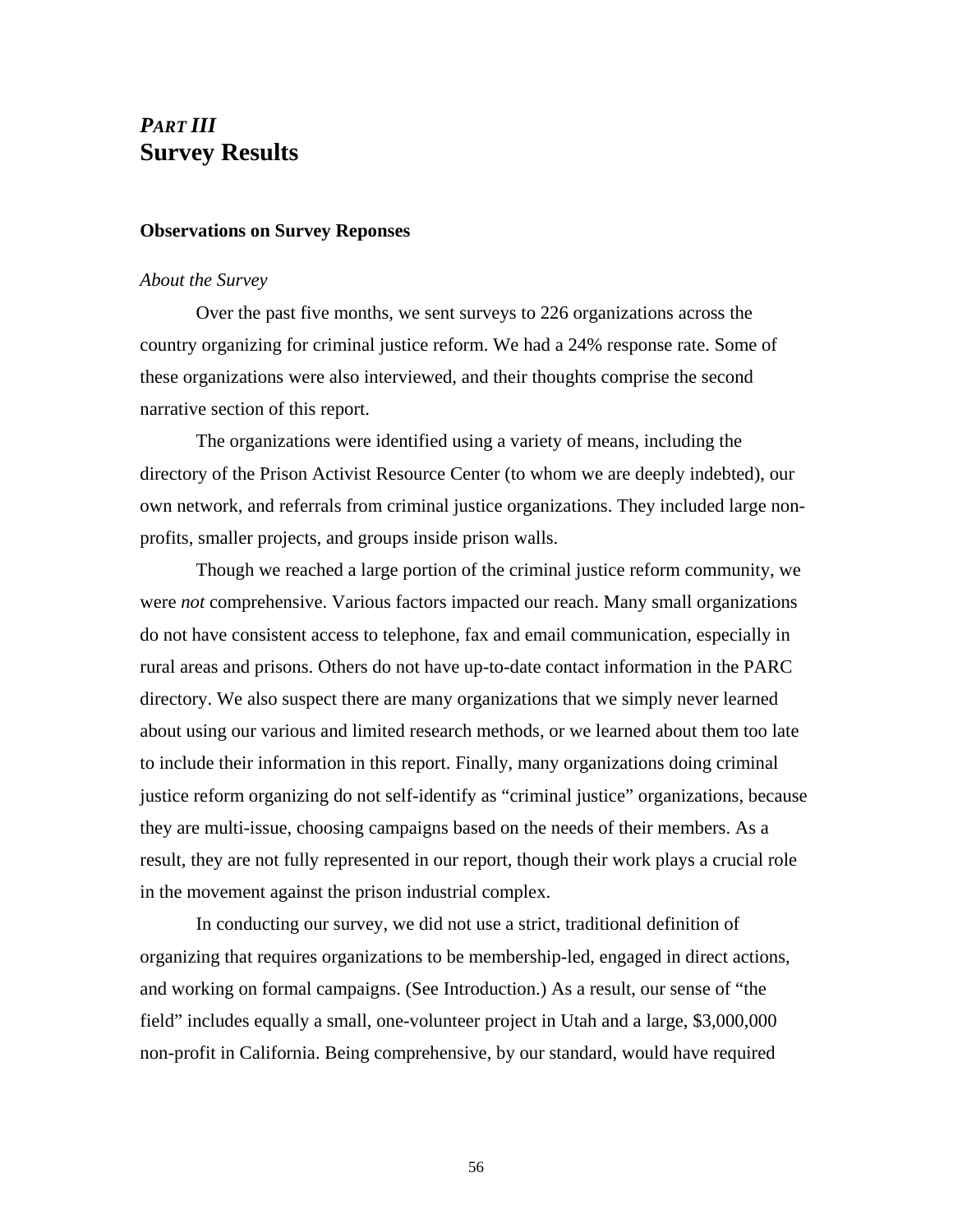communicating with each group across this spectrum, which is daunting, especially given our resources and time to complete the project.

### *Geographic Areas*

Recognizing our potential bias as a California-based organization, and the general perception that California is the focal point of criminal justice reform struggle, we worked hard to illumine work in the rest of the country. We spent the first few months of the project looking exclusively outside the state.

Still, California came out as the strongest individual state in our survey, while other states, when aggregated as regions like the Northwest and Southeast, are also strong, thanks to the work of regional networks like the Western Prison Project in the Northwest.

### *The Issues*

Organizations are tackling a startling array of issues. Our survey listed 23 issues to choose from, relying in part on categories already created by the Prison Activist Resource Center, ranging from parole reform to political prisoners. Almost every organization checked more than one of these, and many of them argued that the issues are so interrelated that choosing even a handful was difficult.

Activity peaked around several issues: criminalization of people of color, sentencing reform, prisoners' rights and human rights abuses inside prisons, and women prisoners. The least amount of groups chose: immigration enforcement abuses, prison labor, incarceration of women who kill their batterers, zero tolerance policies, and felony disenfranchisement.

### *The Organizations*

Nearly half of the organizations reported having independent  $501(c)$ 3 status, while another quarter were sponsored by another non-profit. The overwhelming majority of organizations were relatively small with one to five staff overall, and one to five staff working specifically on criminal justice organizing.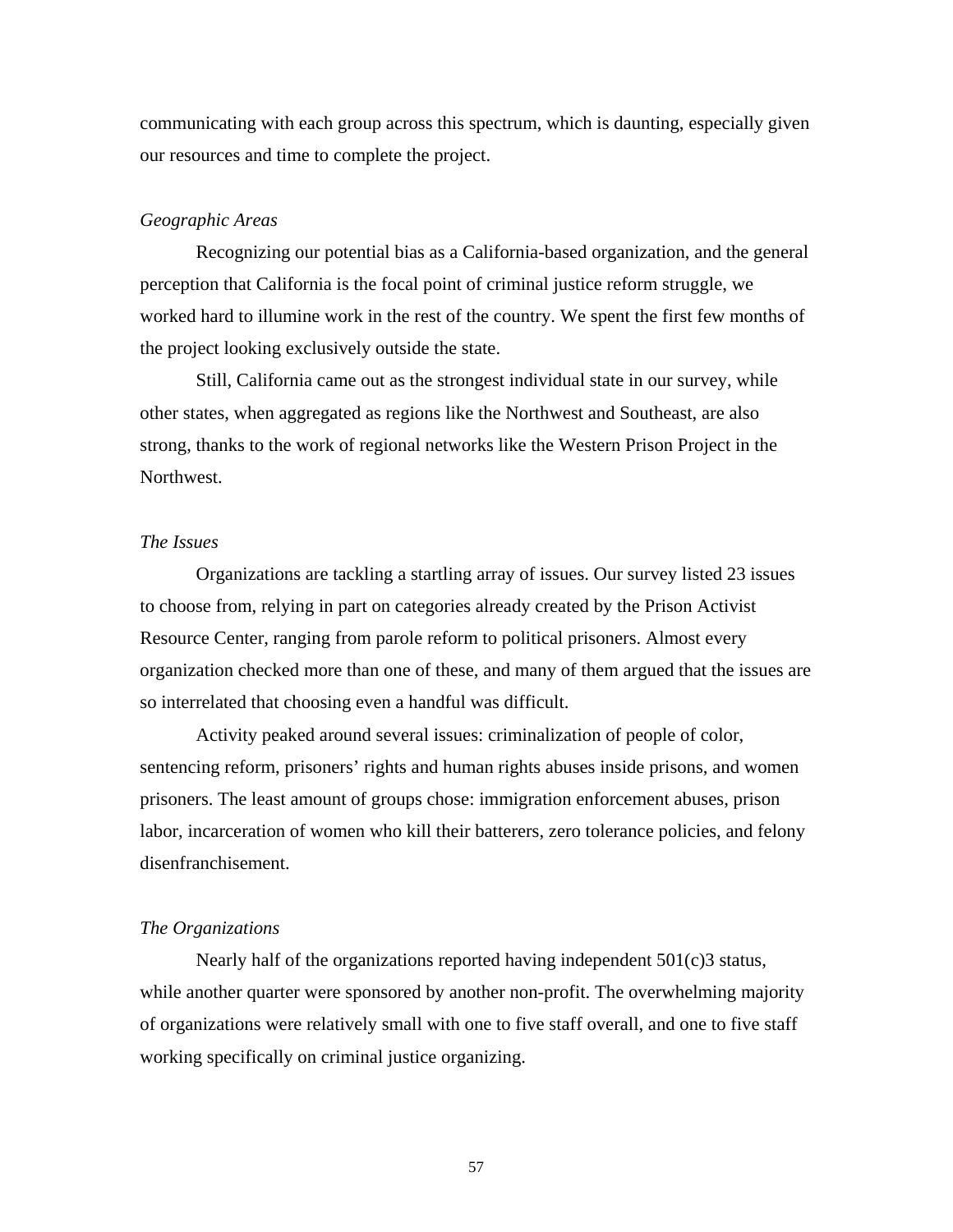Overall organizational budgets clustered around the following ranges: \$0 - \$15,000; \$36,000 - \$65,000; \$100,000 - \$499,000; and the smallest cluster of eight between \$700,000 and \$900,000+.

Budgets dedicated to criminal justice organizing were significantly smaller, clustering around these ranges: \$0 - \$15,000; \$65,000 - \$299,000; and only two above \$800,000.

The criminal justice projects ranged in age from less than one year to 40 years old. The vast majority of projects were founded in the 1990s.

### *Limitations on Measuring Capacity*

We attempted to measure organizing capacity by asking groups to report membership size or mobilization capacity. Nearly half of the groups reported membership or mobilization capacity of over 100 people. But the second most frequent response was in fact "No Response". The same proved true for our survey question about staff size dedicated to criminal justice reform organizing.

This left us wondering how to interpret the responses, and we came up with several possibilities:

- 1. For a variety of reasons, groups simply skipped the questions (i.e., poorly worded question, not enough time to answer, etc.).
- 2. By using a broad definition of organizing, we included groups that actually engage in no organizing at all, regardless of how broadly organizing is defined.
- 3. Organizations engaged in non-traditional organizing, which is hard to measure in numbers, could not answer the questions, or assumed that it referred to traditional organizing, and skipped them.

We think this needs further exploration. Anecdotally, we found that the organizing field is very diverse, in part because prisons, jails and police impact our lives at so many different levels: economic, psychological, familial, physiological, geographical. We also found that there are relatively few organizations focused on building strong memberships, which is traditionally considered the way to build power in a community. Stronger statistical data on organizing approaches and deeper investigation of these issues would help us better understand, fund, support and celebrate the field.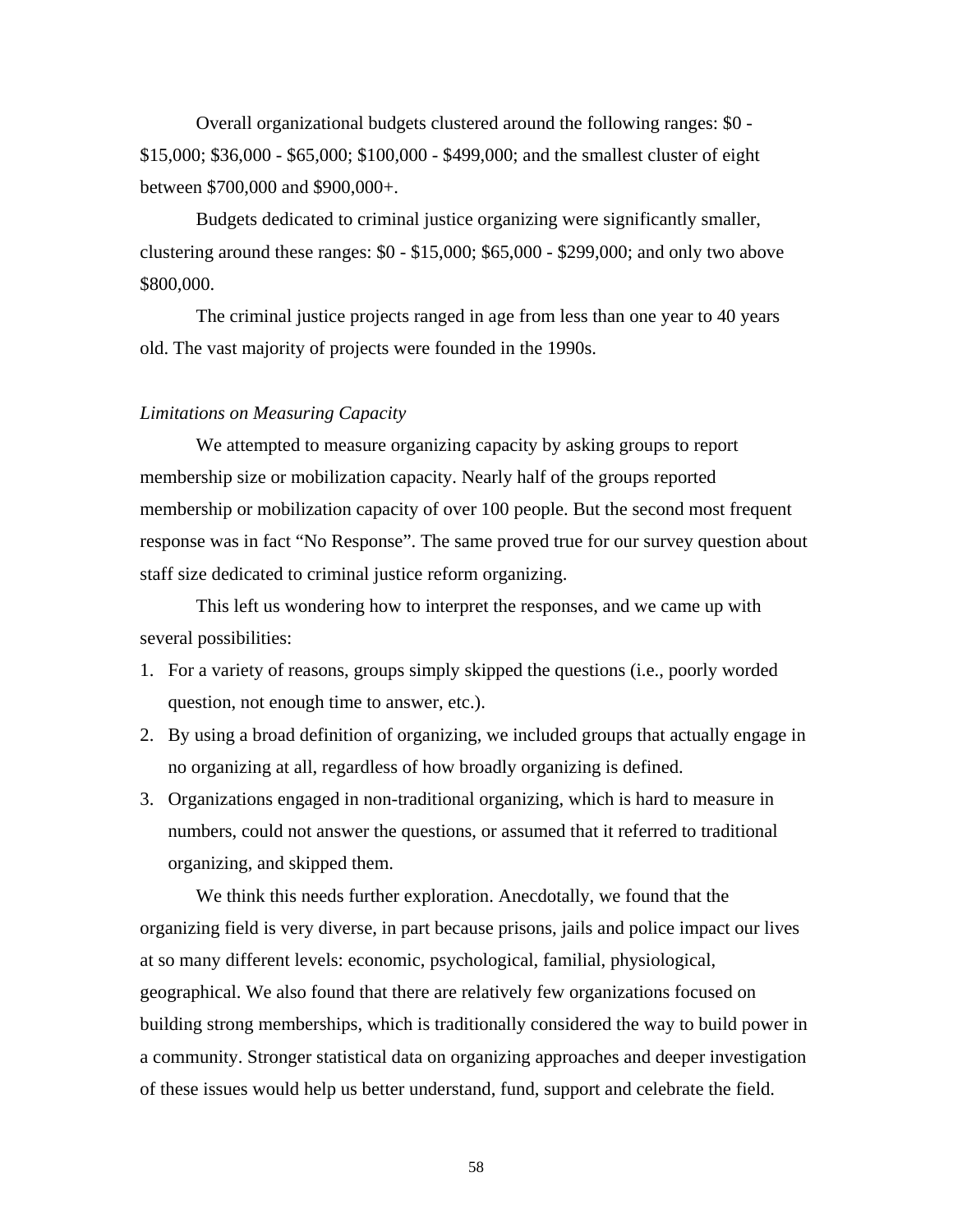## **Survey Responses**

Tallied July 12, 2001

### **Number of survey responses by state:**

| Arizona         | 4              |
|-----------------|----------------|
| California      | 20             |
| Florida         | 1              |
| Georgia         | 2              |
| <b>Illinois</b> | $\overline{2}$ |
| Maryland        | 1              |
| Massachusetts   | 2              |
| Michigan        | 1              |
| Minnesota       | 1              |
| Montana         | 1              |
| New Jersey      | 1              |
| New Mexico      | 1              |
| New York        | 4              |
| North Carolina  | 1              |
| Ohio            | 3              |
| Oregon          | $\overline{4}$ |
| Pennsylvania    | 1              |
| South Carolina  | 1              |
| Utah            | 1              |
| Wash., DC       | 1              |
| Washington      | 2              |
|                 |                |

### **TOTAL 55**

### **Central Issue(s) your organization focuses on:**

- 16 criminalization of people of color
- 9 criminalization of youth
- 12 police brutality
- 3 immigration enforcement abuses
- 4 incarceration of immigrants
- 4 drug enforcement
- 17 sentencing reform
- 13 prison expansion (including environmental racism)
- 6 prison privatization
- 10 reduction of social welfare spending and diversion of public resources to growth of the prison industrial complex
- 2 prison labor
- 21 prisoners' rights and human rights abuses inside prisons
- 18 women prisoners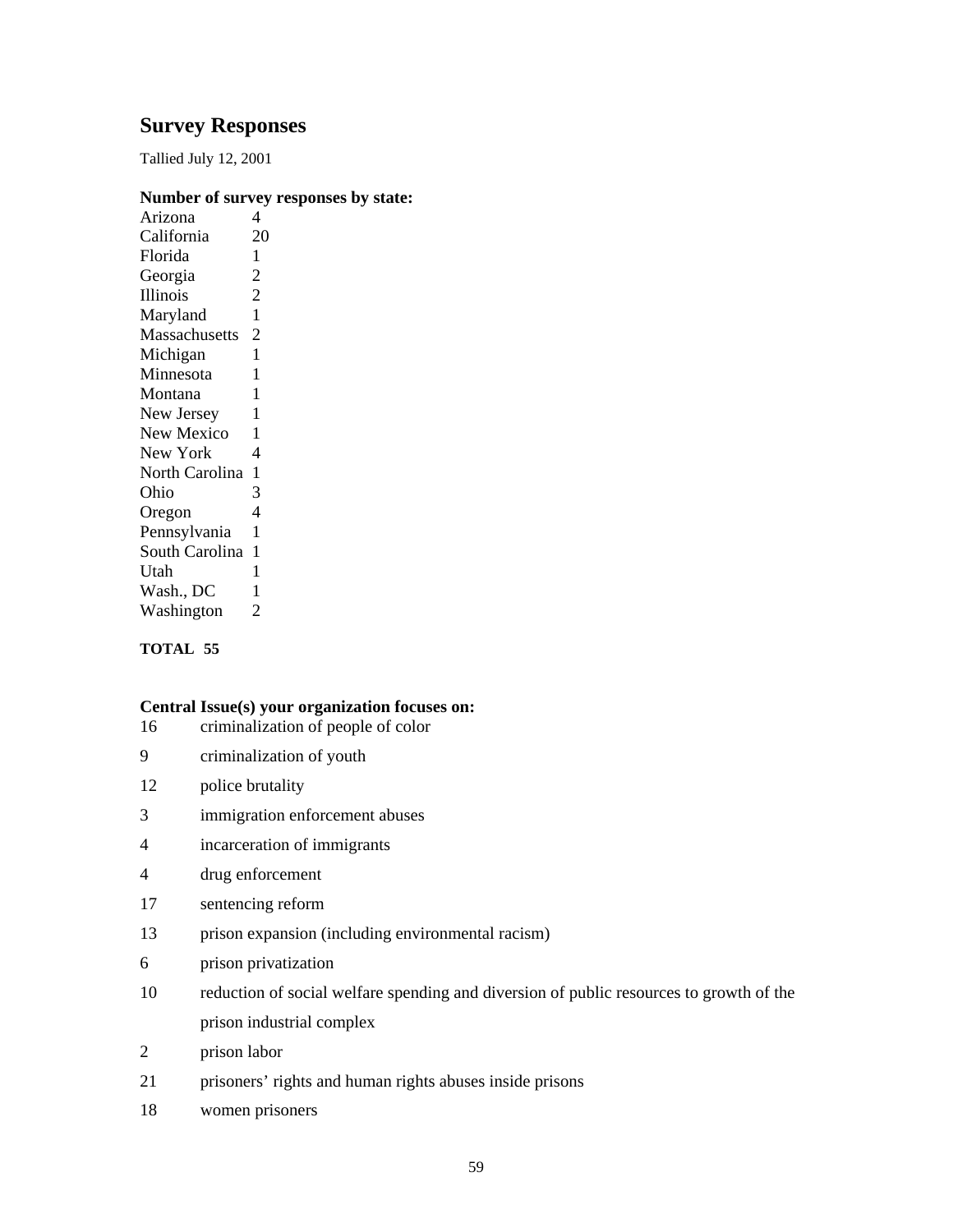- 5 sexual abuse in prisons
- 2 incarceration of women who kill their batterers
- 10 prisoners' family rights
- 10 death penalty abolition
- 6 parole reform
- 9 political prisoners
- 10 re-entry of ex-convicts to the community
- 3 zero tolerance policies
- 3 felony disenfranchisement
- 4 voting rights and civic participation
- 22 other/details

### **501(c)status: (independent/sponsor/none):**

- 26 independent<br>13 sponsor
- sponsor
- 7 none
- 7 No Response

### **Staff size overall**:

- 4 no staff/ all volunteer<br> $22 \t 1-5$
- $1-5$
- 9 6-10
- 4 11-15
- $16 20$
- 8 above 20
- 5 No Response

### **Staff size dedicated to Criminal Justice Reform organizing**

- 2 no staff/ all volunteer
- 26 1-5
- $\begin{array}{cc} 5 & 6-10 \\ 3 & 11-15 \end{array}$
- $11 15$
- 1 16-20
- 1 above 20
- 14 No Response